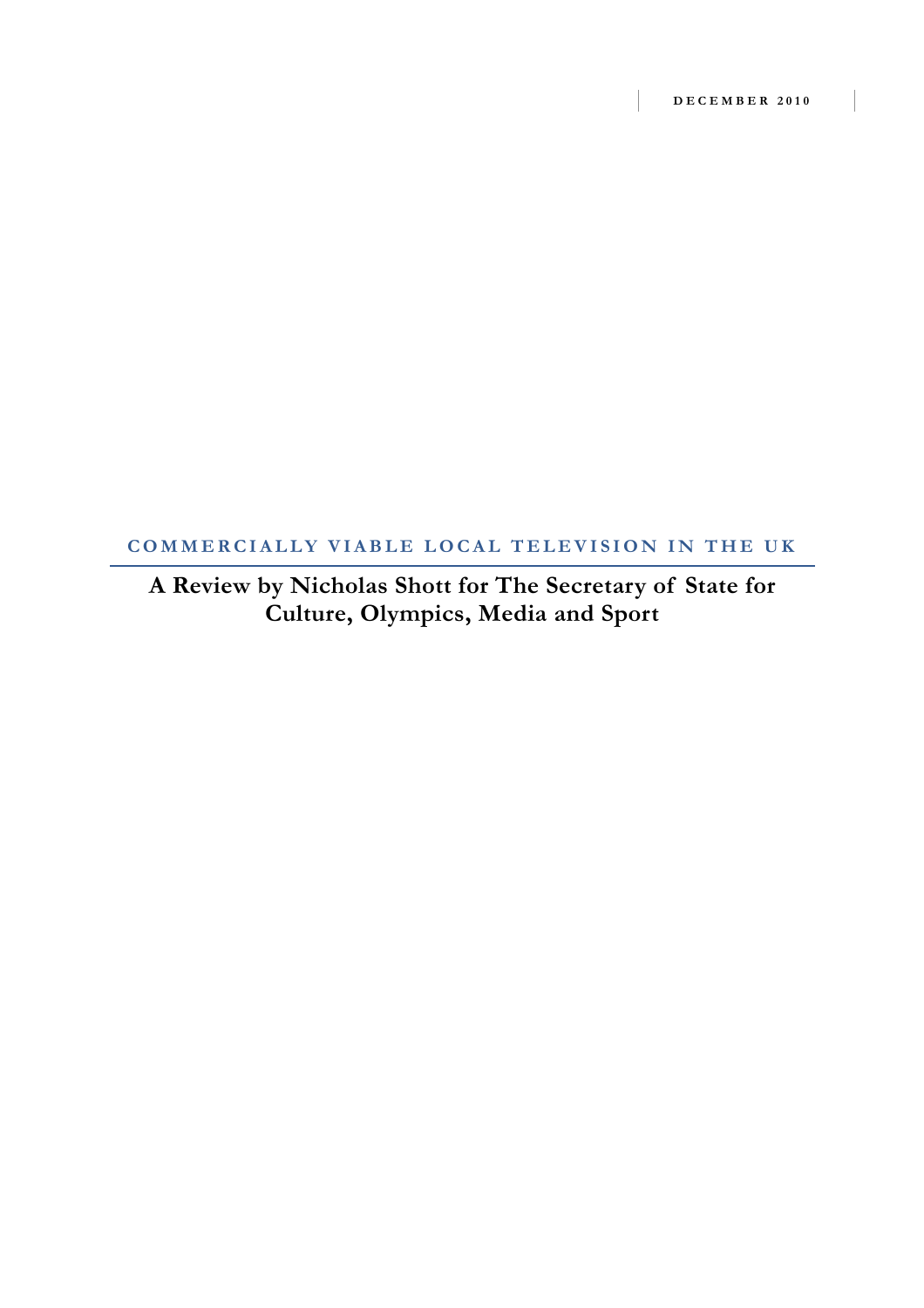#### **IMPORTANT NOTICE**

This Final Report has been prepared by Nicholas Shott for The Secretary of State for Culture, Olympics, Media and Sport pursuant to the letter from the Secretary of State to Mr Shott dated 22nd June 2010. The Final Report is provided to the Secretary of State and no other recipient of the Final Report will be entitled to rely on it for any purpose whatsoever. Neither Mr Shott nor any member of the Steering Group who have assisted him (a) provides any representations or warranties (express or implied) in relation to the matters contained herein or as to the accuracy or completeness of the Final Report or (b) will owe any duty of care to, or have any responsibility, duty, obligation or liability to any third party in relation to the Final Report as a result of any disclosure of the Final Report to them and any reliance that they might seek to place on the Final Report.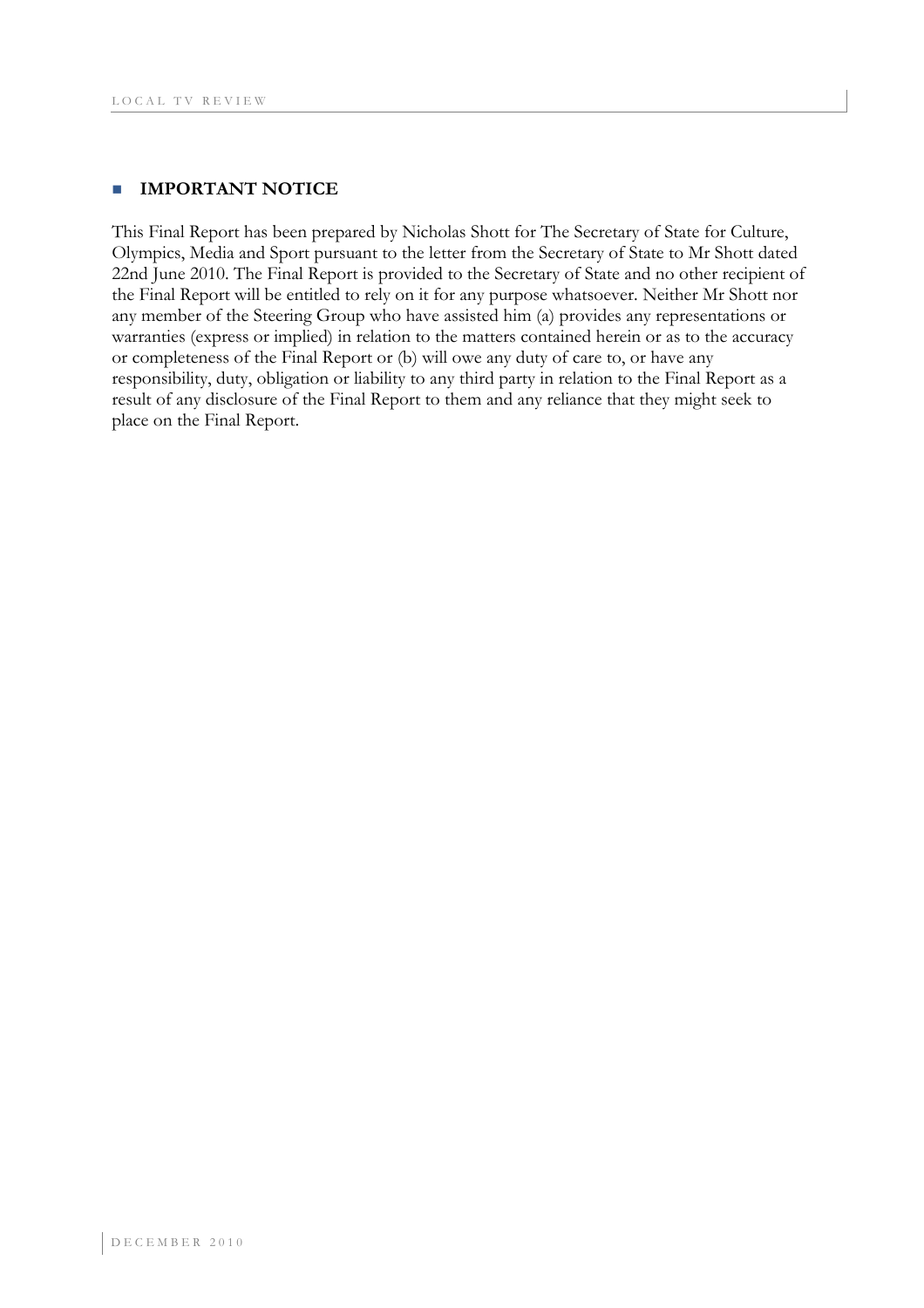# **Contents**

| $\mathbf{1}$   |            | EXECUTIVE SUMMARY                                                   |    |  |
|----------------|------------|---------------------------------------------------------------------|----|--|
| $\overline{2}$ |            | <b>INTRODUCTION</b>                                                 |    |  |
|                | 2.1        | Scope of this Study                                                 | 7  |  |
|                | 2.2        | Process and Structure                                               | 8  |  |
|                | 2.3        | Market Context                                                      | 9  |  |
| 3              |            | <b>KEY THEMES</b>                                                   | 15 |  |
|                | 3.1        | Content and Programming                                             | 15 |  |
|                | 3.2        | DTT Transmission                                                    | 19 |  |
|                | 3.3        | Delivery on Additional Platforms                                    | 22 |  |
|                | 3.4        | Audience Promotion                                                  | 23 |  |
|                | 3.5        | Costs for Local TV                                                  | 25 |  |
|                | 3.6        | Revenue: Advertising and Sponsorship                                | 27 |  |
|                | 3.7        | Competition and Market Impact                                       | 32 |  |
|                | 3.8        | Licensing and Development of Local Services and a National Backbone | 33 |  |
|                | 3.9        | Role of Public Service Broadcasters                                 | 35 |  |
| 4              | CONCLUSION |                                                                     |    |  |
|                | 4.1        | Conditions Necessary for Commercially Viable Local TV               | 37 |  |
|                | 4.2        | <b>Report Recommendations</b>                                       | 38 |  |
| 5              |            | <b>GLOSSARY</b>                                                     | 39 |  |
|                |            |                                                                     |    |  |

### **ANNEXES**

| Annex 1: Shott Review Remit                                                                            |
|--------------------------------------------------------------------------------------------------------|
| Annex 2: Steering Group Biographies                                                                    |
| Annex 3: List of Individuals Met During Course of the Study                                            |
| Annex 4: Shott Review Interim Report                                                                   |
| Annex 5: Market Context Data                                                                           |
| Annex 6: Comparisons to Other Countries                                                                |
| Annex 7: Ofcom's Initial Thoughts on the Interaction Between a National Backbone<br>and Local Services |
| Annex 8: Illustrative Candidate Conurbations Identified by Ofcom                                       |
| Annex 9: Potential National Advertising Revenue for a Local TV Network                                 |
| Annex 10: Illustrative Schematics of Local TV Ownership Options                                        |
| <b>Annex 11: Source Documents</b>                                                                      |
|                                                                                                        |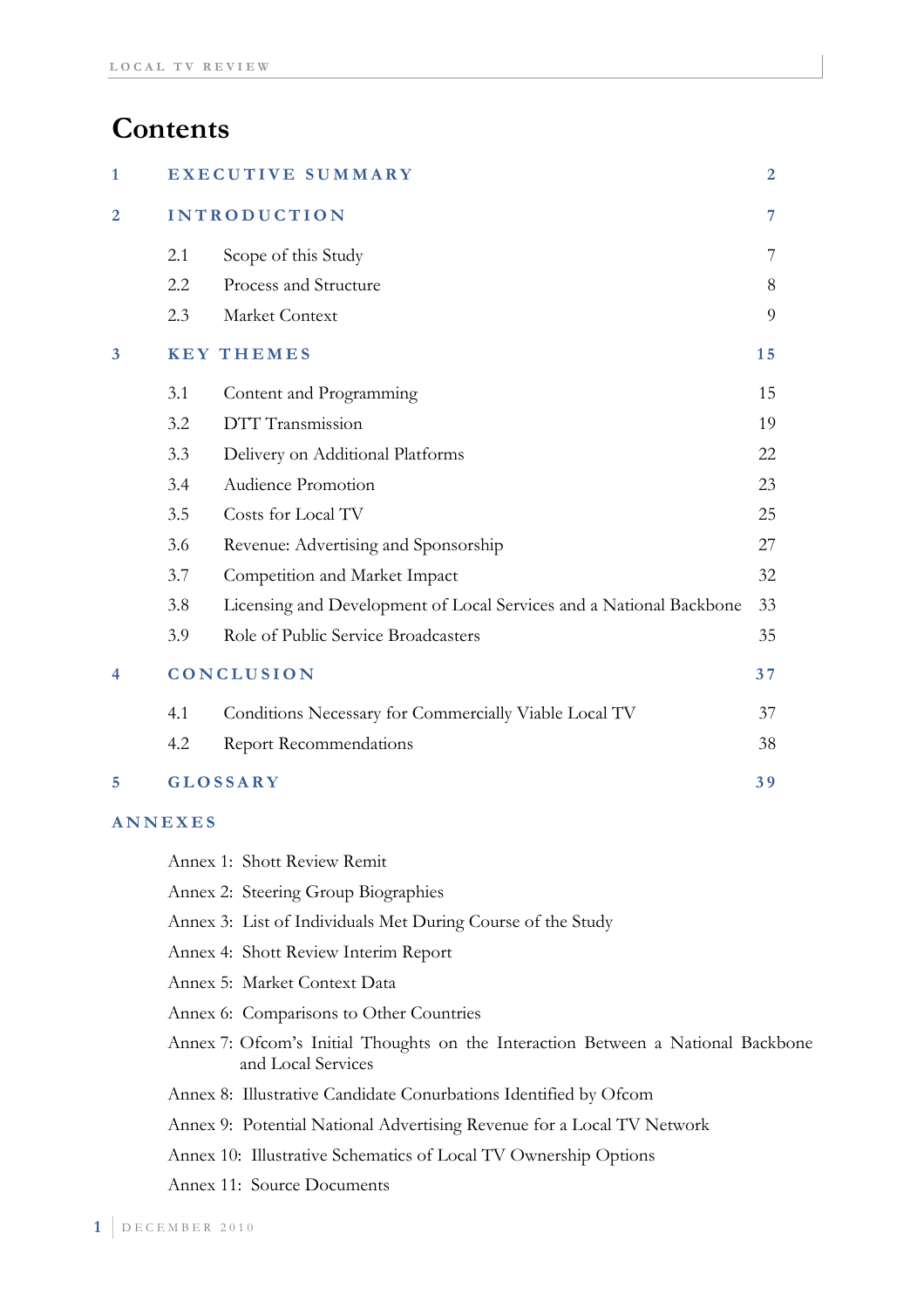### **1 EXECUTIVE SUMMARY**

This Final Report builds on the Interim Report produced in September. Many of the findings from the Interim Report have remained in this Final Report. However, further consideration has specifically been given to the business model and to potential ownership models. The conditions identified within the report are those which would help facilitate local TV distributed by DTT in the short to medium term.

The report provides a background to the issues considered, and outlines how local TV distributed by DTT during a transitional phase could be possible. This executive summary highlights key findings and the Steering Group's recommendations related to conditions required for facilitating a viable local TV sector. Work toward establishing some of these conditions has started. If it is the case that not all of these conditions can be met, it is possible that alternatives that go toward achieving similar purposes may be found.

#### **Long-term**

It was clear at the time of the Interim Report and is clear now that in the long-term, local TV will be well placed to exist through distribution to television sets and other devices through IPTV. This is likely to be less expensive, provide broad distribution potential, is non-linear, and could cover the whole country whilst simultaneously providing a greater degree of localisation than most current distribution methods. However, there is a coherent argument that local TV can be developed on DTT first, where it can build a brand identity, develop a sustainable model and pave the way for transition to IPTV.

 **In the long-term, local TV looks set to be delivered through IPTV technology; therefore, any steps the Government takes through new regulatory interventions to facilitate local TV should have regard for this** 

#### **Locations**

The definition of 'local' is subjective and varies in different parts of the country and across the nations. It is clear that there is no one standard definition of 'local', but it is agreed that the current regional news provision on national television is not 'local' enough for many viewers. There is also a clear demand for more local content on TV.

As stated in the Interim Report, local TV will not be financially viable distributed by DTT in sparsely populated rural areas. It may, however, be possible to sustain 10 to 12 local TV services around major conurbations subject to the conditions detailed below. This would fit with the transitional nature of local TV, in advance of IPTV when smaller and more rural areas will have the opportunity to develop a local TV proposition.

The Steering Group suggests that the locations be selected based on robust and sustainable business plans submitted by potential operators in any licensing process. Following meetings in Wales, Northern Ireland and Scotland, it is important to note that each nation has its own media heritage and needs, which are elaborated upon within the report and should be taken into account within the licensing process.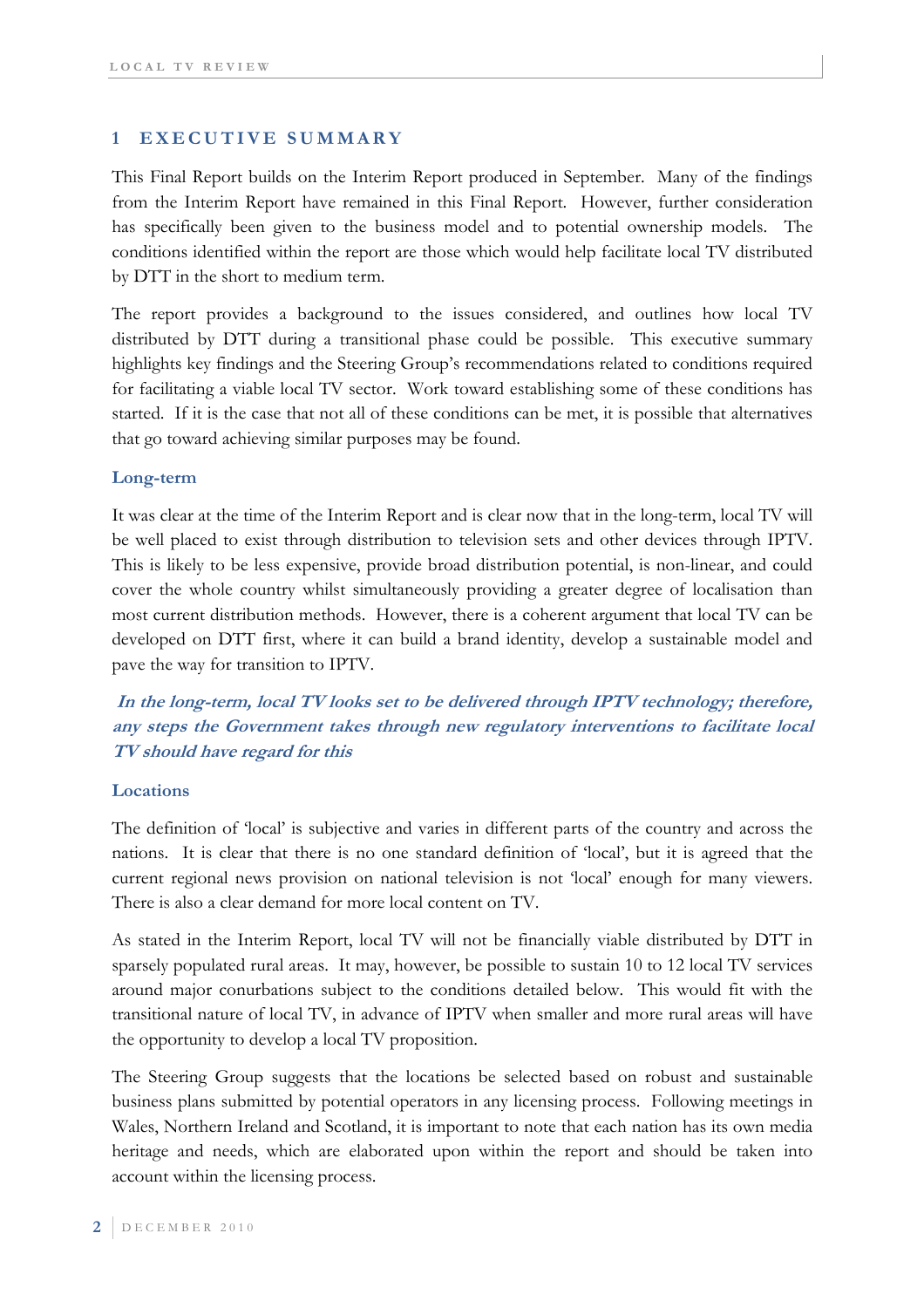**Local services may initially be focused in and around 10 to 12 conurbations; determining these areas should be based substantially on the quality and sustainability of business plans together with transmission considerations** 

#### **Programming and content**

Ofcom research has shown an appetite for local TV from audiences, mostly around local news and informational content. There is less evidence of demand for other types of programming. In order to be differentiated from current regional news offerings that carry national brands, the content that is provided should be truly localised and made specifically for the local audience. Further, the content needs to be of high quality and impartial, in order to compete with alternative multi-channel offerings. The Steering Group welcomes the content acquisition agreement with the BBC as it is likely that it will help set a minimum quality threshold.

It is clear that local operators may only be able to supply local news and informational content for part of the day. There is no belief that local content could be provided to fill an entire channel schedule. Similarly, the cost involved in acquiring content to fill a schedule of sufficient quality to maintain an audience is likely to be out of reach for a stand-alone local TV station. The Steering Group therefore refers not to local TV 'stations', but instead to 'local services'. A shared national backbone whose primary purpose is to serve local services should therefore be tasked with acquiring content to fill the schedule and manage the programming around the core local TV offering.

**Local services in these conurbations should seek to produce a core of, on average, of at least two hours reasonably low cost but high quality content a day; a national backbone should be tasked with the role of filling the schedule to help attract audiences and ensure a coherent offering** 

#### **Generating Audiences**

Local services need to be able to generate sufficient audience levels, which is a challenge in a market with a number of high quality national channels that cater to large audiences. EPG prominence for local TV would offer an opportunity to compete, attracting more viewers who might otherwise not find their local TV offer.

Carriage on satellite and cable platforms, whilst desirable, is not necessary for the success of local TV. According to recent Ofcom estimates, 73% of households utilise DTT technology on either primary or secondary TV sets, despite the fact that satellite and cable penetration means that only 39% of households utilise DTT technology on their primary TV sets.

Promotion of local TV by channels with large existing viewing shares could boost audience numbers. This cross-promotion could involve piggybacking, or insertion, or be a pop-up on an existing channel (as described later in this report). Recent BBC research has shown that red button technology is less effective than originally anticipated. Piggybacking or insertion methods are more effective, but may face technical difficulties. Furthermore, it could be difficult to persuade a PSB (Public Service Broadcaster) to provide a host channel. Some method of cross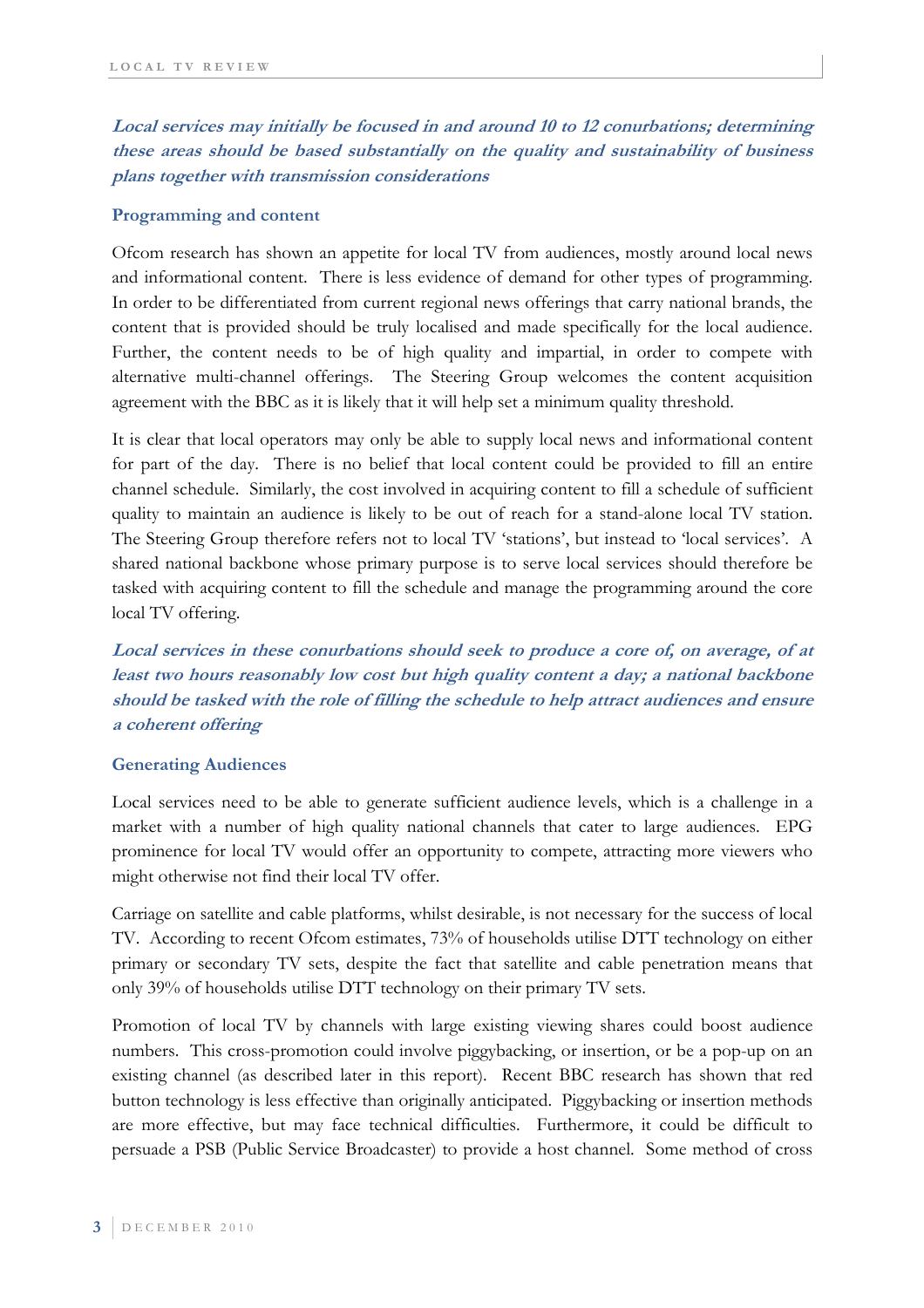promotion is worth pursuing in the short-term, particularly as a means of introducing consumers to local TV services during an initial establishment phase.

**Government should seek to secure EPG prominence across as many platforms as possible – where applicable this prominence may be a single common EPG position across the UK; the prominence might be derived from cross-promotion from an existing highly placed channel** 

#### **Advertising and Other Revenues**

Advertising – both local and national – is a vital way for commercially driven local TV to generate revenue.

The absence of audience measurement at a local level means that local TV lacks a familiar 'currency' for originating local revenues. In addition, local TV advertising markets in many parts of the UK will need to be developed against a structural trend of high street consolidation and substitution of local with national advertising spend.

The Steering Group believes that local media and local enterprise ownership of local services would promote local advertising as a revenue source, but that local advertising in isolation is unlikely to be sufficient to ensure long-term viability. Other revenue sources will be needed, particularly during a establishment phase during which the local services will need to build both an audience and local advertiser following.

Based on illustrative profit and loss models, using inputs from various industry sources, a network of 10 local TV services, including the national backbone, is likely to have a combined cost base of  $c.f.25m$  per annum.

The Steering Group believes that the best way to cover a large portion of these costs will be to place an underwritten national advertising sales contract with a third party that already has a significant TV advertising inventory. This would guarantee minimum advertising sales revenue for at least 3 years. If a third party cannot be persuaded to take on the advertising sales, it will fall to the national backbone to do so.

Based on conservative assumptions around target audience sizes, audience shares, and pricing, as well as conversations with national advertising agencies, the Steering Group believes that an illustrative network of 10 local TV services could command an underwritten level of  $f<sub>i</sub>$ 15m per annum in national advertising, which would serve to underpin the viability of the network, particularly in the start-up phase while local advertising revenues are growing.

This would leave a funding gap of  $f(10)$  million. The BBC's commitment (subject to certain regulatory requirements) to acquire locally generated news content for up to  $\oint$ 5m per annum for three years clearly makes a material contribution to closing this gap, and should help ensure a minimum quality threshold. The remainder may be covered by the local advertising sales efforts of the individual local TV services. The Steering Group has some confidence that local advertising revenues could exceed  $\ell$ 5m per annum, especially if local services were helped in this endeavour by the involvement of local media operators. In time, this could eliminate the loss and potentially lead to acceptable levels of profit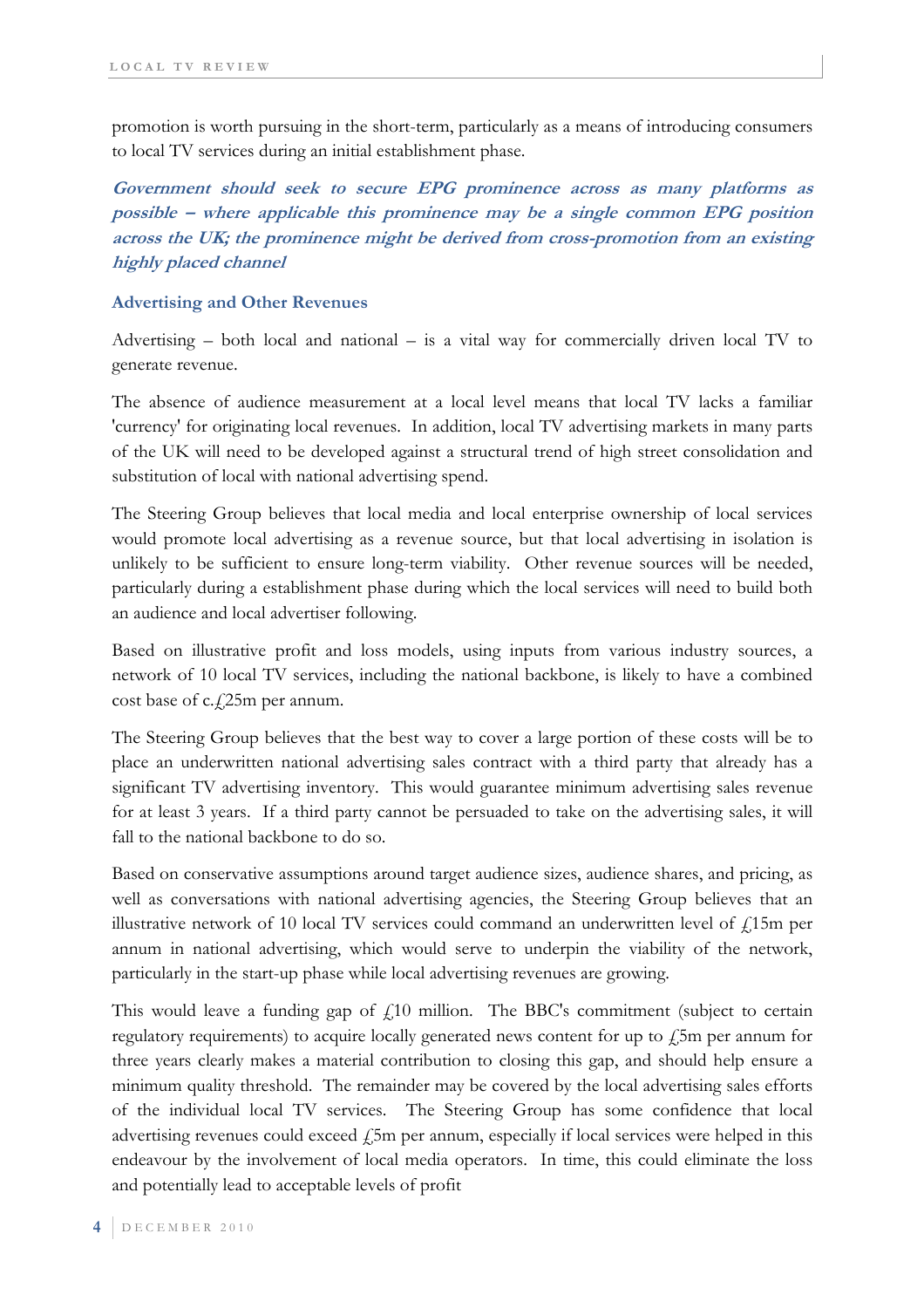**Local TV is unlikely to be viable if it is dependent on local advertising revenues alone. The agreement already in place with the BBC will be helpful in both providing an additional source of revenue and ensuring an adequate level of quality. In addition, the Government may need to help facilitate access to national advertising revenue through an existing agency that has a significant existing inventory – for example a national PSB. An underwritten national advertising contract of £15m per annum for at least the first three years will be required to have confidence in commercial viability** 

#### **Technical Distribution**

There are a number of technical options for the distribution of local TV by DTT and spectrum award is a policy matter for Government to determine. Geographic Interleaved (GI) spectrum, which will be fully available after digital switchover, carries with it the lowest opportunity cost, greatest technical ability for localisation, and the ability to transmit multiple services or channels over a single multiplex. However, its coverage is patchy, and over 80 individual transmitters would currently be needed to cover 50% of the UK population; although one contributor did suggest that with some significant engineering this might be enhanced to cover closer to 80%.

National spectrum, which by its nature has the greatest coverage – 98.5% in the case of the PSB multiplexes – has a greater degree of opportunity cost. Localisation potential is less than GI, but certain multiplexes – specifically MUX 1 (owned by BBC) and MUX 2 (owned by ITV and Channel 4) have the capability of transmitting regional variations from multiplexing centres in London and Leeds. Both multiplexes could have availability through optimising or clearing certain services (such as potentially Teletext in the case of MUX 2).

The optimal selection of spectrum may in part be driven by progress in determining the revenue model. National capacity, because of its greater coverage of the UK population, will likely help facilitate access to national advertising. Otherwise, the additional bandwidth and number of channels afforded by GI spectrum would help facilitate local revenue opportunities. It should be noted that the use of national capacity for the core local TV offering would not preclude the use of GI spectrum for additional local services or supplementary commercial services. In fact, maintaining the availability of GI multiplexes for additional local TV offerings, including coverage of smaller conurbations through additional local services potentially as a platform for community TV transmissions, would be desirable.

## **The Steering Group recommends the Secretary of State discusses technical options with Ofcom. The final decision on technical delivery options should take into account cost, ability to localise, and total population coverage achieved**

#### **Ownership**

The model for local TV ownership is expected to bear significant influence over the level of interest from existing media companies and potential TV operators, and the longer term prospects for the sector. A number of potential models have been identified and considered by the Steering Group.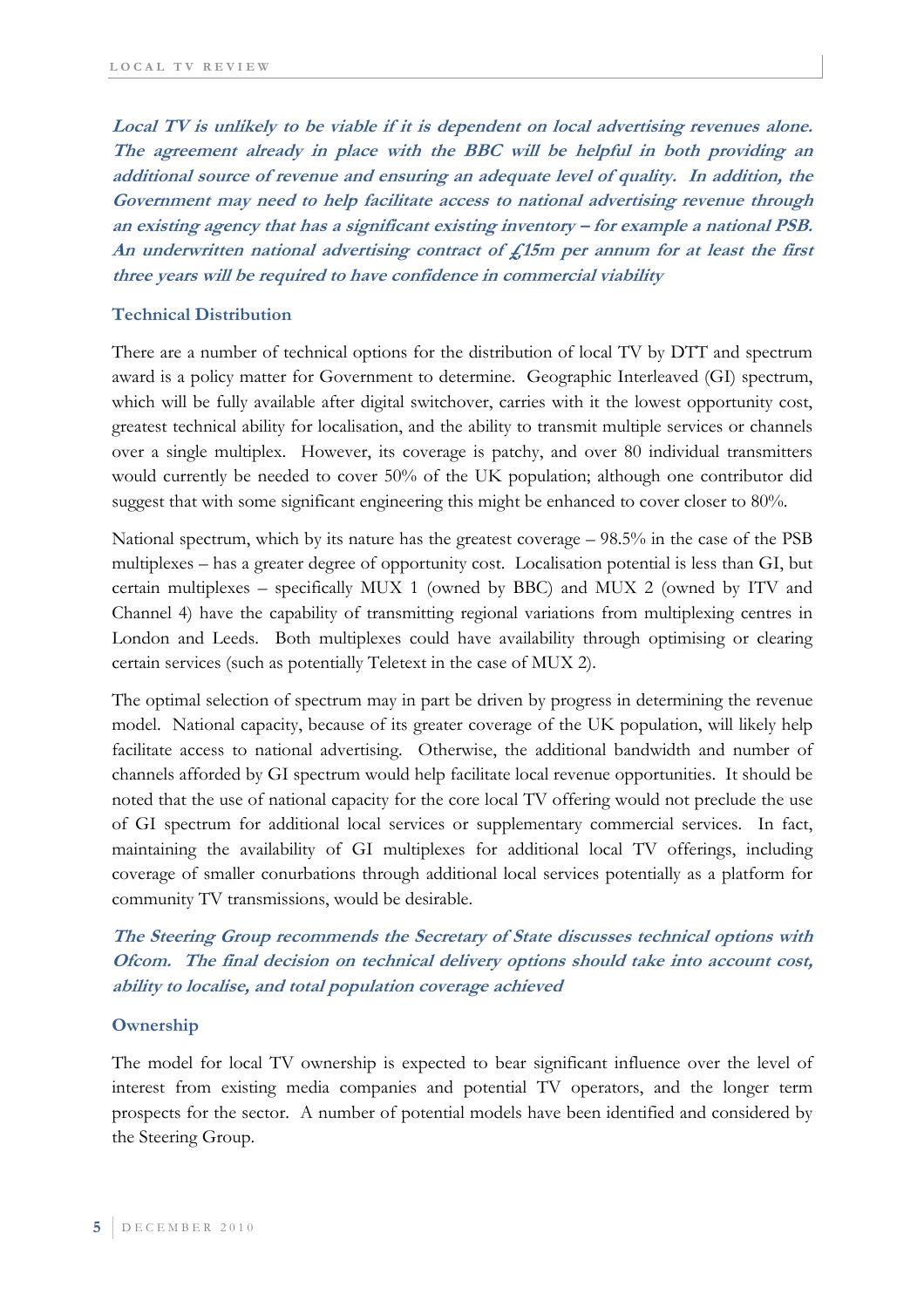As indicated, vital to the success of local TV will be the existence of a national backbone, supporting the local services, providing a hub for shared services, generating national advertising sales (or facilitating the efforts of an external advertising agent) and procuring network content. The backbone provides coherence for the generic concept of local TV. However, the Steering Group believes that the need for a national backbone should not obscure the fact that local services should be at the helm of the local TV sector.

The Steering Group considered, for instance, the possibility of a single national backbone licensee that has significant control over a national network of local TV services, but found this unattractive as it opens up the possibility that the national channel will, overtime, gravitate away from providing local TV to improve the economic prospects of the network and may lead to less interest in participating from existing local media groups.

The involvement of existing local media operators in local services would be beneficial, because of their established news gathering capabilities, their market knowledge and audience relationships and because of opportunities for cross-promotion. Alignment of existing local media operators is likely to help reduce costs through shared resources (for example journalists) and facilitate access to local revenue sources. Full engagement of local media groups is likely to require an ownership of more than 50% in each respective local service, with the remainder of the ownership with local enterprises and the national backbone.

In order to align the interests of all parties and allow the local services to maintain control over the network, the Steering Group believes at least 51% of the national backbone should be owned by the local TV service operators collectively. In turn, the national backbone's minority interest in each local service will facilitate an element of shared interests.

**A desirable structure of ownership would recognise that the local TV network should be driven by local services rather than a national backbone. The participation of local media groups and local enterprise should be encouraged through providing sufficient control in local services** 

### **Licensing**

DCMS and Ofcom have indicated that a licensing process will be needed for local TV. The Steering Group strongly believes that licences should not be allocated on an auction basis. Indeed, if a licence is auctioned, it is unlikely to generate significant revenue and is more likely to lead to financial risk-taking on the part of the participants. Therefore, it would be preferable to award a licence as much as possible on the basis of the quality and sustainability of the local operator's business plan. This is a matter for Government and any option will have implications in terms of opportunity costs and regulatory restrictions.

**It is recommended that licences be awarded on the basis of a 'beauty contest' rather than an auction; this should encourage innovation, quality and enhanced level of service rather than financial risk taking**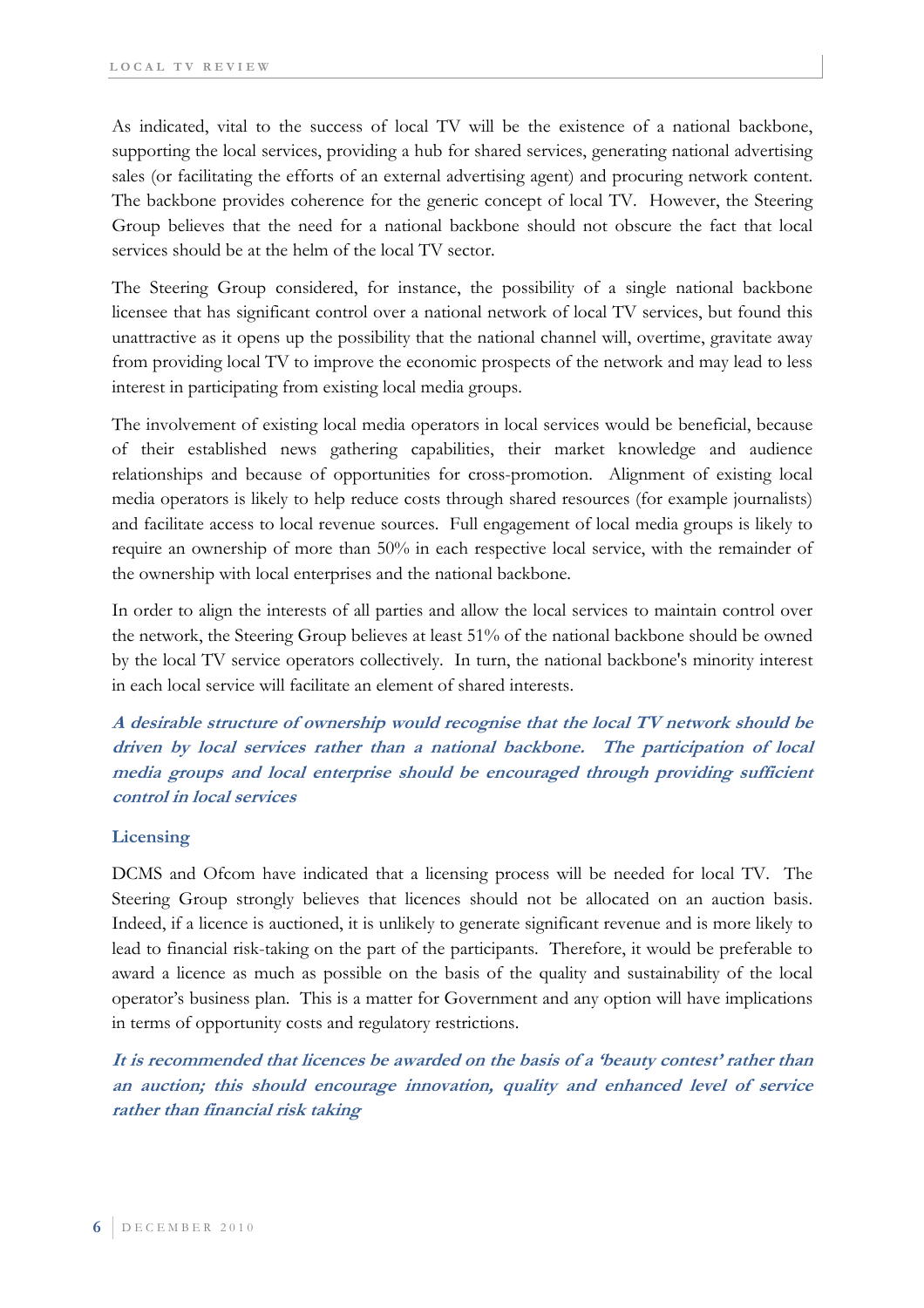## **2 INTRODUCTION**

The Government's coalition agreement<sup>1</sup> set out a vision of decentralisation, coupled with promotion of a "strong and diverse local media industry". In June 2010, the Secretary of State of State for Culture, Olympics, Media and Sport stated that "the Government believes in localism and the enormous benefits of fostering local cultural, economic and political identities"<sup>2</sup>. As part of this, the Government is looking to develop a local TV proposition for the UK.

### 2.1 SCOPE OF THIS STUDY

Nicholas Shott was appointed by the Secretary of State for Culture, Olympics, Media and Sport in June 2010 to undertake an independent study into local TV in the UK. The remit for Nicholas Shott's work was set out in a letter<sup>3</sup> that asked him to consider the following:

- What are the conditions necessary in which local television can be commercially viable;
- The scope of revenue opportunities from advertising or other sources;
- Which barriers should be reformed/removed to nurture a new generation of profitable local media companies; and
- $\blacksquare$  How existing industry players might help achieve this.

One of Nicholas Shott's first actions was to appoint a Steering Committee to support his review and provide expert advice as he formulated his findings and recommendations.

The Government believes that there is a void in the media market combined with regulatory failure that has hindered the development of viable local television in the UK. This review was conducted within the wider market context and potential future shape of local media in the UK.

The Government's objectives are that local TV is distributed as widely as possible by Digital Terrestrial Television (DTT) at a minimum and free to the end-user; offering a core local news proposition (i.e. not regional); provided on a commercially sustainable basis; and with relatively light touch regulation (though there will need to be minimum thresholds of quality and content requirements).

Nicholas Shott has considered further key areas including: (1) is local TV technically possible on the DTT platform; (2) can it be done at a low/reasonable cost; and (3) can it generate sustaining revenues? Nicholas Shott and his Steering Committee have striven to address these points in the production of this report. It is clear that each of these questions can be answered in the affirmative in isolation. However, the aim is to identify a construct which affirmatively answers all questions simultaneously in a coherent model.

<sup>1</sup> The Coalition: Our Programme for Government http://www.cabinetoffice.gov.uk/media/409088/pfg\_coalition.pdf 2 http://www.culture.gov.uk/news/ministers\_speeches/7132.aspx 3 REF – Annex 1 Shott Review Remit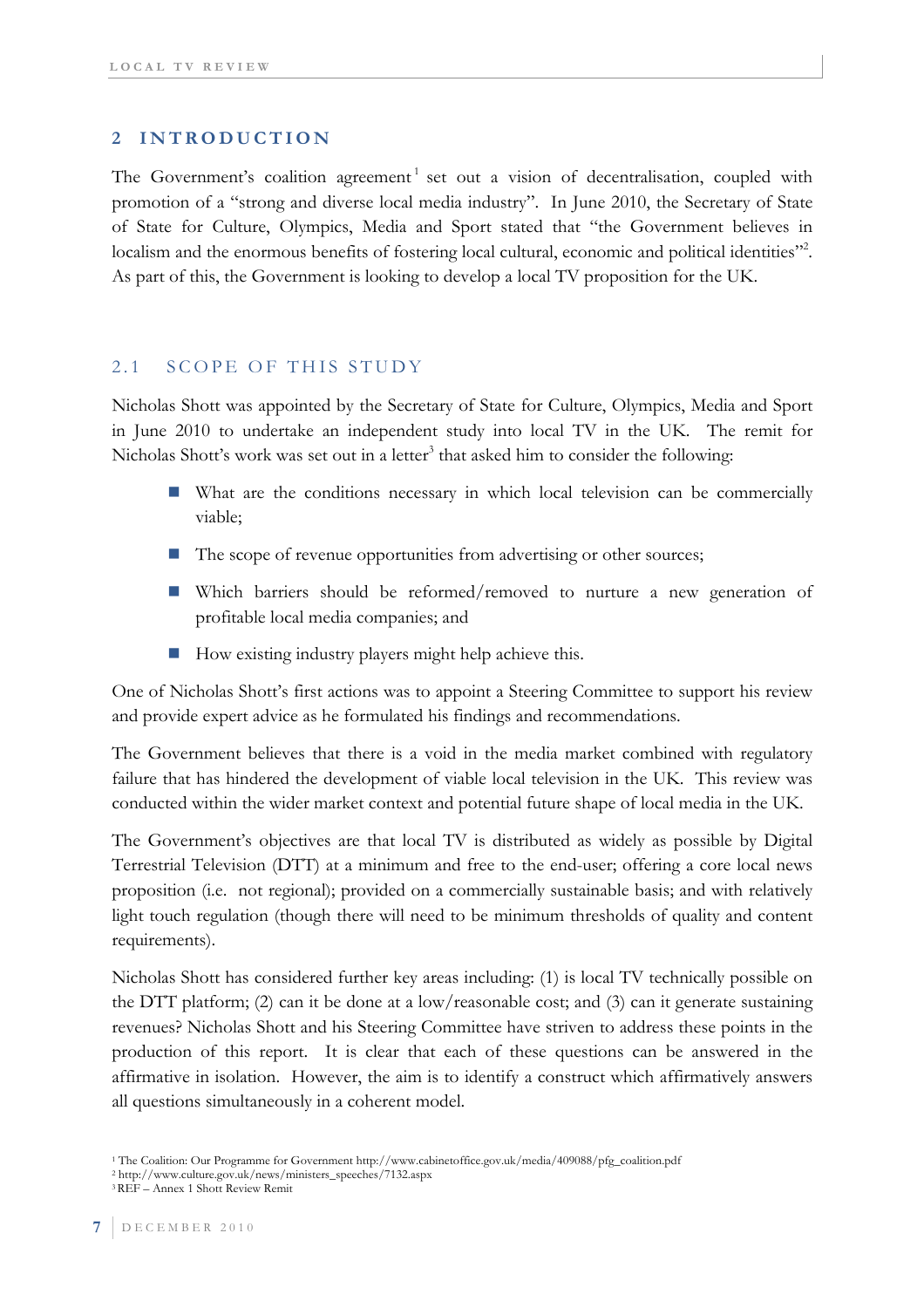### 2.2 PROCESS AND STRUCTURE

The Steering Committee that supported Nicholas Shott consisted of four individuals with significant experience in media. They were: Claire Enders; Richard Eyre; Baroness Kingsmill; and Brian Linden<sup>4</sup>. The Steering Group (all of the above including Nicholas Shott) was supported by a small secretariat from DCMS.

From June to October 2010, the Steering Group met over 100 individuals, from a variety of backgrounds and sectors, including advertisers, broadcasters, existing and aspirant local media operators, national media, and regulators. These meetings were wide ranging and explored a range of topics which included:

- The TV and media sector context;
- Nature of potential local TV audience demand;
- Potential for attracting commercial sales;
- Distribution, both over DTT and supplementary platforms;
- Experiences of local TV operators and interest groups;
- Perspectives of national TV broadcasters;
- Perspectives of other media groups such as radio and newspapers;
- Perspectives of potential local TV operators.

In addition, the Steering Group reviewed extensive information and data from contributors, some published and some submitted to the group on a commercially confidential basis<sup>5</sup>.

### (i) Interim findings

Nicholas Shott wrote to the Secretary of State on 24 September 2010 setting out his interim findings<sup>6</sup>. The Interim Report summarised what the Steering Group had learned through the meetings with interested parties and after examining various data and information that was shared with the group. The findings were also underpinned by the Steering Group's own analysis and scrutiny of the key issues in trying to identify what conditions are necessary for commercially viable local TV to emerge in the UK.

The interim findings suggested that local TV could be viable and sustainable on the following basis:

- Local TV stands a better chance of success in highly populated urban areas;
- Local TV should explore all sources of revenues;

<sup>4</sup> REF – Annex 2 Steering Committee Biographies 5 REF – Annex 3 List of Individuals Met During Course of the Study 6 REF – Annex 4 Shott Review Interim Report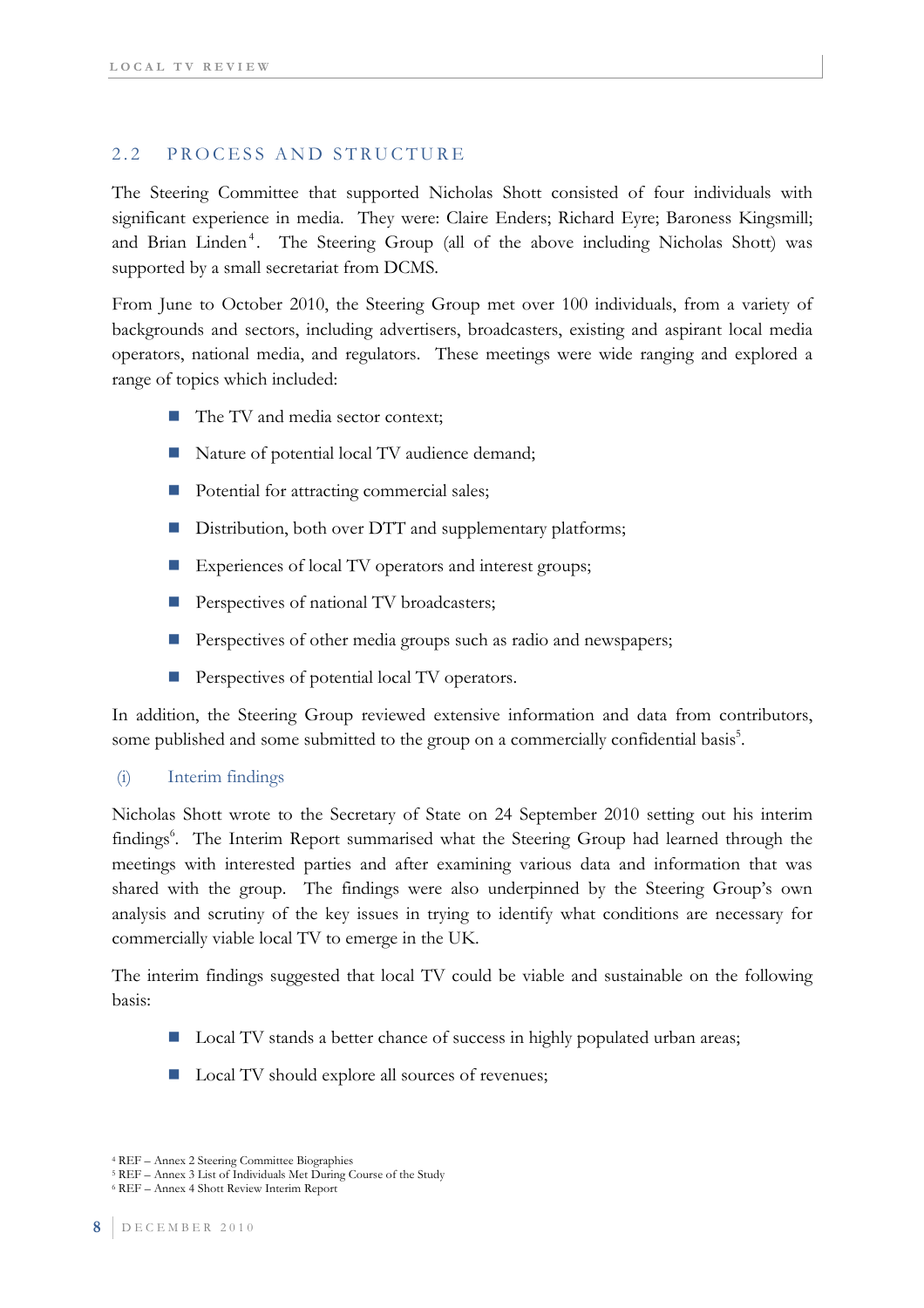- Low production costs should be taken advantage of but not at the expense of quality; indeed high quality programming is essential for local TV longevity;
- News will be the main content driver; and
- **Local TV** should sit within a wider network structure to improve the national advertising proposition; support a lower overall cost base and deliver sustaining network content.

At the same time, the Interim Report suggested that DTT as a broadcast medium, is currently the best way to reach the majority of the population; however DTT is based on an infrastructure that was not designed for localised content distribution. The Interim Report stated that the Steering Group regards DTT as an interim distribution technology that is likely to give way to new distribution methods, in particular, internet protocol television (IPTV). The prospects for IPTV have since improved, with YouView due to launch in 2011 and the Government's announced plans to roll out super-fast broadband to every community in the UK by 2015.

(ii) Final Report

This Final Report outlines the key issues examined by Nicholas Shott and the Steering Committee in their meetings with interested parties. The key issues expand on those discussed in the Interim Report, including a model of local TV, transmission, revenues and potential PSB involvement. The final chapter sets out the conclusions of the Steering Group, including the necessary conditions for commercially viable local TV; a recommendation for a trial of local TV; and questions the Government will need to consider before local TV can be deemed sustainable.

Whilst the Steering Group is confident that the data and conclusions within this report are as reliable as could be expected, it is clear that this is hypothetical modelling and a change in factors could influence a change in the viability of a local TV model.

## 2.3 MARKET CONTEXT<sup>7</sup>

Before exploring the viability of local TV, it is necessary to understand the context within which local TV currently operates and could operate in the UK. What is local TV and how does it fit into the wider media landscape?

### (i) What is local TV?

Localness is not a function of area size. Ofcom research<sup>8</sup> shows that the term 'local' is used very differently by people in different parts of the country, and regional identity tends to become more significant the further one travels from London.

Indeed in the nations, for example Wales, 'local' may be taken to mean 'Welsh'. However anecdotal evidence would suggest that residents of West London have little concern with what happens in East London. For others, local may be defined at regional or county level. BBC1 and ITV1 news programmes currently serve this level. The Steering Group was told that local

<sup>7</sup> REF – Annex 5 Market Context Data

<sup>8</sup> Local and regional media in the UK (2009), p.19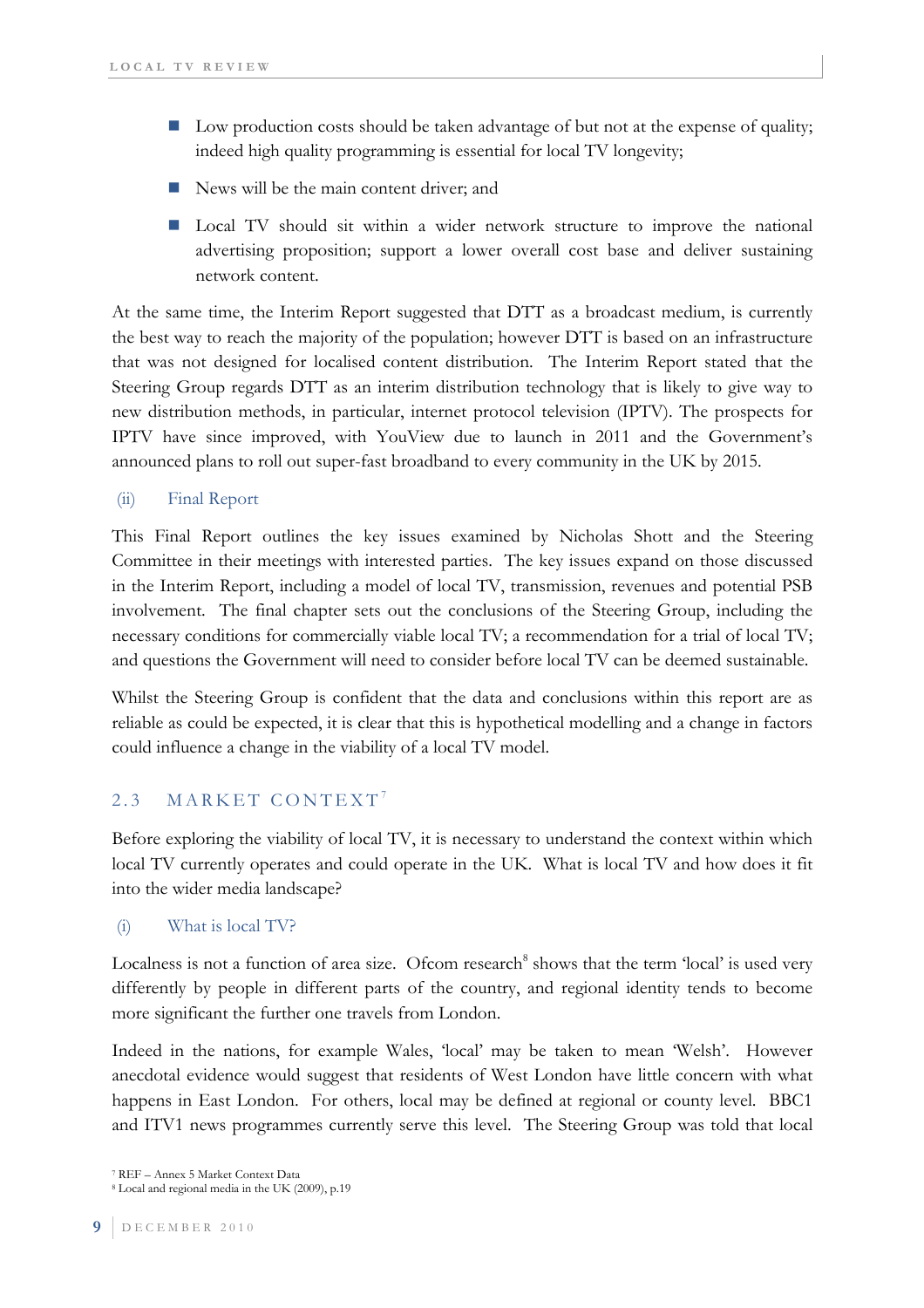radio evidence suggests that North Cornwall residents do not find stories about Western Cornwall of interest. As one commentator told the Steering Group 'English people don't care what's happening in the town next door; Scots care about Scotland'. This pattern is evidenced by the preference for ITV regional news services, which achieve audience shares of around 40% in Northern Ireland but a UK average of nearer 20%, with London viewers representing the lowest shares<sup>9</sup>. The reasons for these differences are far from clear, but seem to depend at least partly on differing notions of community and belonging. In the nations of the UK, there is far greater distinct sense of nationhood than in England.

Incumbent news and TV operators therefore suggested that in Scotland for example 'local' news should not replace national i.e. Scottish news. STV told the Steering Group that it provides a different service in comparison to the ITV English regions. There does however appear to be scope to improve the distribution of reporting across the nations, as residents are appreciably interested in what is happening both across their nation as a whole and in their neighbouring localities.

It is clear that the definition of 'localness' is open to interpretation, and also that regional news is not generally considered to be local. For the purposes of this review, the Steering Group regards 'local' to be at city-level or a major conurbation. However, it also regards local as possibly county-level where smaller conurbations collectively form the notion of 'localness'. This report is principally concerned with commercial viability and therefore the extent of 'localness' has to be supported by the extent of commercial sustainability.

### (ii) TV and media markets in the UK

The UK's broadcasting sector has evolved quickly, from what was once a PSB-led BBC/ITV free-to-air duopoly to a multi-channel sector transmitted across multiple platforms. This evolution is expected to continue with digital switchover, continued pay-TV platform growth, and increased usage of non-linear and mobile/internet TV. The proliferation of TV channels over the last 20 years has eroded the share of audience of BBC1 and ITV1. However, the top five viewing shares remain concentrated. These contain a high quality programming schedule, with significant original content that has a mass audience appeal. Supporting this is a fully integrated broadcaster business model, with content production, programming, broadcasting/distribution and (for non-BBC channels) advertising sales teams.

The mass market channels are followed by a long tail of channels with approximately a 1% share each that typically rebroadcast archive content or appeal to a niche interest group. Niche channels have adapted their models for significantly smaller market shares, with targeted programming, and are often affiliated with larger broadcasters. This pattern is demonstrated both on DTT (through Freeview) and satellite and cable platforms (both paid-for). Recent Ofcom data<sup>10</sup> shows that take-up of digital television in UK households is over  $92\%$ . Just over 36% of homes receive pay-satellite TV services and 13% receive cable TV. 73% of households utilise DTT (commonly referred to as 'Freeview') on primary or secondary sets, while 39% of

<sup>9</sup> Local and Regional Media in the UK, Ofcom (2009) p.27

<sup>10</sup> http://stakeholders.ofcom.org.uk/market-data-research/tv-research/dtv/dtu-q2-2010/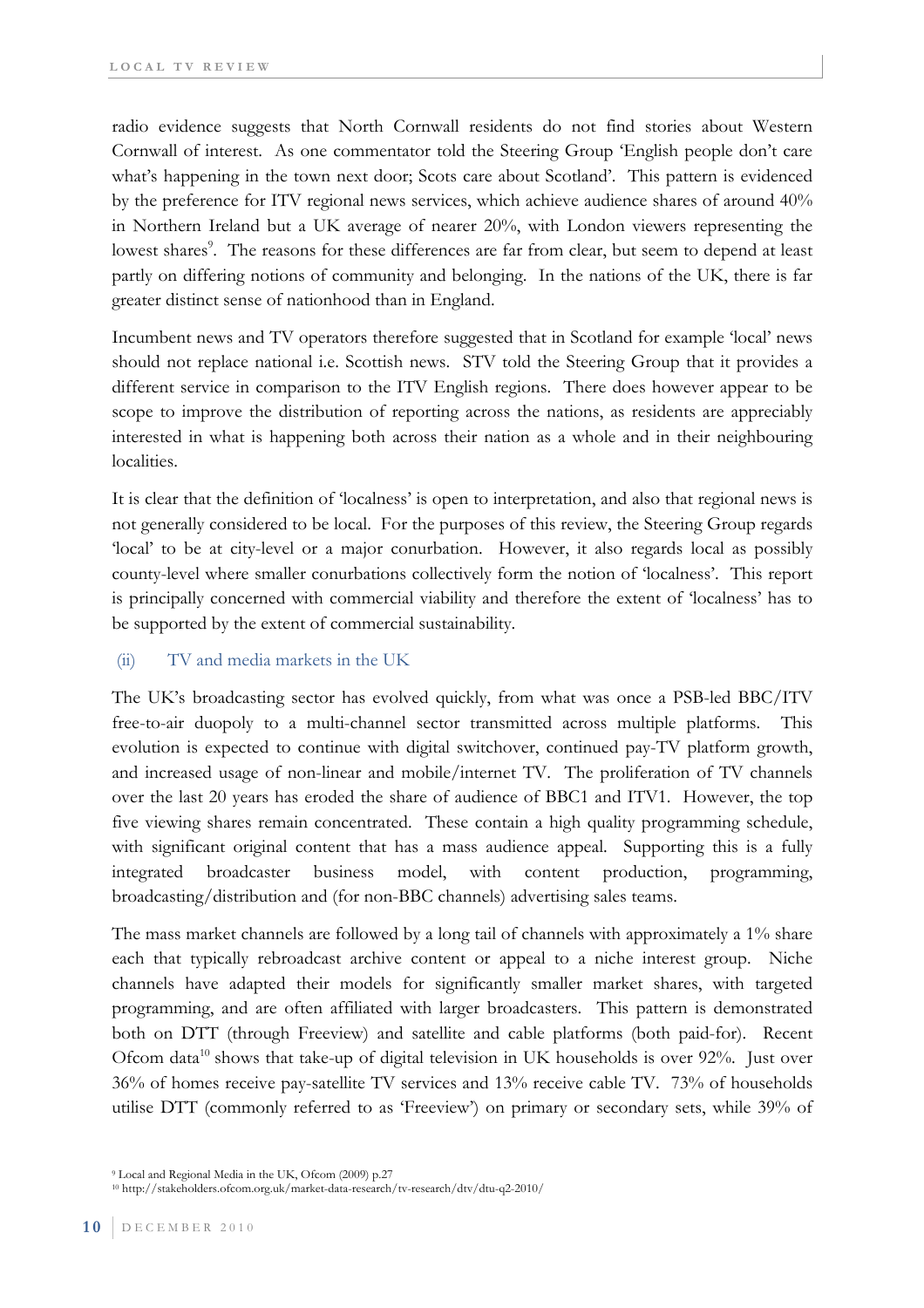households utilise DTT on their primary sets. The penetration on secondary sets means that DTT is the most broadly used digital platform $11$ .

Newspapers, radio and online media all provide national, regional and local coverage. The Steering Group was advised to take care to understand the ways in which the contemporary media environment is changing. Ofcom noted that national media suppliers are increasingly seeking to move away from local provision, but the local TV initiative could halt that trend. Ofcom research<sup>12</sup> has further noted a trend for media 'multi-tasking', whereby individuals carry out more than one media activity at the same time, e.g. watching the television and surfing the web. However, the report emphasises that traditional media such as television is thriving and plays a key role in people's lives today. This age of multimedia and cross-media usage should be borne in mind when considering the platforms and future of local TV.

#### (iii) Current provision

Current provision of local (depending on audience definition) TV is mainly through *regional*, rather than *local*, opt-outs whereby viewers are automatically re-directed to regional content at certain times of day. The regional breakdown of BBC is to 18 regions/nations and that of ITV1 is to 13 regions/nations. BBC1 and Channel 3 regional news is also available in the Crown Dependencies (including the Channel Islands and Isle of Man). The opt-outs allow regional variations in the form of short news opt-outs and also the occasional regional-interest programme.

Local media services exist across the UK, already providing local newspapers and local radio stations (see table below), with more limited local TV services. Existing providers could play an important role in delivering a new local TV proposition.

| Print      | Around 1,300 regional and local newspapers across the UK.                                                                              |  |  |  |  |
|------------|----------------------------------------------------------------------------------------------------------------------------------------|--|--|--|--|
| Radio      | 325 local commercial radio stations                                                                                                    |  |  |  |  |
|            | $150+$ community radio stations                                                                                                        |  |  |  |  |
|            | 40 local BBC radio stations in England; 2 national services in Wales; 2 Scottish National Services;<br>and 2 Northern Ireland Services |  |  |  |  |
| Television | 12 RTSL (restricted television service licence) in force. Includes Northern Visions in Belfast and<br>Midlands Asian TV in Leicester   |  |  |  |  |
|            | England: BBC1 and ITV1                                                                                                                 |  |  |  |  |
|            | Wales: BBC1, ITV1 and S4C                                                                                                              |  |  |  |  |
|            | Scotland: BBC1, STV and Alba                                                                                                           |  |  |  |  |
|            | Northern Ireland: BBC1, UTV                                                                                                            |  |  |  |  |
|            | Channel Islands: BBC1 and Channel TV                                                                                                   |  |  |  |  |

#### **MEDIA13 QUANTITY**

There have previously been examples of local TV in the UK. Ofcom reported in 2009<sup>14</sup> that some two dozen restricted service licences (RSLs) had been issued for local terrestrial TV

11 http://stakeholders.ofcom.org.uk/market-data-research/tv-research/dtv/dtu-q2-2010/

<sup>12</sup> http://stakeholders.ofcom.org.uk/market-data-research/market-data/communications-market-reports/cmr10/ 13 Local and Regional Media in the UK, Ofcom (2009) p.21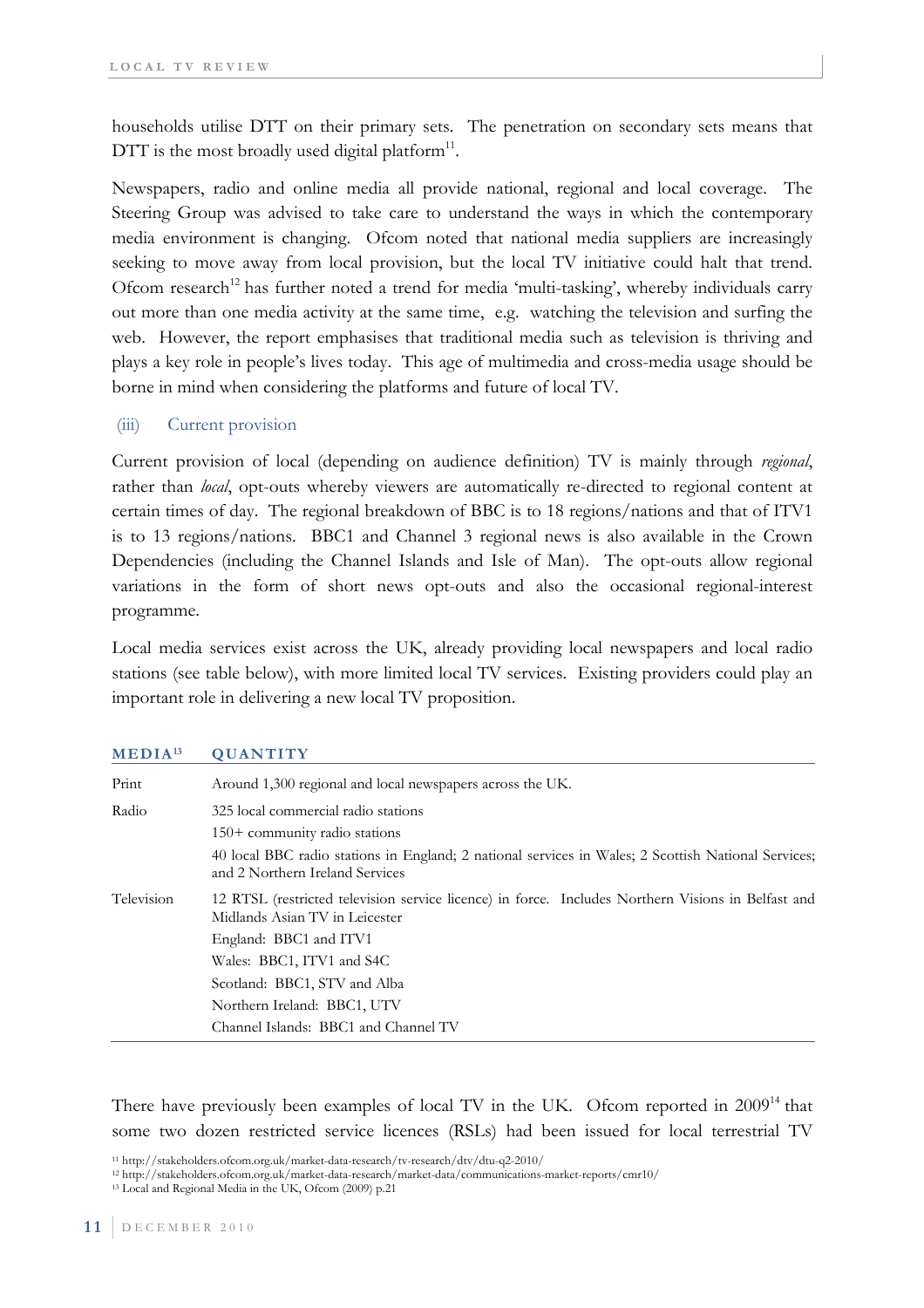services in the UK since 1996, but with limited success. During the 1990s, Channel One was launched as a 24-hour cable news channel for London, involving young journalists reporting local stories. It did not survive, with low audience numbers and few advertisers. Northern Visions NvTv in Belfast is an example of a not-for-profit community TV station which provides a free-to-air, terrestrial community television service in the Belfast area. It also runs a media centre, offering opportunities for people to gain skills, project support and advice and resources for film and television production. NvTv receives funding from various sources, including the Department of Culture, Arts and Leisure as well as the Local Authority. They see local TV as very much an opportunity to promote active citizenship; encourage community participation and promote diversity. Another example of community interest television is that of Channel 7 TV, which is aimed at those living in North and North East Lincolnshire. It is part-funded by the lottery as well as receiving advertising revenues.

Channel M is possibly the best known example of an ambitious local station, which broadcast programming of high quality. It provided news (in conjunction with the Manchester Evening News); and magazine-style shows and entertainment. There was difficulty in attracting national advertising – due in part to the absence of a suitable audience measurement system, and consequently the majority of Channel M's advertising was local. Channel M was loss-making, but is re-launching in May 2011 adopting a new business model.

The local press – both newspapers and radio – plays an important role in providing local news and information. Whilst local press is facing its own structural challenges, there is no doubt that it performs a service appreciated by many. Ofcom research<sup>15</sup> indicates that people value the role of local and regional news provision, with almost four-fifths of adults believing that local news makes them feel in touch with their local community. The lack of local TV, and its associated additional source of local information, is therefore seen by some as a void in the current local media market – though some contributors preferred to see this as 'an opportunity'.

#### (iv) International comparisons

The Steering Group wanted to understand how the local TV markets operate in other countries. Ofcom has produced snapshots containing a range of data on local provision in other countries<sup>16</sup>. The comparative table<sup>17</sup> shows that the UK has a very different system to other countries technically as the history of broadcasting in the UK is quite different to that of other countries. In Europe, Government subsidies play a big role. In North America, television is primarily delivered through cable networks, which allows a different and low cost technical solution to that available in the UK. Geographically, the large size of the USA and Canada has a large influence on television viewing and the advertising markets. Larger distances mean that people tend to buy and transact in their local areas. These large urban markets provide significant local advertising potential and this is a key feature that is not consistent with the UK's

<sup>14</sup> Local and Regional Media in the UK (2009)

<sup>15</sup> Local and Regional Media in the UK (2009) p.74

<sup>16</sup> Case studies on local and regional media outside the UK http://stakeholders.ofcom.org.uk/binaries/research/tv-research/international.pdf 17 Annex 6 Comparisons to Other Countries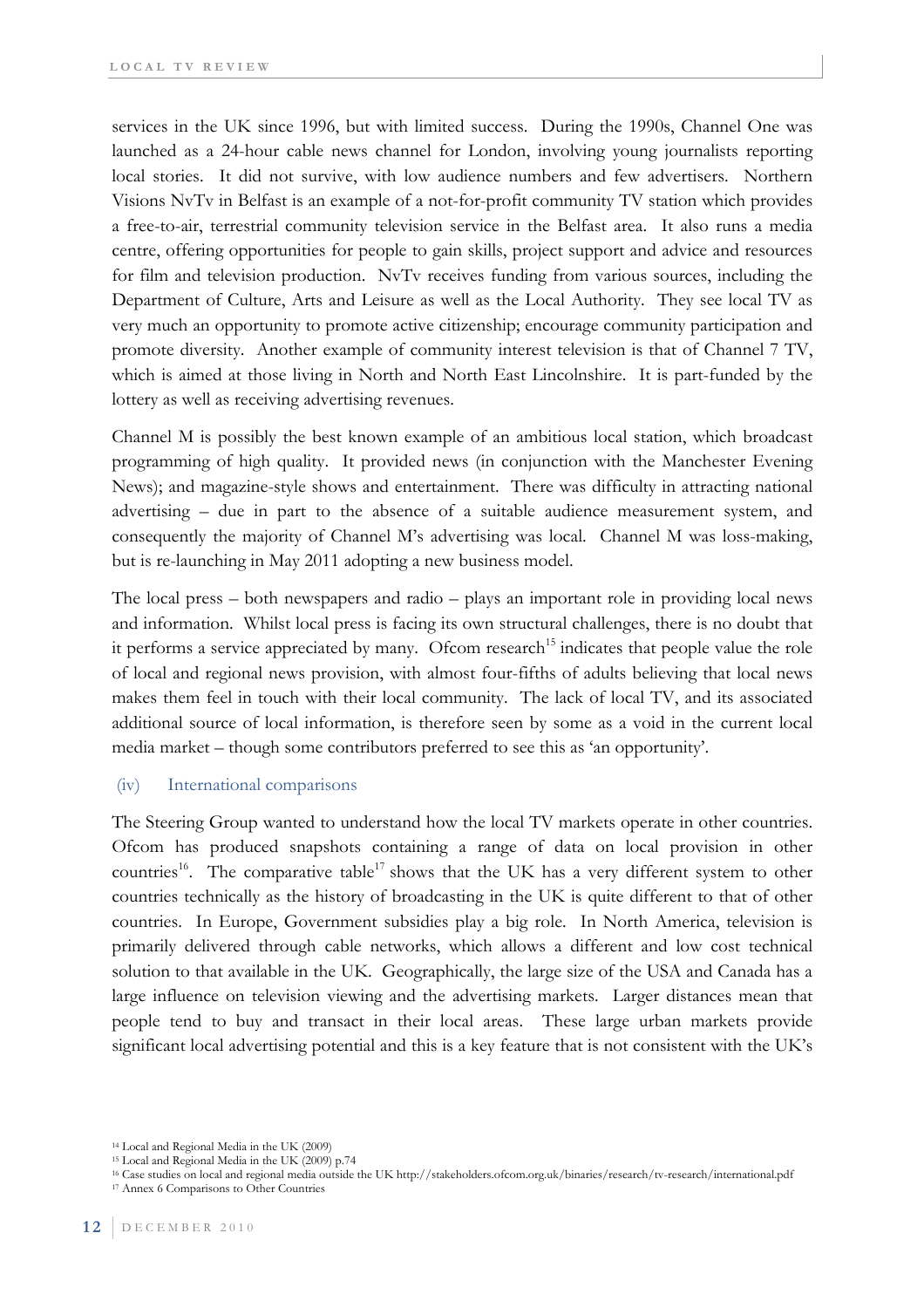TV advertising market<sup>18</sup>. Further, carriers' licences in North America require carriage of local TV stations as a public service.

Many other European countries have a similar DTT structure to the UK for the provision of regional TV. However, in the example of France, this is a highly subsidised system with significant public and private funding. There appear to be clear market-based and infrastructure elements that have been key to enabling local TV in other countries which are not prevalent in the UK. It is perhaps for these reasons why Ofcom noted<sup>19</sup> that local television in the UK simply does not have the historic prominence it has in other countries. Indeed, Ofcom states that local TV has "barely taken off" in the UK.

### (v) What is the demand for local TV?

Ofcom research<sup>20</sup> indicates that nine out of 10 UK adults regularly consume some form of local news, information or other content through television, radio, newspapers of the internet. Consumers and citizens value the role local and regional content plays in their lives. Further, Ofcom notes that local and regional news in particular helps to inform people about what is going on in their local community, whilst news and other types of local content can contribute towards reflecting UK cultural identity and representing diversity and alternative viewpoints. The research explains that local TV services are seen as important by audiences, with 79% of people rating local news stories and 74% rating local weather as 'important' types of media. Further, 41% of those asked chose local TV in their top two options of possible new uses for spectrum, ahead of HD services, improved mobile phone coverage and mobile broadband.

Ofcom research shows that television remains the main source of news about what is going on in the local area<sup>21</sup>, even though the news they are receiving is principally regional. Additional research shows that more people feel attached to their city/town/village (75%) than they do to their region  $(56\%)^2$ . The same research also suggests that the majority of the population would be interested in watching TV programmes reflecting their cities/towns/villages over any other geographic area coverage<sup>23</sup>.

Fundamentally, individuals are interested in their local areas. However, a note of caution would suggest that just because people have identified this in a survey, it does not necessarily translate that local TV will prove more attractive for them than the large range of choice available from existing – or other new – TV channels. Prudence is needed in assuming that there will be a ready audience for local TV in the UK. This is further discussed in the 'Content and programming' section (3.1).

### (vi) Expected shift to the Internet

Incumbent and prospective TV and news operators were keen to note that the advent of IPTV will provide a significant boost for the prospects for local TV. The new technology will allow for localisation of content, easier audience measurement, and a stronger local advertising model.

<sup>18</sup> Local and Regional Media in the UK (2009) p.104

<sup>19</sup> Local and regional media in the UK (2009) p.104

<sup>&</sup>lt;sup>20</sup> Local and regional media in the UK (2009) p.3

<sup>&</sup>lt;sup>21</sup> Ofcom Communication Survey, 2007

<sup>22</sup> Ofcom: Digital Local: Options for the future of local video content and interactive services, page 20

<sup>23</sup> Ofcom: Digital Local: Options for the future of local video content and interactive services, page 21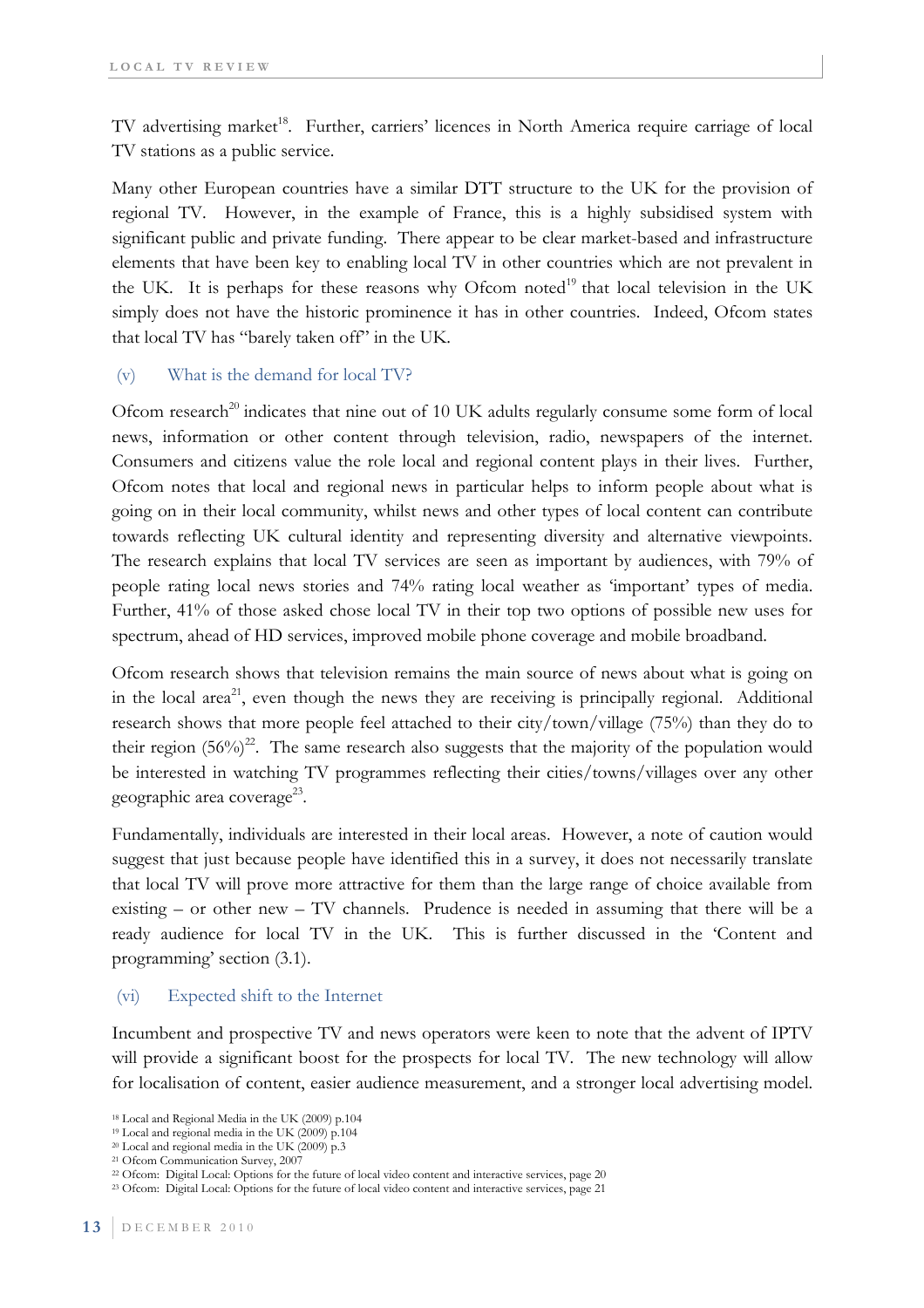It will also offer significantly reduced costs for operators as transmission costs diminish. Indeed, there are already a number of web-based community services, a number of which are created by local newspaper businesses chasing their readers online. For example, the Johnston Press website links to over 1,000 individual sites, active with local interest. Some contributors were of the view that launching local TV on DTT would not be sensible, given the expected growth of IPTV, where in time, local services could focus on smaller localities and be delivered at a lower cost.

However, a number of those met by the Steering Group did note that local TV could succeed on DTT when viewed as a *transitional* platform. Immediate distribution by DTT would give time to establish a brand confidence in local content, in advance of its eventual transfer to IPTV, once it becomes the primary distribution platform. This brand, though, could only be built if there are high quality standards underpinning the production of local TV and the content was professional, compelling, immediate and relevant. It was also noted that IPTV may take a number of years to fully develop within the UK, and the typical local news market demographic – typically older – is less likely to have access to, and slower uptake of, new (internet) technology. Distribution by DTT is therefore even more necessary and relevant. But, this does not mean that local TV can be developed in isolation without consideration of an online presence or of its future on IPTV. Local TV distributed by DTT could help to pave the way to IPTV, by establishing what works and building a viable and sustainable model.

#### (vii) UK media advertising market context

UK advertising spend available for commercially funded local media has diminished due to the rise of the internet, consolidation of the high street on the national level, and heightened competition. Local advertisers have declined in number and overall spend and the wider UK media market suffered from early cycle impact of the recession. There has been a clear shift of advertising to the internet, with online advertising developing as an alternative to traditional media. This trend – and the impact of local TV revenues – is further considered in the 'Revenue: advertising and sponsorship' section (3.6).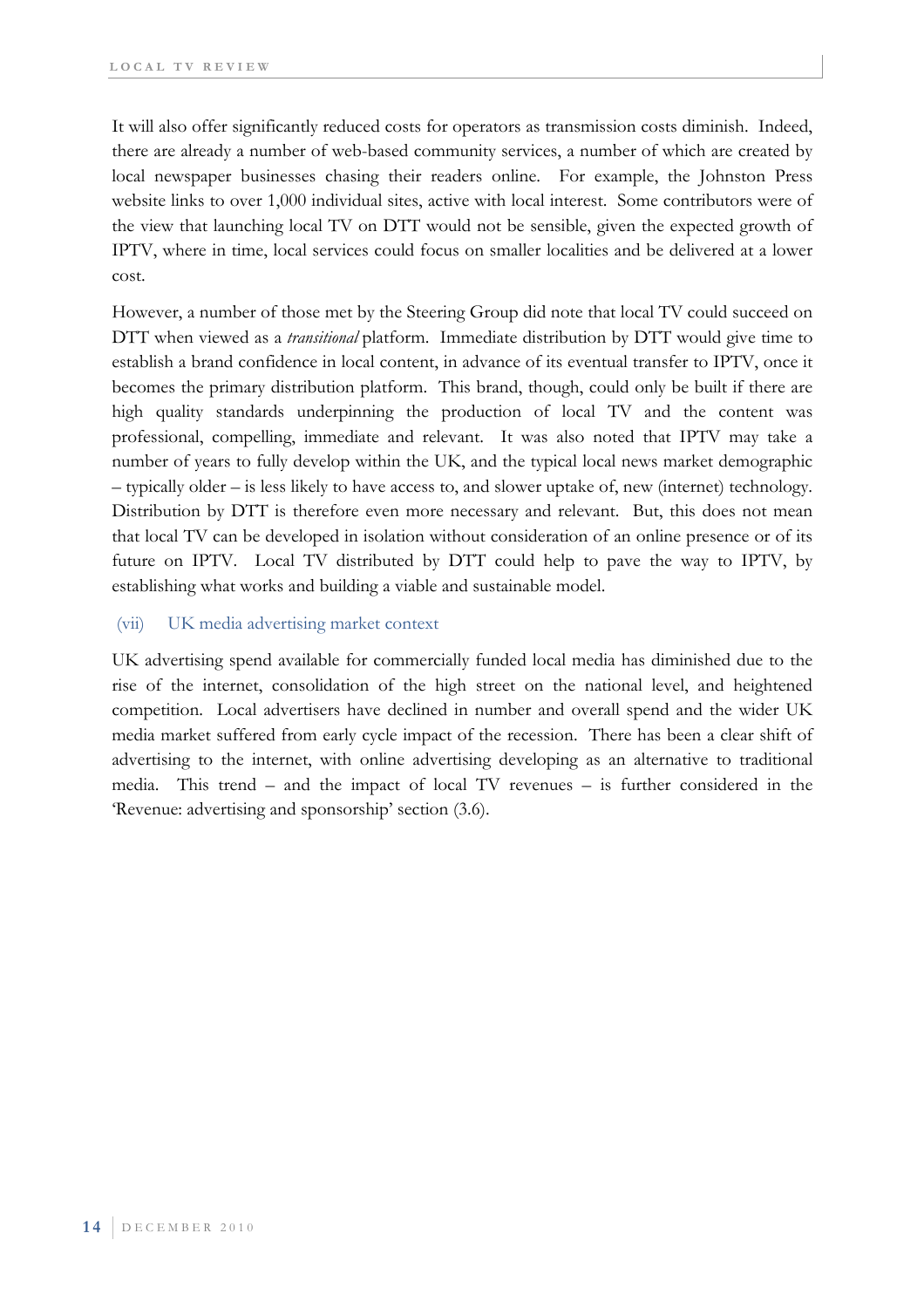#### **3 KEY THEMES**

This chapter outlines the key areas that the Steering Group explored during its meetings with interested parties as part of the review process.

#### 3.1 CONTENT AND PROGRAMMING

The Steering Group heard that local TV may provide public service content and as a consequence have some form of PSB (public service broadcaster) status, in order to acquire the associated benefits such as spectrum allocation and EPG prominence. However, contributors were clear that local TV could not – and should not – attempt to compete directly with the BBC and ITV. While local services would have potentially greater relevance to local populations, the sheer scale and ability to invest in mass market content of the major PSBs is unlikely to be replicated at a local level. However, local TV could offer a unique product which is not offered by the BBC and ITV. Local TV stands a good chance of capitalising on this individuality, but to do so, must place quality programming at its heart.

### (i) The audience

In order to understand the programming and content needs of local TV, it is important to understand the audience. There is already information available on those who currently watch regional TV. Ofcom research<sup>24</sup> indicates that regular viewers of regional TV news tend to be older than the population as a whole. Further, in ITV's experience, regional news viewers tend to be of a lower socio economic group. It is reasonable to assume that a similar demographic would be attracted to local TV, though it would not be unacceptable to suggest that local TV could aim to reach a wider audience.

Distributors explained to the Steering Group that local TV is likely to have relatively low viewing figures (compared to very large broadcasters). This is because local TV is by virtue targeted to smaller populations than a nationwide broadcast service and unlikely to have the big programming budgets of other channels which drive the content and therefore the viewership.

However, other contributors told the Steering Group that niche content and content that has particular relevance to a particular locality would have extensive appeal. For example, the Steering Group heard that of its 1.2m addressable audience, Channel M reached 300,000 viewers per week, with peak viewing for the local news which is a considerable achievement given its position in the EPG.

<sup>24</sup> Local and regional media in the UK (2009) p.50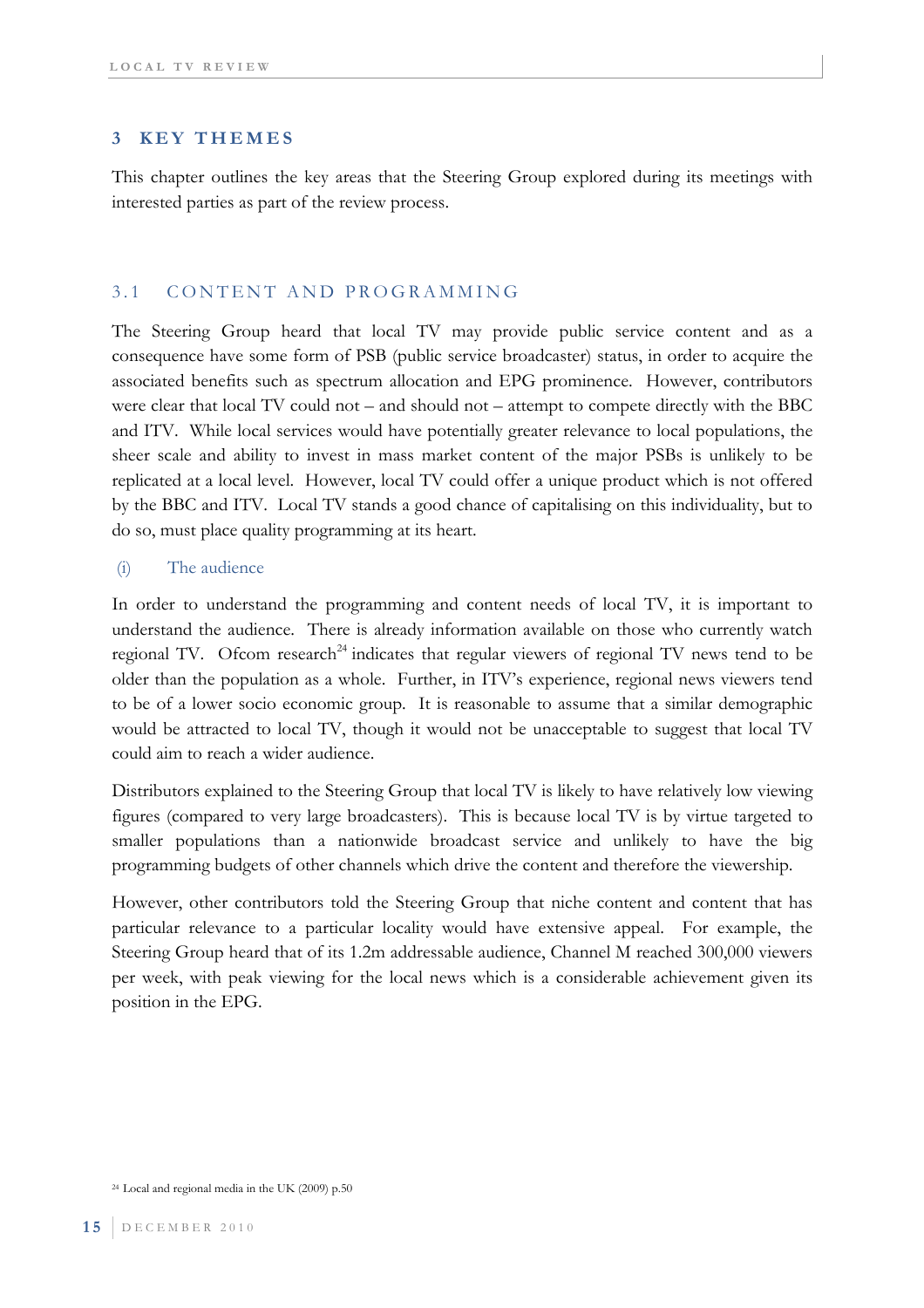#### (ii) Content

If local TV is to succeed, the Steering Group believes that it will need to provide a compelling offer for its viewers. Of com research<sup>25</sup> indicates that the aspects of local TV most sought by viewers are local news, weather and local sport. Viewers think it is important that local news providers are 'on the front foot' covering breaking news and a range of stories. Other elements such as weather, travel and event listings are also important, though already available from a range of sources, including the internet.

A number of TV distributors told the Steering Group that it was important for local content to extend beyond local news and that local TV should offer a community service, covering local events, sports, and webcams. The local TV channel will also have to offer enough new material so that the audience will come back for more; although this must be balanced with the costs of producing original content.

One media strategist suggested that local TV content should be *adapted on a case by case basis to provide something that is distinct and fulfils unfilled demand.* Existing television providers told the Steering Group that viewers in different parts of the country have different appetites for content, with the emphasis on 'hard news' for example as being particularly attractive to a London audience. This need for different types of service should be at the heart of local provision, allowing differentiation of content by locality.

Quality of content, whether it is for a local or a national audience, was identified by many who met the Steering Group as one of the most significant factors for commercially viable television. TV distributors in particular noted that any new local TV content would need to be of quality for commercial as well as public interest reasons. On DTT, local TV services must stand alongside very high production values, expensively collected news and high investment in presenters. It was further noted that user-generated content is useful only occasionally to support news stories and other small pieces; it is not good enough to rely on regularly. There remains a perception among many existing media players that local TV equates to poor quality content and a 'home video feel'. It is not to say that such content does not have a place, but the Steering Group believes that any viable local TV proposition will require high production standards in order to compete in a multi-channel world.

It was suggested by some that the requirement for impartiality of TV news provision is an impediment to local news providers. The impartiality threshold exists to uphold the standards of news reporting on television as the most trusted medium for news in the UK. However, impartiality requires very careful compliance measures. This kind of compliance is not necessary in non-broadcast media and there is an argument that a more relaxed compliance regime for local news could free up scope and coverage of stories and investigations and as a result contribute to local TV's bottom line and uniqueness of output. Whilst removal or relaxation of the impartiality rules may make life easier for local TV producers, the Steering Group did not hear a convincing argument that the requirement for impartiality adds significantly to the cost of supply.

<sup>25</sup> Local and Regional Media in the UK, Ofcom (2009) p.74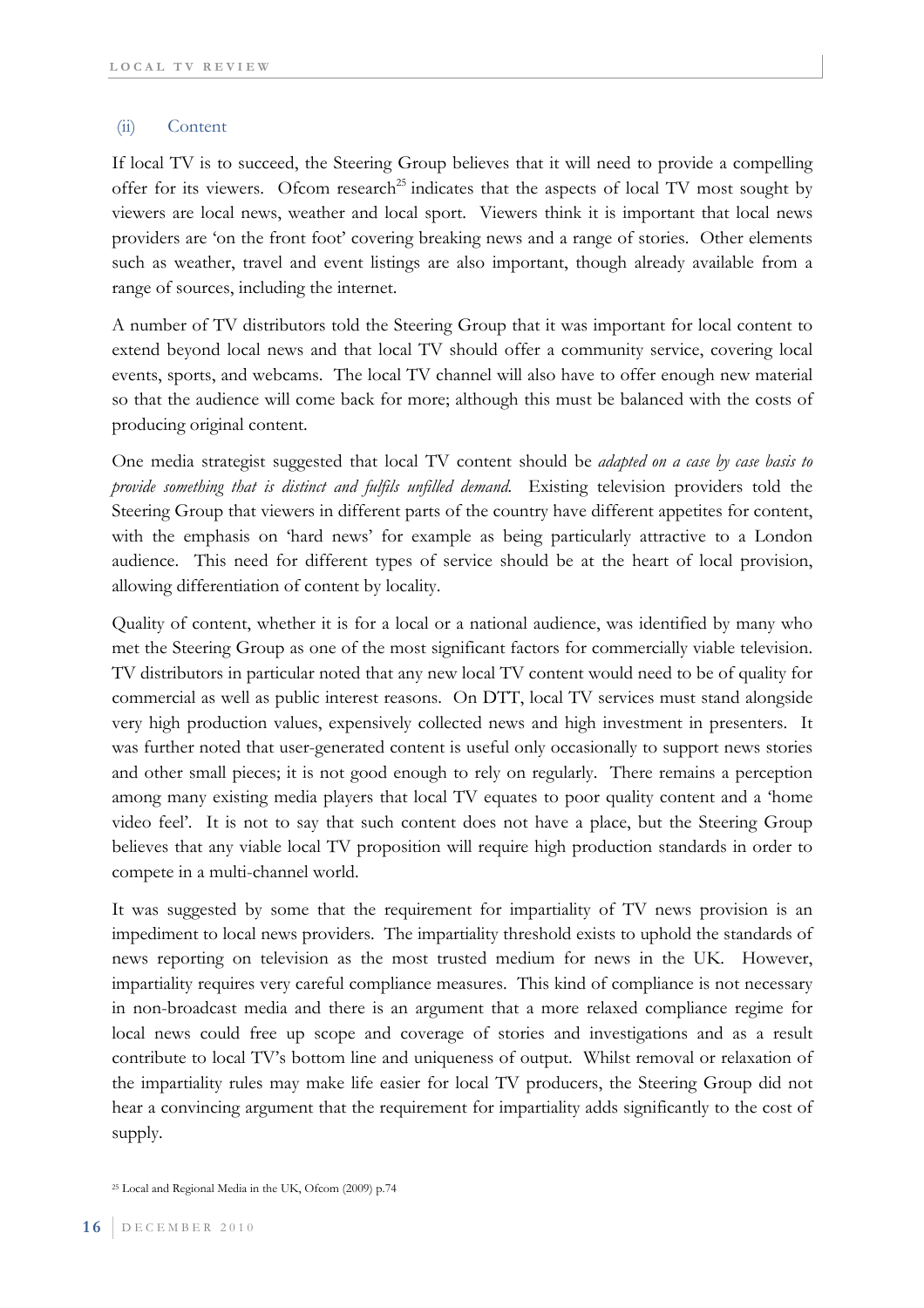Incumbent local TV and news operators told the Steering Group about the importance of understanding viewing habits and how these relate to TV schedules. Breakfast television tends to run from 6am to approximately 9.25am, with audiences slipping from 8.30am, when drive time radio peaks (i.e. when many people are travelling to work or school). The Steering Group heard that engagement with television in the morning is significantly different to evening viewing. Morning viewing is very fragmented with people only seeing parts of shows and adverts, whereas evening and prime time viewing can be an appointment to watch with viewers watching for longer periods and wanting to be entertained. Daytime TV tends to have a much smaller audience and consequently is harder to monetise. The TV peak viewing slot is from 6pm – 10:30pm. This would suggest that local TV should seek to broadcast at the times of highest audience viewing. It was further noted, however, that local TV shown at peak time on any platform / channel would be in direct competition with the general prime time entertainment offerings on the multitude of other channels. As a result it is likely that local TV would have a small share of the possible audience. Consideration will be needed of how to balance these factors, perhaps showing repeats of key local news broadcasts throughout the day to capture the largest possible total audience.

#### (iii) Programming

Unless local content is looped on a 24 hour repeat, local TV operators and Ofcom suggested that local content was unlikely to make up the whole of the channel schedule as there would simply not be enough available material. The schedule could therefore be split into local and non-local parts. It was suggested that the non-local airtime could be sold to the highest bidder, or filled with network content provided in another way, for example through partnership with an existing network provider. The Steering Group was warned that a local TV channel should not be too broad, as it will then not fully reflect its local remit or be sufficiently distinguishable from other network channels. One suggestion was that other public service material which is disappearing from competitive programme schedules could be corralled into the local TV service, such as arts, religion, education, and minority sports. However, while this may not initially appear to be a particularly viable channel offer, it would make the channel of particular interest to different groups at different times of day.

In the Interim Report, the Steering Group suggested that local TV businesses should be thought more as local TV 'services' than local TV 'channels'. Rather than being expected to produce a full schedule of programming, local service operations could feed into a shared national schedule of programming referred to as a national backbone.

#### (iv) Nations

During the course of the review, the Steering Group met a number of individuals from the UK's nations. With members of his Steering Committee, Nicholas Shott undertook visits to Scotland, Wales and Northern Ireland to speak to individuals representing the regulatory, media and political institutions in those nations.

A number of issues were raised. The most consistent theme was that the nations are distinct from the rest of the UK. Each nation has a slightly different media heritage and nations-based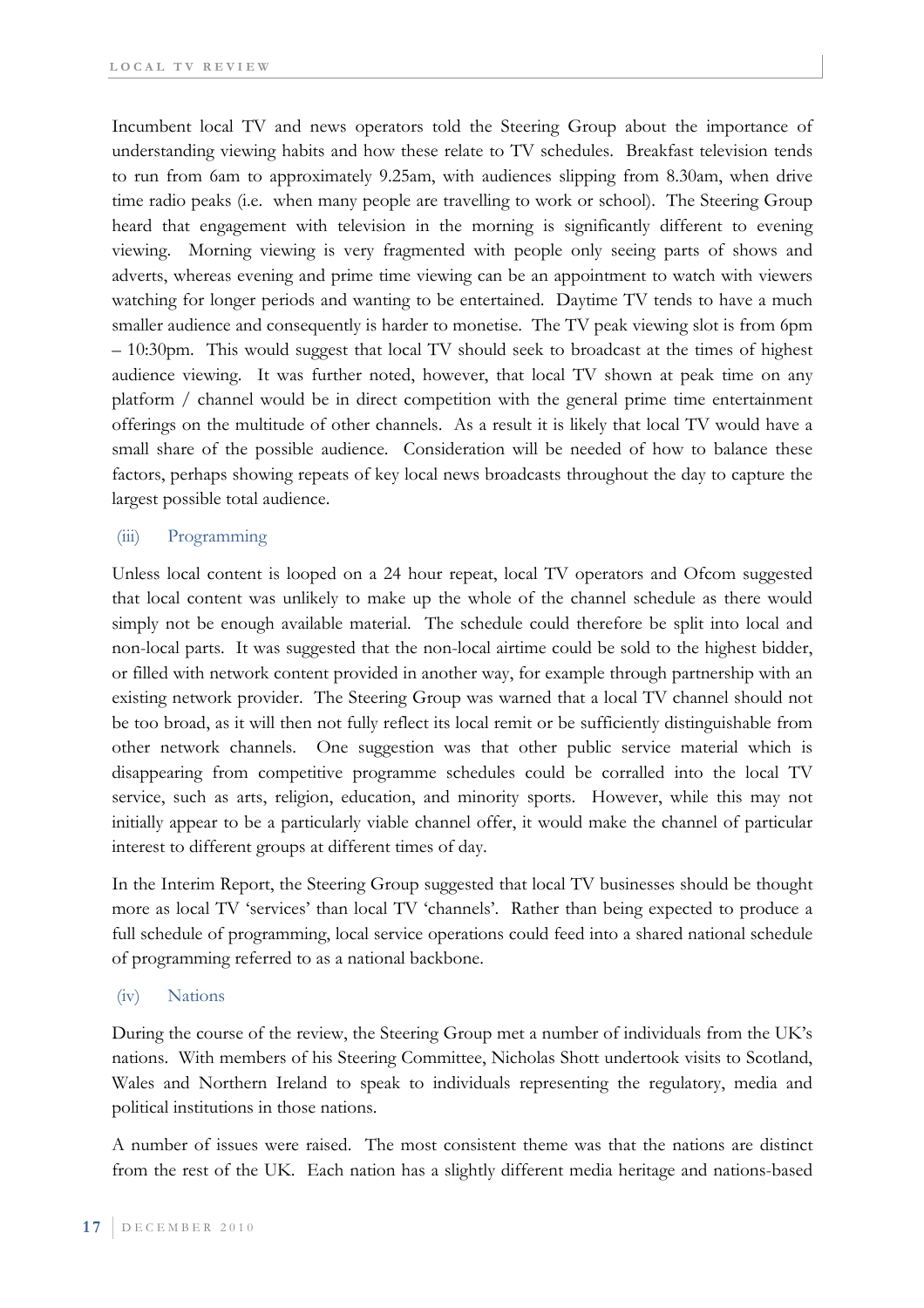regional and local media differs considerably. However, a common theme was that there was insufficient content about the nation or specifically for the nation reflected on-screen.

Scotland is well served by the local and national press. In contrast, Wales has a very limited local press and the UK's national newspapers do not provide a Welsh edition unlike in Scotland. In Northern Ireland, the Steering Group heard about the importance of news to citizens where the Troubles have contributed to a huge appetite for news and information. UTV consequently has the highest audience share among the Channel 3 licences.

Equally, devolution brings with it its own specific democratic processes and it is widely seen that an effective local press that can hold the political institutions to account is an essential part of this process. Many of the interested parties the Steering Group spoke to emphasised that a solution for local TV in the nations may well encompass a whole-nation approach as opposed to trying to create a number of individual local services within a single nation.

Members of the Steering Group were told about the Scottish elections happening in 2011 which will be covered through televised regional news and information programmes. The Steering Group heard that a significant part of the population in southern Scotland will not receive the same coverage as those living elsewhere in the nation because the area's main commercial regional news is provided by ITV in the Borders Tyne Tees region.

Nicholas Shott met Fiona Hyslop MSP, the Scottish Minister for Culture and External Affairs. The Scottish Government had asked Blair Jenkins to lead an independent panel of experts which will investigate options for establishing and funding a new Scottish Digital Network (SDN) providing public service broadcasting.

Separately, the Steering Group heard from community television representatives including ULTV and the Institute of Local Television. Arguments were put forward that a new seventh multiplex could be created in Scotland using interleaved spectrum given the relative abundance of spectrum available. Other arguments supported the delivery of community based local television or a so called 'local national' proposition that is very much a bottom up approach to creating local TV services within small communities and working with local authorities, universities and other education institutions and other civic and community groups.

In Northern Ireland, the Steering Group review team visited NvTv to see how a community television station functioned. This was largely supported through volunteers and public subsidy to produce content about communities in Northern Ireland addressing a very wide range of issues and subject material. In Wales, the Steering Group heard from several individuals who explained that Welsh news was fundamentally important to the people of Wales. It was emphasised that any local TV proposition should not undermine the reach of TV news for the whole of Wales. One comment was that Wales is very 'local' but it is also a nation that could be better served as a whole.

While the Steering Group believes that local TV will only be commercially viable in larger conurbations, the Steering Group recognises that the nations have far smaller conurbations than in many other parts of the UK. At the same time, the nations see themselves with a certain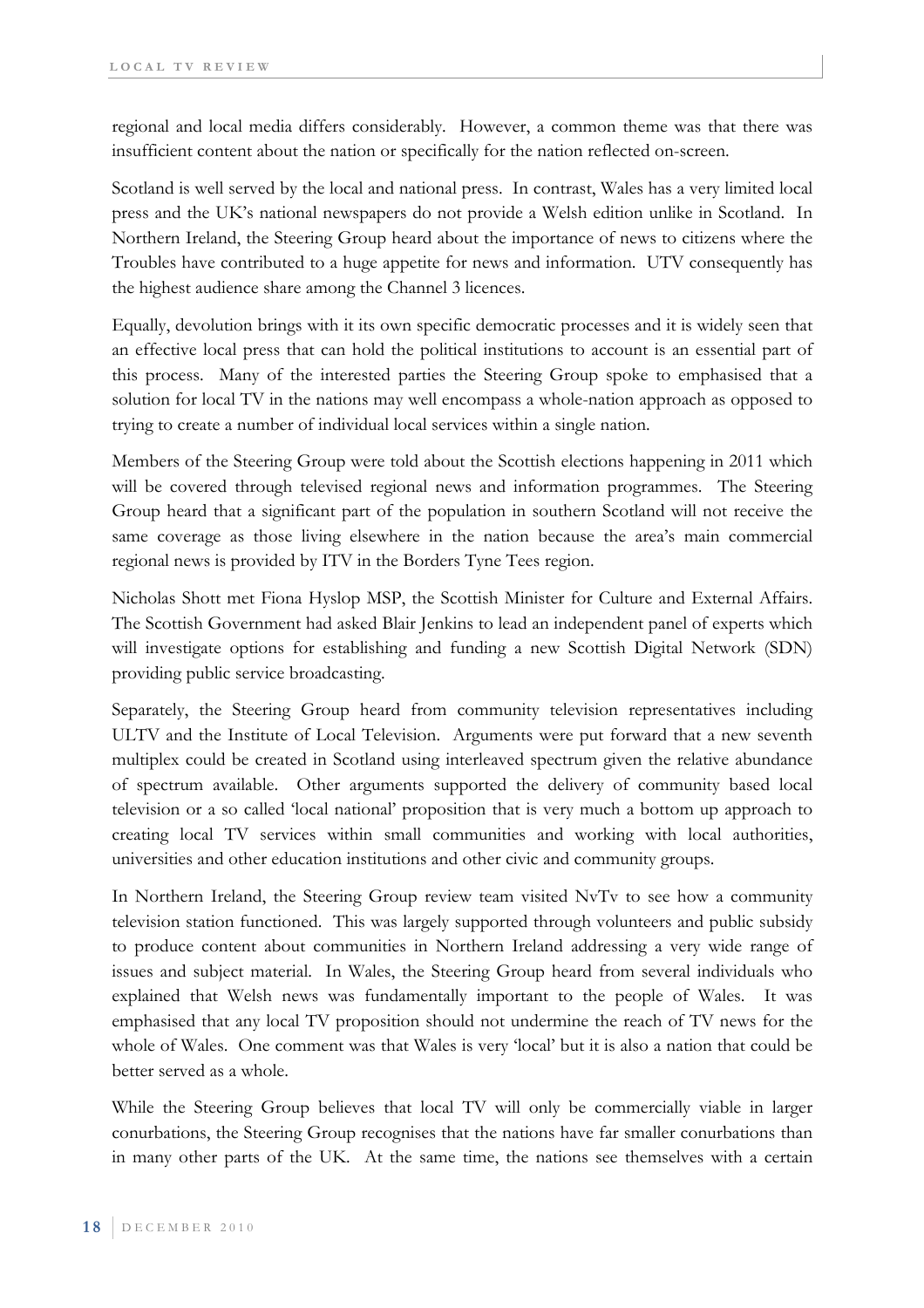degree of autonomy politically and geographically. Any award process for local TV will need to take these considerations into account.

#### 3.2 DTT TRANSMISSION

A critical component of the viability of local TV is the transmission and technical feasibility that underpins the local services. The Steering Group had extensive discussions with Ofcom and others during the review to understand the different options that are available for the carriage and transmission of local TV services.

The Secretary of State's focus has been on local TV distributed by DTT in order to be available to the majority of homes on a free-to-air basis. The Steering Group has also considered carriage on pay platforms and the various technical means and costs associated with all the technical options as far as this information has been made available. Ofcom has provided extremely valuable data and information during the review which provided extensive information for the Steering Group.

Ofcom's research document on the technical options for delivering Local  $TV^{26}$  has provided a sound basis to assess the pros and cons associated with each option. DTT is undoubtedly a good way to reach large audiences (Freeview has a penetration of 73% of households on the basis of primary and secondary sets and transmission coverage of up to 98.5%). However, terrestrial transmitters built over 50 years ago pose inherent constraints and were not designed to broadcast to specific communities or localities. Indeed, some conurbations adjacent to each other in the North of England are covered by the same transmitter. For example Manchester and Liverpool share the Winter Hill transmitter. The two cities are clearly distinct from the other and therefore a solution to this transmitter problem would need to be considered for any local TV offering in these conurbations. Even if two distinct channels are transmitted over the same multiplex, they would compete for each other for the EPG slot that would ideally be designated nationally for local TV. Ofcom explained to the Steering Group that one option could be to timeshare the signal. Essentially, this means that each city sharing a transmitter receives the same local programming but at different times of the day.

DTT does not, therefore, naturally lend itself to local TV purposes. Technically, DTT will require further engineering solutions (with potentially expensive capital and investment costs) to produce even a reasonable patchwork of local TV coverage. Because different distribution methods have different costs and audience capabilities, the ultimate decision on which distribution option to use will affect the scale of audience and the shape of local services across the country.

A consequence of digital switchover (DSO) is the release of spectrum. The move to DTT will free up this 'digital dividend', some of which could be used for the broadcast of local TV. These technical options were explored in Ofcom's technical paper<sup>27</sup>. The Steering Group is not

<sup>26</sup> http://stakeholders.ofcom.org.uk/binaries/broadcast/tv-ops/Local\_TV\_FINAL.pdf 27 Technical delivery options for local television services in the UK (2010)

http://stakeholders.ofcom.org.uk/binaries/broadcast/tv-ops/Local\_TV\_FINAL.pdf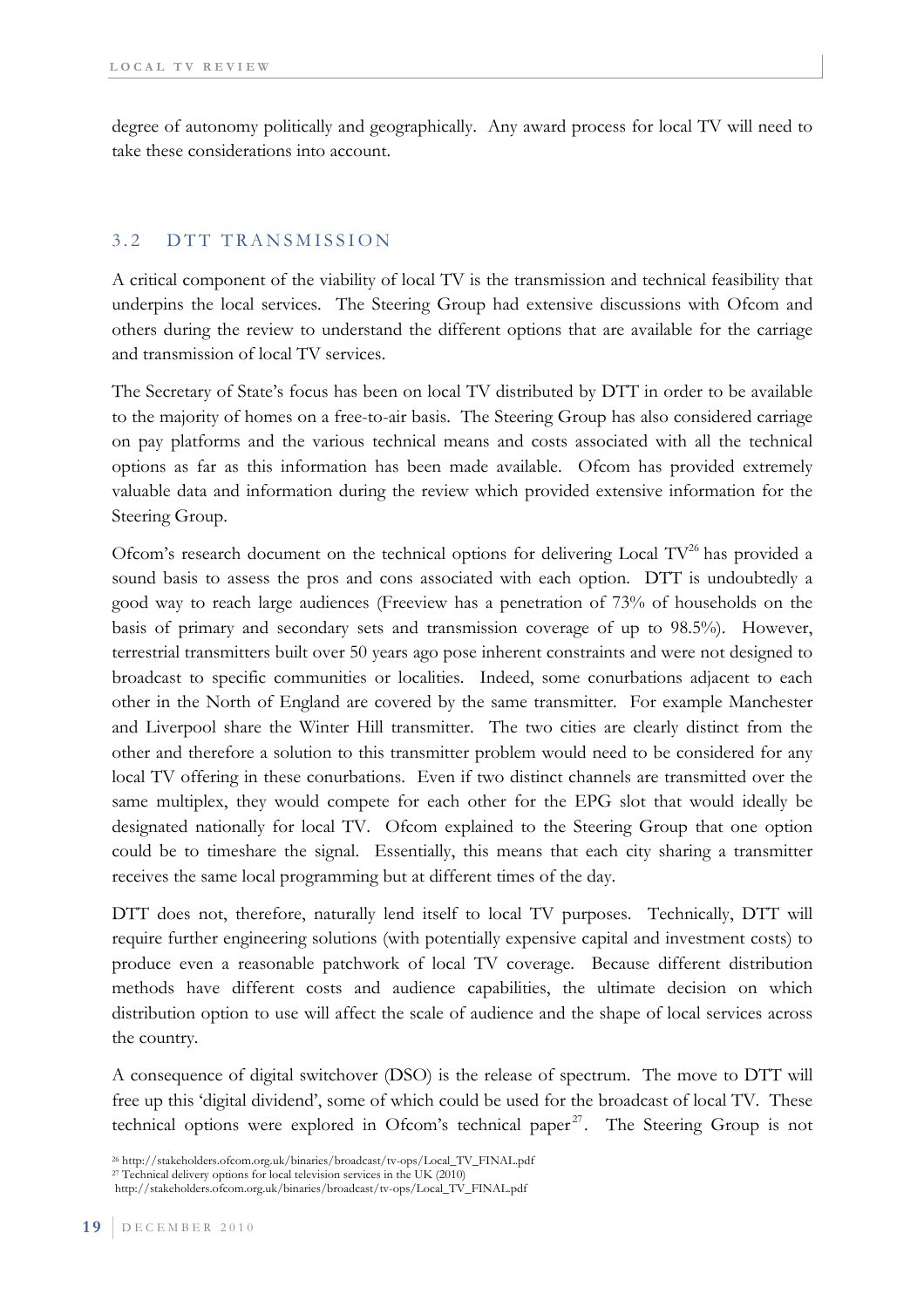recommending a particular technical option as it does not feel able to fully determine the merits of one option over another or the availability of certain components of spectrum. There are many considerations for the Government on which option it may choose and these arguments have been articulated in Ofcom's analysis. For the sake of completeness, the options are reiterated here and some comments the Steering Group heard through its review are included.

Spectrum options therefore include:

- Geographic Interleaved (GI) spectrum with up to 50% reach; or
- New network using 600MHz band on DTT reaching around 90% coverage.

And there are possibilities for local TV to be carried on the existing TV multiplexes via:

- Using an existing PSB channel which would involve localised variations; or
- A new DTT stream on a PSB or Commercial Multiplex.

### (i) Geographic Interleaved Spectrum

A number of prospective TV operators suggested that GI spectrum could be a solution to the need to broadcast at a local scale. New transmitters could be installed at existing transmitter sites serving the target locations, each broadcasting on a local GI multiplex using any suitable interleaved frequency available at that transmitting station. An advantage of GI spectrum is that it can be targeted towards specific areas. Additionally, a local GI multiplex has the bandwidth to carry a number of services (multiple TV channels as well as radio or data), which could present the local multiplex operator with the opportunity to either transmit multiple channels aimed at different population conurbations covered by a particular transmitter, or to share transmission costs by leasing multiplex capacity to other service providers. However, additional bandwidth can come at the expense of coverage.

Some GI spectrum is available now and the costs to transmit via GI are relatively low in comparison to other options. The Steering Group understands that the costs associated with the build and operation of new multiplexes is the lowest of the technical options.

However, there are some issues associated with the use of GI spectrum. Local services from individual transmitter sites will not fully match the reach of the existing DTT services at any particular site, and may be very limited in some areas. GI spectrum therefore has some significant transmission blackspots, for example Bristol and Leeds<sup>28</sup>. Further, although GI coverage is usually given as 50%, the Steering Group was told by one contributor that this could be increased to nearer 80% using compression technology and engineering. This could make for a significantly more attractive proposition in terms of coverage and therefore national advertising, but remains subject to understanding more of what this compression technology involves.

Ofcom also explained that some GI transmissions originating in the South of England could be receivable in parts of continental Europe. Therefore, to ensure that interference within the UK

<sup>28</sup> Ofcom noted that Bristol and Leeds were not suited to GI based on work previously carried out. However, these areas may be able to be served by GI if this was the specific aim of local TV. This would require further examination and reconsideration of GI coverage.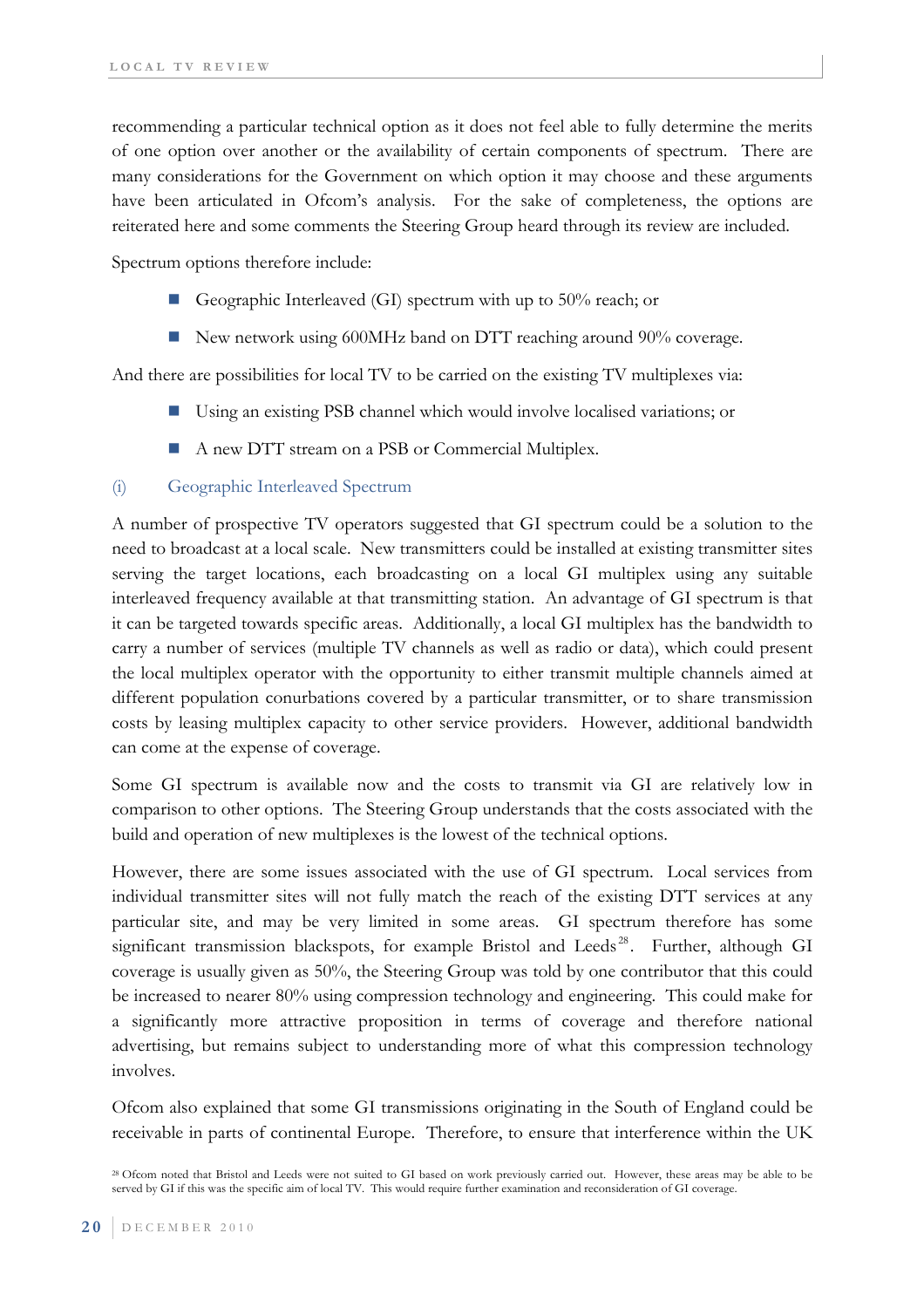is avoided, the availability of GI spectrum is more limited in the south than other parts of the UK and this spectrum is subject to negotiations at European-level to settle the boundaries as analogue switch-off across Europe occurs. The more limited GI coverage is, the more it likely means lower audience reach with consequent diminution of advertising revenues.

#### (ii) 600 MHz Band

Channels 31 to 37 will be cleared across the UK as a result of switchover; these are referred to as the 600MHz band. These could provide two to three new UK-wide DTT networks whose coverage would be similar to that achieved by the three existing commercial multiplexes. One or more slots within the multiplex could then be used to carry local television services.

Given the scope of carriage using this spectrum, the Steering Group understands that this is a valuable commodity for use beyond local TV purposes. Reserving any of this spectrum for local TV would carry significant - and in the Steering Group's view disproportionately high opportunity costs for the Government, as it is likely that a number of buyers would be interested in acquiring the spectrum for other uses (such as using it to provide HD services). This would raise a significant bid price that the Exchequer would receive. An open auction of the 600MHz band is likely to mean that prospective local TV operators are unlikely to be able to effectively compete on the open market. While the Steering Group sees that this spectrum would be suitable for local TV purposes, the Government has had to balance its priorities for maximising exchequer revenues and delivering local TV. The Steering Group agrees with the Government's decision that the opportunity costs are too high for this to be a viable proposal.

### (iii) Public service broadcaster multiplex

The PSB multiplexes offer an extensive network, covering some 98.5% of UK households which would allow the best opportunity for national advertising sales. A capacity slot secured by local TV services could be broadcast from transmitters in the areas of interest. This would be straightforward if the pattern of local services matches the regionality of the host multiplex (i.e. covers the same areas as the BBC or ITV services) otherwise engineering work is required to further 'regionalise' the multiplex. An alternative approach – which is likely to incur lower costs – is the 'add/drop' technique, whereby local programming is inserted directly at individual transmitter sites, using dedicated equipment. Either method will require complicated moderation of technical arrangements of the PSB multiplex, requiring significant capital investment.

It seems possible that ITV/Channel 4's multiplex (known as MUX 2 or D3/4) has room for another channel. Currently, ITV has 48.5% of the capacity, Channel 4 has 48.5% and 3% is being used by Teletext which no longer provides services and is likely to be phased out (subject to decisions to be taken on its future). Potentially using the capacity allocated to Teletext, along with some optimisation to the whole multiplex, it seems possible that enough space could be created for another channel (a 'ninth video stream'). Similarly, the BBC's multiplex (known as MUX 1) may have room for an additional channel using similar compression technology.

The Steering Group believes that local services carried in a national multiplex could be of significant benefit to a commercially viable local TV proposition due to its improved coverage of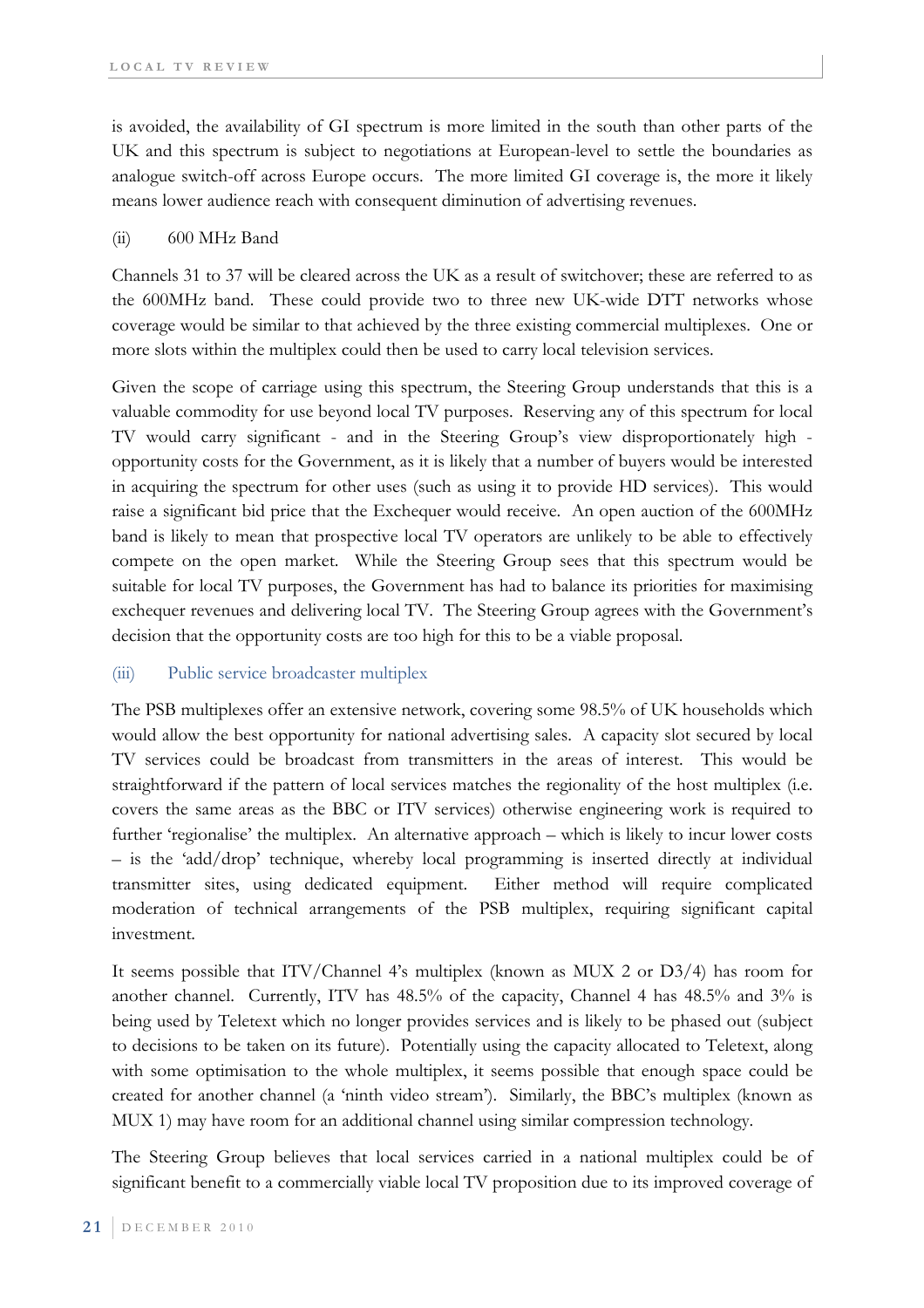the UK population compared with GI spectrum. This option presents lower opportunity cost in terms of Exchequer revenues to the Government but delivering a local TV proposition on a PSB multiplex will require capital investment and agreement with the multiplex owner. It would also be helpful for the local TV proposition to have some form of PSB status in order to justifiably sit within a PSB multiplex. The timescales of this kind of work are uncertain. If the reengineering cannot happen before 2012, which is the Government's target to license local services, then alternative technological solutions might need to be found. Further consideration of this will be needed by Government and in discussion with the relevant parties.

### (iv) Commercial multiplex (Com Mux)

The commercial multiplexes are broadcast from 80 of the UK's principal transmitters. Post-DSO, the commercial multiplexes will achieve coverage of up to 90% of UK households (less than the 98.5% offered by PSB Mux but still significant). Spare capacity on the existing multiplex is not freely available, but it is understood that some space may be available for one local TV channel. Space on the multiplex is highly valued and sought after and the market value of slots in the Com Mux is high (to the order of several million pounds). A key risk associated therefore with using a Com Mux is that a local service would have to pay a high market rate for its capacity. Further, a UK-wide service may need to be displaced to accommodate the local service. Even if the additional capacity released at switchover could be used for a local service, this would mean the Mux operator would be unable to launch a valuable additional UK-wide service in that capacity. TV distributors noted at meetings that this would have a large opportunity cost for the incumbent channel operator.

The commercial multiplexes also only feature very limited regionality. Additional technical equipment would therefore need to be added to the commercial multiplex networks to permit them to carry local TV services. This could be achieved through add/drop or by providing a few centralised multiplexing centres to assemble the different regional variants. Any method of inserting programmes in the commercial multiplexes is likely to involve a costly upgrade of their existing infrastructure. Add/drops into commercial multiplexes are largely untested.

Prima facie, it seems sensible to rule out the 600Mhz on opportunity cost grounds. Both GI spectrum and carriage on a national multiplex offer possibilities for local TV. However, there are significant issues of a technical nature to consider as well as timescales that are beyond the scope of the report. The Steering Group recommends the Secretary of State discusses technical options with Ofcom. The final decision on technical delivery options should take into account cost, ability to localise, and total population coverage achieved.

### 3.3 DELIVERY ON ADDITIONAL PLATFORMS

As stipulated by the Secretary of State's brief for this report, the Steering Group has focused on the feasibility and conditions needed for local TV to be viable over DTT. Distribution of local TV by DTT has been viewed as a minimum, but could also be extended to satellite and cable platforms in order to increase audience share. Sky and FreeSat now have penetrated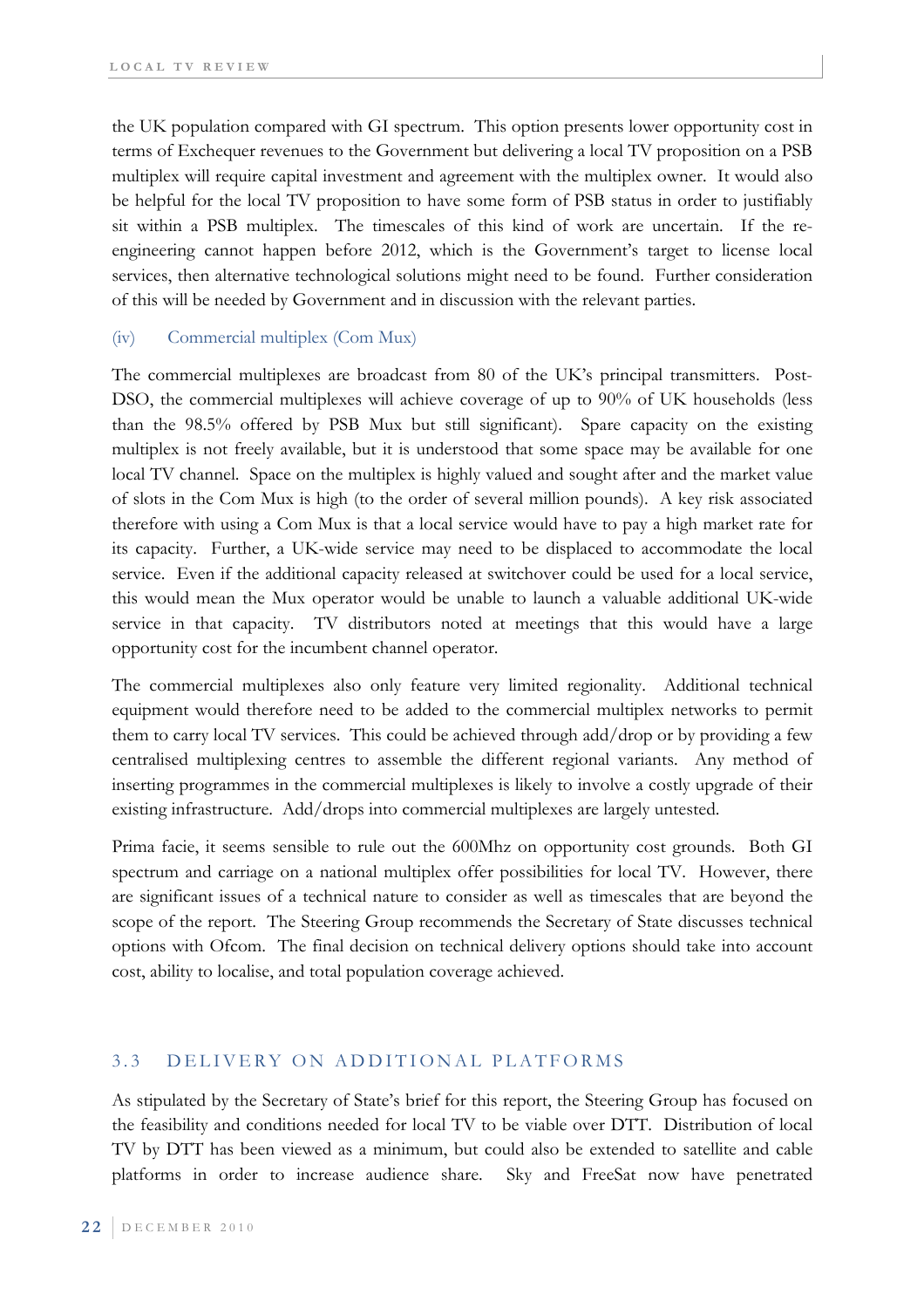approximately 11 million households and Virgin Media is in 3 million households. Together these represent over 50% of all UK households. TV Distributors noted the importance of 'first set' viewing. A home with satellite or cable television will typically use this platform almost exclusively on the first/main set, although with subsequent sets (e.g. in other rooms in the home), the proportion of DTT viewing does grow sharply. DTT is the primary viewing platform in 39% of all UK households. However, taking into account secondary TV sets, 73% of UK households use DTT equipment<sup>29.</sup>

Whilst it was understood that carriage on satellite and cable would increase viewing figures, it was also recognised that this could disproportionately increase costs. The operators group suggested that small-scale channels are unlikely to have the option of carriage on satellite due to current high prices associated with EPG positions and required technology. Further, they felt that the penetration of DTT in  $2<sup>nd</sup>$  and  $3<sup>rd</sup>$  sets at satellite/cable homes could provide a sufficient business model without satellite use.

Some contributors did question whether satellite and cable operators could be forced to carry local TV through 'Must Carry' obligations. However, it was pointed out to the Steering Group that 'Must Carry' does not equal 'Carriage for Free'. Sky TV does carry some channels for free, but this tends to be if those are offered exclusively to Sky.

Whilst having universality and platform neutrality would be the ideal, there are a significant number of reasons as to why this may not be practical. Distribution via DTT should provide enough coverage to make a sustainable local TV proposition, but of course carriage on other platforms would strengthen the commercial viability.

### 3.4 AUDIENCE PROMOTION

In order for local TV to be commercially viable, it needs to attract a significant audience. Whilst quality of content and appropriate spectrum choice – as described above – will be important, there are some additional methods which could boost audience levels. These types of promotion of viewer numbers will be particularly important during the 'start-up' phase as a means of expediting the growth of a local TV audience following.

### (i) EPG prominence

Obtaining high Electronic Programme Guide (EPG) prominence for local TV would provide a nationally recognised location for local services. Behind this one high channel number is a range of services, which vary by – and are tailored to – locality. This is the vision as set out previously by the Secretary of State<sup>30</sup>. Local TV operators backed this view and stated that high EPG positioning would make local TV immediately visible to a much larger number of viewers who tend to view channels higher on the EPG. The Steering Group strongly agrees that a prominent EPG position will be beneficial for local TV and should be considered seriously. It is

<sup>29</sup> http://stakeholders.ofcom.org.uk/market-data-research/tv-research/dtv/dtu-q2-2010/

<sup>30</sup> Speech to Royal Television Society conference http://www.culture.gov.uk/news/ministers\_speeches/7447.aspx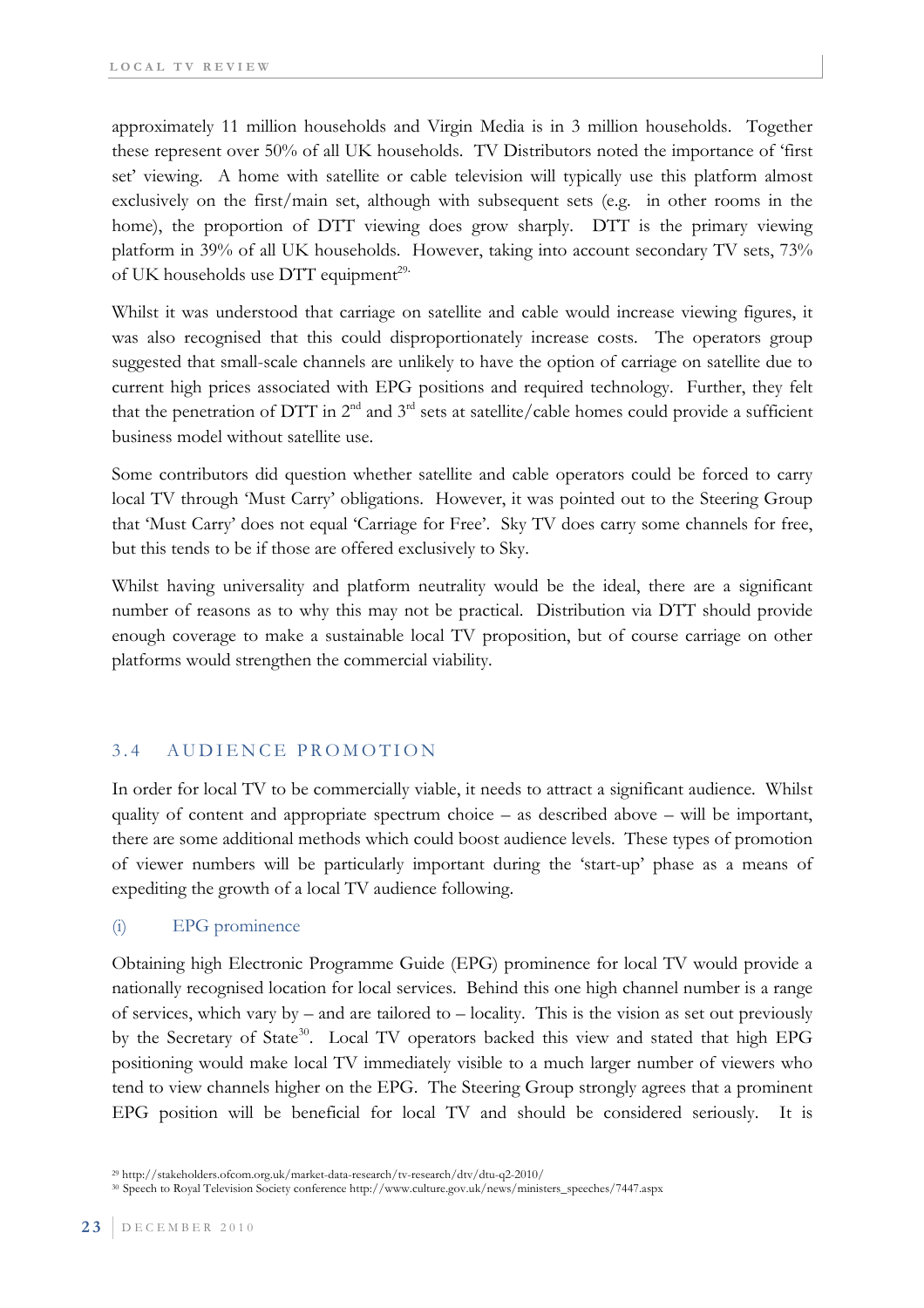understood that this will not be simple to achieve, but could make a noticeable difference to the success of local TV in attracting audiences.

It should be noted that high EPG is not a guarantee of success. Operators stated that viewers will not spend time with a service that does not earn their respect and interest. No matter where it sits on the EPG, a local TV channel will be exposed to tough, existing competition from the mixed schedule of new and proven material provided by comparatively sumptuously funded broadcasters.

While EPG prominence is likely to help commercial viability, the actual value of this is very difficult to quantify. The Steering Group also understands that regulation of the EPG is relatively light-touch and that Government will need to consider how it can best enable such prominence in this context.

Prospective operators also noted that consideration would be needed of EPG positioning once local TV is available via IPTV. TV distributors added that IPTV will have almost limitless capacity and therefore, a potential challenge for local TV will be to achieve prominence and profile on IPTV. This confirms the importance of local TV establishing itself and its 'brand' on DTT, before a move onto IPTV. This will give it the prominence it needs to compete with the myriad other TV stations.

## (ii) Piggybacking

Piggybacking is an automatic re-directioning system which takes the viewer from a host national channel straight to their local TV service. The user can refuse to be redirected by using the red button. At a meeting with media strategists, the Steering Group asked whether a local TV service could be inserted into an existing national channel in order to capitalise on an existing audience base. Attendees suggested this was possible, although engineering would be needed in order to make it technically feasible. Such a model is likely to be viable only if local TV is broadcast on a national multiplex (i.e. MUX 1 or MUX 2) in order to avoid viewers being transferred to areas where there was no coverage by the local service transmitter which may result in a blank screen.

### (iii) On-screen prompts

An alternative to being directly housed within an existing channel is for viewers to choose to view local TV by using the 'red button' function to transfer from another channel. A pop-up at the end of the national news segment or indeed throughout the day could indicate to viewers that they can access their local news (if applicable) by switching to whichever channel is hosting local TV. The existing channel could also run a short clip from the local news to show what is on offer. However, recent studies by the BBC have suggested that red button usage is far less prevalent than expected, which means that the value of this technique would be limited.

#### (iv) Insertion

Much like BBC1 and ITV1 regional news, insertion would involve local content being included as a regional variation within a host national channel's schedule. For this to be viable, the host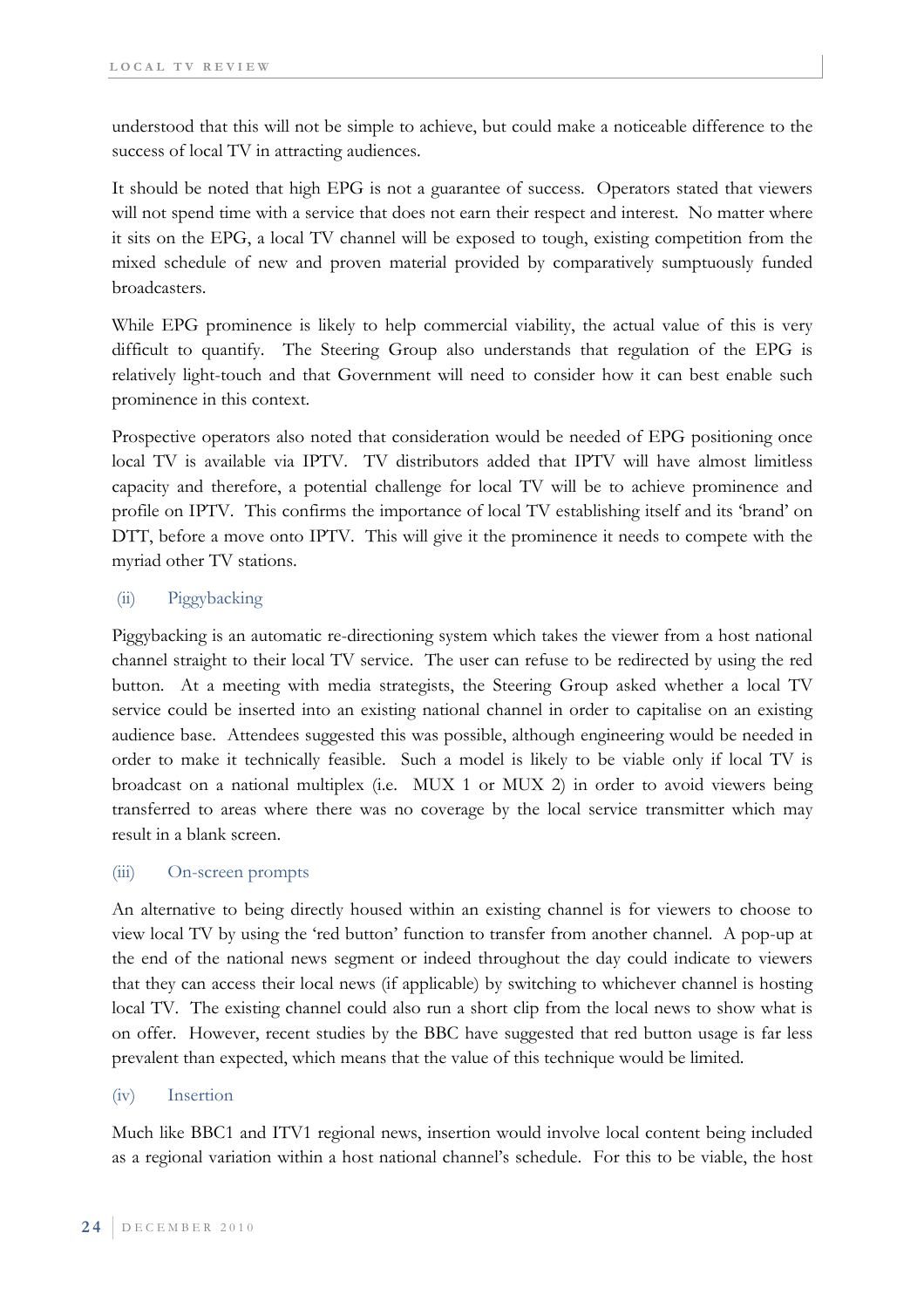channel would need to be on a national multiplex with a regional variation capability. Currently, the PSB multiplexes are capable of regional variations.

TV Distributors spoken to by the Steering Group suggested that cross-promotion on other channels / media was vital for local TV. Business providers considered this to be as important as any financial or technical assistance to the success of local TV.

 (v) Ofcom's initial thoughts on the interaction between a national backbone and local services

Ofcom set out some initial thoughts on how a national backbone and local services might interact, as follows:

- $\blacksquare$  The red button model / piggybacking. A host channel on national spectrum links through to local GI spectrum using a red button. In regions where local services are not present, there is no link-few option for consumers. The local service likely has a low EPG position compared with the host national channel on which it relies for audience inheritance.
- The local prominence model. Simulcast national channel content is carried on local GI spectrum, with local content being inserted during certain parts of the day. Here, a high EPG position for the local channel carried on GI spectrum is more important.
- The insertion (non-GI) model. Local content is inserted into the schedule as a regional variation within a host national channel. This may be accompanied by a separate full schedule of local TV on GI spectrum for each area where there is a local service, enabling more local content. The local services are likely to rely on the host national channel's EPG prominence.
- Local GI only model. Local TV is broadcast over GI spectrum relying on high EPG prominence but no 'promotion' or audience inheritance from a national channel. In regions where no local services are present, there would be no local TV content filling the designated EPG position

The potential audience reach of these four options is highlighted in Annex 7 Ofcom's Initial Thoughts on the Interaction between a National Backbone and Local Services. The Steering Group suggests that facilitating a delivery method that maximises audience reach will be vital to ensuring the viability of local TV. However, the optimal technical option for delivery is likely to depend on aspects highlighted such as the ability to secure EPG prominence, the availability national spectrum on an appropriate multiplex, and the willingness of a suitably strong host channel to participate.

## 3.5 COSTS FOR LOCAL TV

During conversations with local TV providers and those involved in the wider media world, the Steering Group has gained an understanding of the potential costs of a local TV proposition. It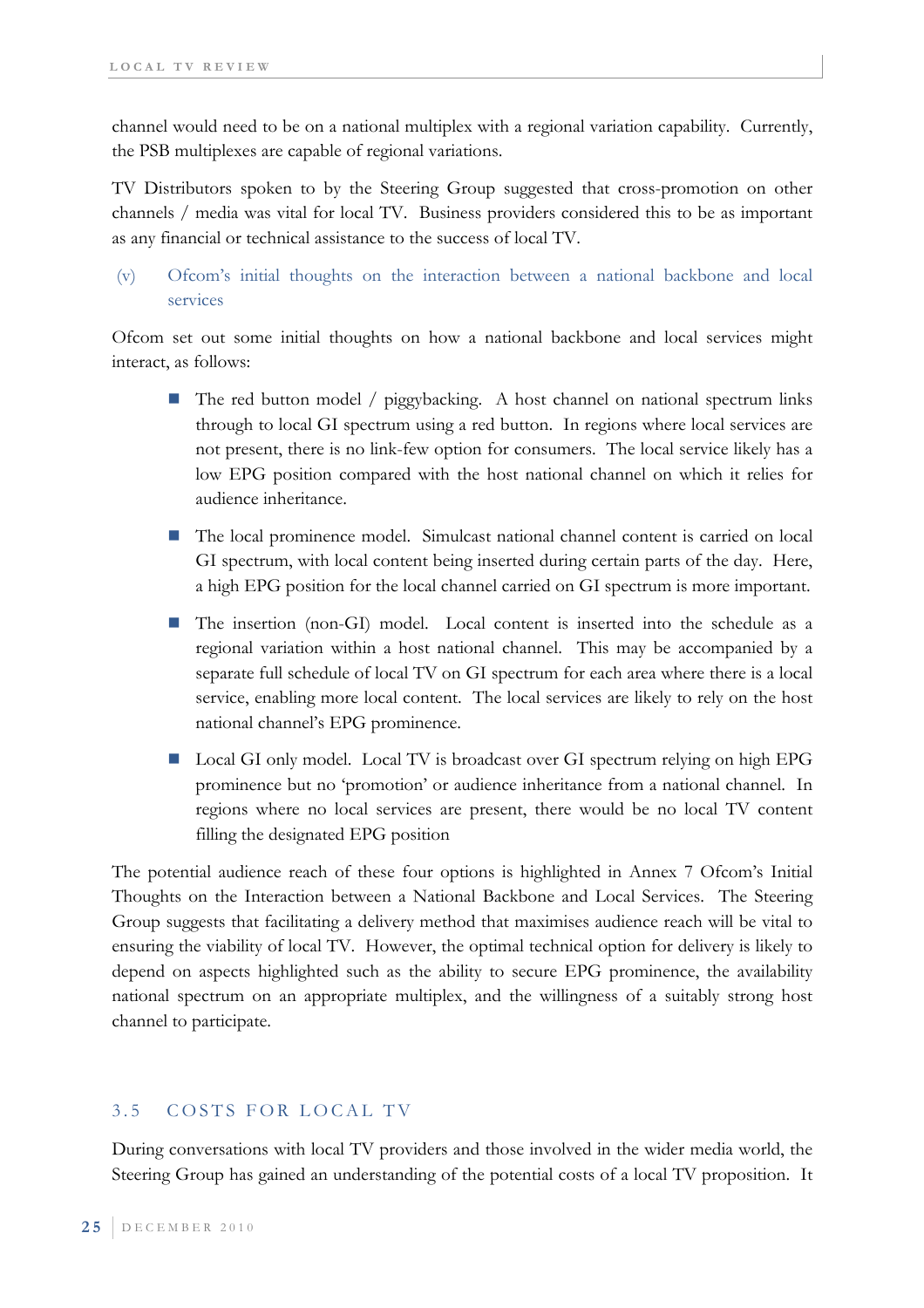is not the intention of the Steering Group to provide too much detail here as a significant amount of the information is commercially sensitive. However, a top-line indication is given.

TV stations have significant fixed costs associated with programming, transmission and administration. The cost of producing content of sufficient quality to attract and retain an audience vis-a-vis other well-funded national TV channels further increases this cost. The inhibitive nature of costs mean that it is likely that only the largest population conurbations or major cities have a chance of supporting local  $TV^{31}$ .

The costs associated with local TV can be separated into direct and indirect:

| <b>DIRECT COSTS:</b>                                                                                                                   | <b>INDIRECT COSTS:</b>                                                                  |
|----------------------------------------------------------------------------------------------------------------------------------------|-----------------------------------------------------------------------------------------|
| Local content: journalists, presenters and<br>production staff and other costs directly<br>attributable to original content production | Advertising sales: local advertising particularly will<br>require a sales team in-house |
| Network content: primarily likley to be acquisition<br>of catalogue content to fill schedule                                           | Broadcast support: to provide technical and IT<br>assistance                            |
| Transmission: Costs to uplink the content to<br>broadcast                                                                              | Marketing: for promotional activities to drive<br>audience capture                      |
|                                                                                                                                        | Administration: Management, accounting/finance,<br>etc                                  |
|                                                                                                                                        | Establishment: Rent, utilities, etc.                                                    |
|                                                                                                                                        | Depreciation reflecting the amortisation of initial<br>spend on capital items           |

The Steering Group has calculated that operational (direct and indirect) costs for local TV stand at approximately  $\frac{1}{25m}$  for an illustrative 10 station network. Broadly, the cost base assumptions have been split into costs that might be incurred at the 'local service' level and separately the 'national backbone' level.

The primary cost incurred by local services is the direct cost of producing local content – which includes salaries of presenters video journalists and production staff, and expenses directly attributable to creating programming. The Steering Group believe that a reasonable level of quality is important, and have therefore assumed direct costs of  $f(1,500)$  per hour for production costs, incurred for an average of 14 hours per week. This aggregates to  $\text{\emph{f}}1.1\text{m}$  per year for each local service, and  $\ell$ 11m across a network of 10 local TV services. The Steering Group noted novel techniques for creating relevant 'automated content' during meetings with operators. Automated content includes text-based local news and information, imagery, weather and music which can be of relevance to local audiences and may be used to fill less important times within a schedule for limited cost. The level of local content in each conurbation is likely to need to be optimised based on the size of the respective markets, and the roll-out of low cost techniques may eventually make it viable for much smaller conurbations to participate within a local TV network.

Additional 'indirect' local service costs are likely to include local advertising sales, marketing and promotion activities, transmission (which is somewhat dependent on the spectrum selected), and

31 Annex 8 Illustrative Candidate Conurbations Identified by Ofcom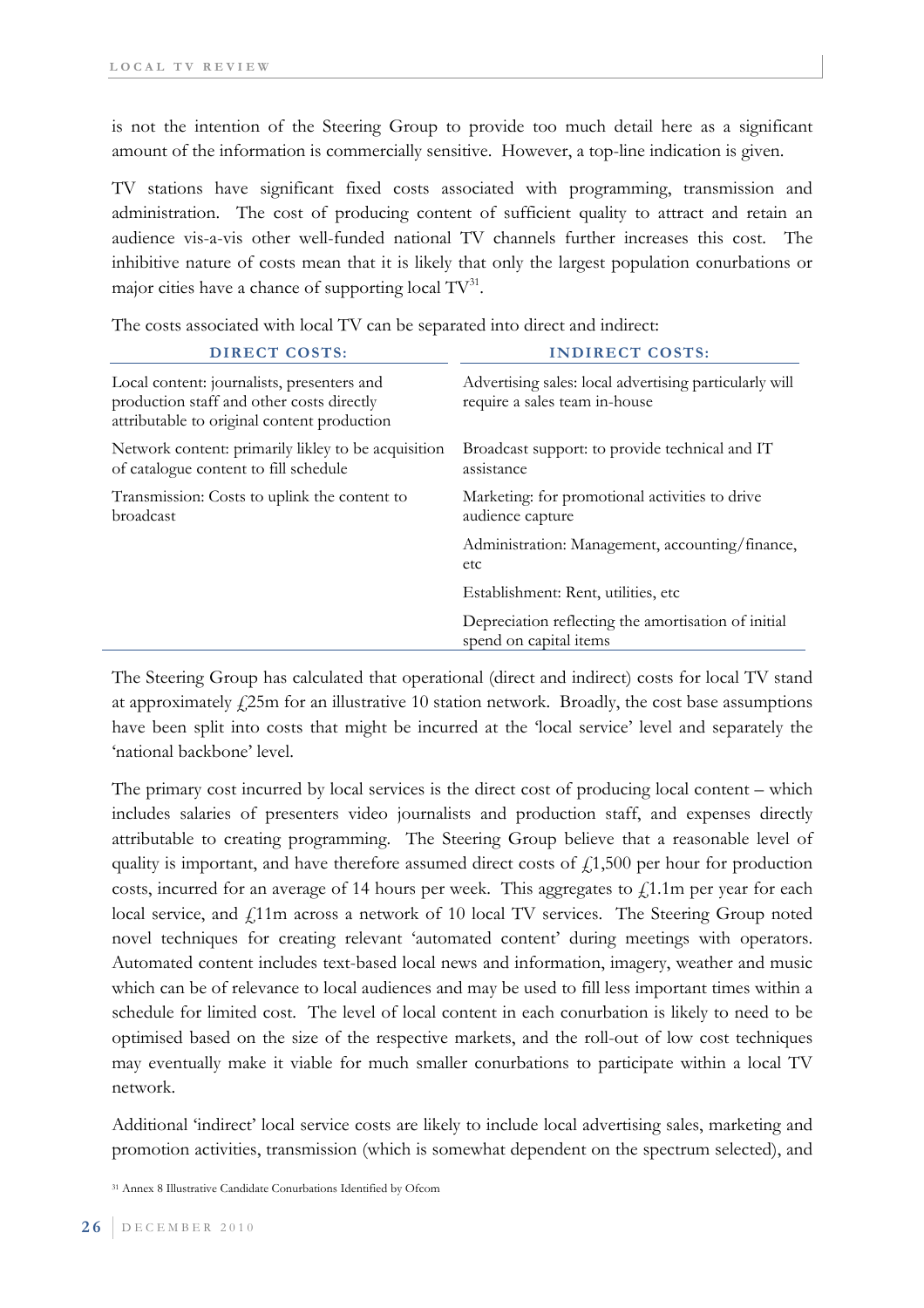establishment costs. For relatively low cost operations these have been estimated to be  $f(0.5m)$ per conurbation, which would bring the full cost of operating an illustrative local service to approximately  $\dot{f}$ 1.6m per year, and the fully-loaded cost per hour of original content to  $\dot{f}$ 2,200. However, the incremental 'indirect' component of costs may be heavily influenced by the degree of involvement of existing local media and local enterprise groups. In conducting an independent assessment of costs, the Steering Group has drawn some comfort from the assumptions related to local services being similar to those used within Roger Parry's 2009 report recommending the creation of 'local media companies'.

Under the construct proposed by the Steering Group, a national backbone in place to fill a schedule around local services would be responsible for national content, some aspects of network management, and facilitating national advertising sales. The national use of local content would help balance the overall identity of the local TV offering. National backbone content may include some original content of national relevance created by the local services (which may also form another funding stream into the local services), for example related to local competitions or entertainment that is not currently covered by other national broadcasters and provides the local TV network with a differentiated proposition. National syndicated / rebroadcast content, such as general entertainment, documentaries and films is also assumed to be an important part of the national content mix.

Including network administration, programming and broadcasting costs, the Steering Group has estimated the cost of operating the national backbone as being  $f<sub>i</sub>$ 9m, the majority of which is related to nationally broadcast content that is shared between the local services. The optimal expenditure on national content is likely to be a function of the size of the addressable audience and geographic coverage (usage of local versus national spectrum).

### 3.6 REVENUE: ADVERTISING AND SPONSORSHIP

In order to balance the above costs, local TV will need sufficient and sustainable revenues. Incumbent regional TV and media operators suggested that the public would not pay directly for local TV – i.e. through subscription services, and that funding through advertising would be an important part of local TV revenue. Advertising has historically offered the revenues necessary for many commercial television services to be financially viable. Further, current advertisers brought the Steering Group's attention to the fact that 40-50 channels both commence and cease broadcasting on Sky each year, illustrating that if demand from audiences and advertisers is not present, channels do not survive.

Prospective local TV broadcasters suggested that by broadcasting for 12 or 24 hours per day rather than only at certain times of day, local TV services would be able to bring in more, although still comparatively low, advertising revenues. A discussion with TV Distributors suggested that a model with 2-5 hours of local programming fragmented throughout the day would need a critical addressable audience of 800,000 households per area. The critical mass for advertisers in this scenario would be some 40,000 households, based on challenging viewing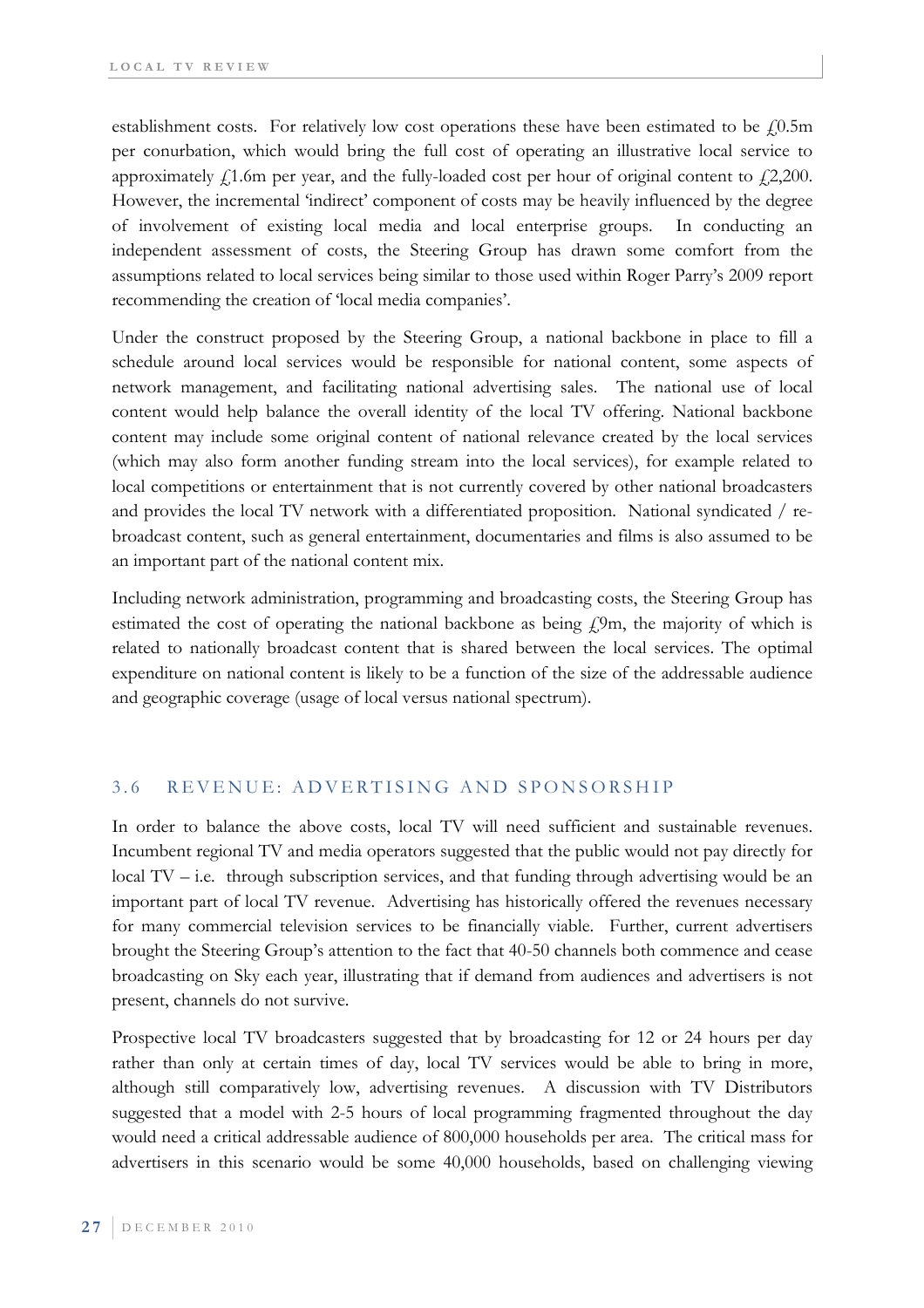figures of 5%. Similarly, Local TV operators suggested that the minimum viable audience for local TV would be 100,000 viewers. As a part of understanding the potential audience reach, consideration has to be made of both the local and national markets.

### (i) Local advertising

The Steering Group was told that a key factor in the demise of the local 'Channel One' in London was that sufficient local advertising could not be attracted. Local advertisers could offer a way for local TV to gain revenue whilst also offering a unique selling point indicating the local remit. Some prospective local TV producers thought that local businesses would be keen to advertise on local TV, including restaurants, pubs and shopping centres.

However, during discussions it became clear that this was a view expressed by the few rather than the many. Local advertisers using the platform are likely to be relatively small companies and consequently will not have large advertising budgets. It was also argued that these local companies are likely to perceive their needs are met already by the internet, or through their habitual subscription to the local Yellow Pages. The recent and continuing shift of classifieds to online is seen as a one-way shift. Volumes of local advertising revenues have been in decline over the last five years  $32$ . The internet is a fierce competitor, offering cheaper ways of advertising and an ability to reach a wide range of customers often in a targeted way. During discussions with incumbent local and national TV and news operators, it was noted that these independent local traders (i.e. those which would advertise on local TV) are being replaced on many high streets by national and multi-national chains that run national advertising campaigns. The local butcher and baker have rapidly declined. This shift from independent local traders to national chain businesses means that local display advertising is also disappearing.

This trend away from local display markets makes it appear unlikely that there is some as yet undiscovered, latent local advertising market of sufficient size to support local TV. Therefore local TV will require other revenue sources for financial viability.

### (ii) National advertising

If local advertising is unable to provide sufficient revenue by itself, what is the possibility for national advertising? Studies and experience point to the importance of national advertisers to the economy of an effective and sustainable local TV service. However, historically there are a number of significant challenges to the possibility of local TV utilising national advertising in the UK.

A significant problem is that national advertisers have been uninterested in local TV. Manchester's Channel M suffered significantly from a failure to attract national advertisers (its advertising was mostly local, including holidays, property, furniture and general retail). National TV advertisers demand robust audience measurement and are particularly attracted to media which adds to the unique coverage of a campaign. In order to accurately measure local audiences, the BARB audience measurement system would require notable and potentially disproportionately costly changes. Achieving acceptance of any alternative measurement systems by advertising agencies has not thus far been achieved, but sensible estimates may provide an

32 REF – Annex 5 Market Context Data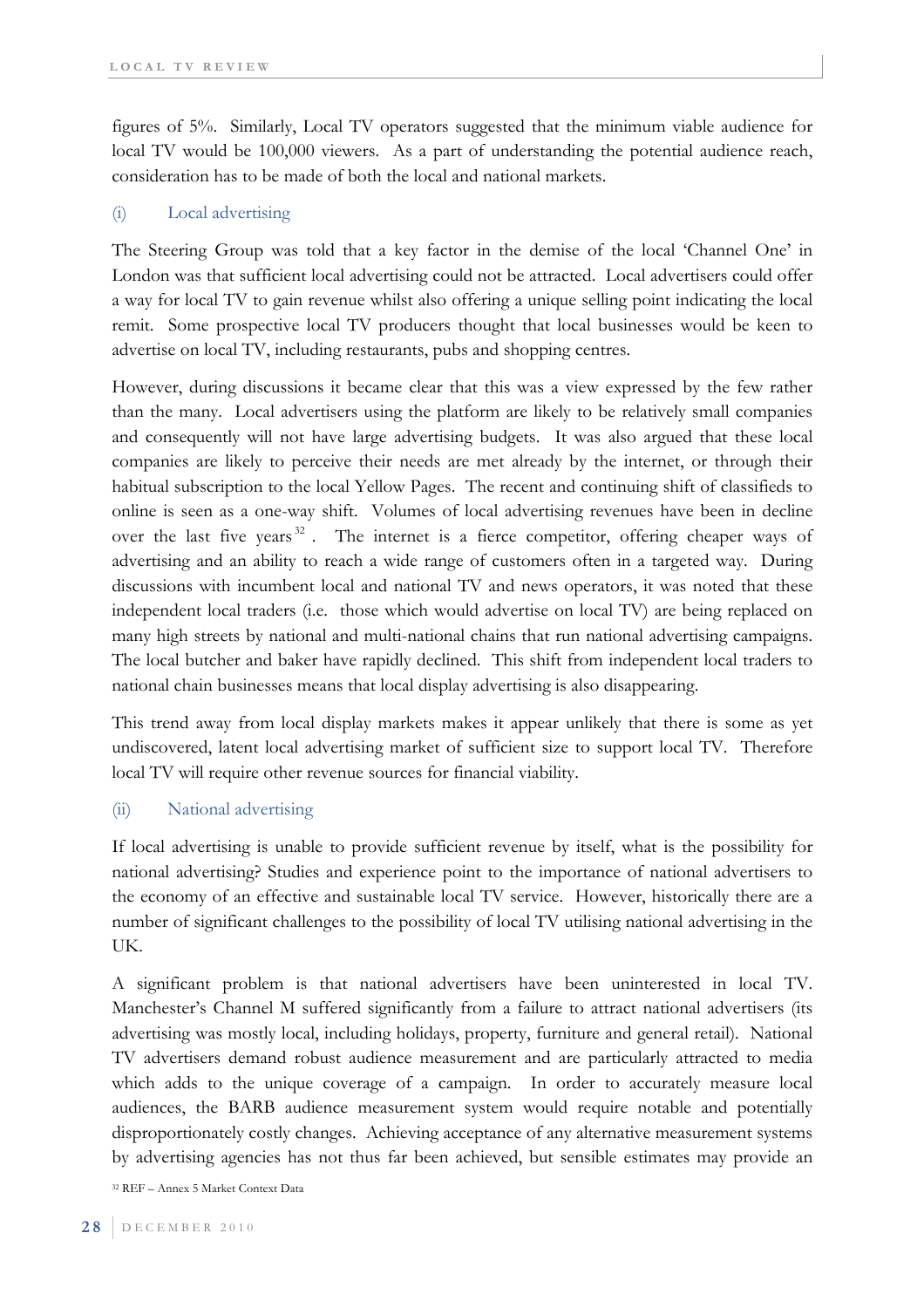opportunity. However, there is a suggestion by a number of contributors that standalone local TV services may not generate sufficient audience numbers to be of interest to national advertisers anyway.

Further, there is currently a surfeit of supply of TV advertising minutage over demand. The market is already well served from existing sources. One broadcaster told the Steering Group that only 30% of one region's advertising opt-out is actually taken by local/regional advertisers. The rest is bought by national advertisers as cheap in-fill to their national campaigns.

Therefore, the national advertising market is unlikely to ascribe value to local TV advertising for standalone local TV stations. A network of local TV services, with sufficiently meaningful coverage of the UK population would be needed to facilitate access to national advertising revenues. Even then, the local TV network as a whole would be a relatively small player in the TV advertising market, meaning that particularly during a start-up phase, access would not be guaranteed without support from an agency with a significant existing advertising inventory.

There is a precedent for a remedy to help a new public service TV operation to get off the ground which may be helpful for local TV's prospects. When Channel 4 began trading, its airtime sales were handled by ITV and affixed proportion of total revenues (14%) guaranteed to the newcomer. Such an underwriting process or similar would at least deliver some default national advertising revenue to the local TV service. As the local TV service is embedded and audience figures rise, it will attract further advertising interest and eventually lose the need for this assistance with advertising. The underwriting of advertising sales would most likely come from existing PSBs and it is therefore an issue for the Government to pursue.

### (iii) Combined advertising revenues

It is clear that advertising spend available for commercially funded local media has diminished due to the rise of the internet, consolidation of the commercial sector on the national level, and heightened competition. However, drawing comparisons to existing news channels, which command 1-2% of the addressable national audience, and Channel M which was able to reach as much as 25% of its addressable audience each week (equivalent to almost 300,000 viewers), it has been suggested that if local TV had a good level of quality and content, the audience could be in place to sustain it.

Following discussions with a number of industry executives, the Steering Group believes that national advertising supported by a national agency could generate  $\ell$ 15m of revenue a year for a 10-conurbation local network. In the scenario of local TV distributed over local GI spectrum this is based on a technically addressable audience of 11 million and a viewing share within these targeted conurbations of 2%. This implies a national audience share of just 0.38% and a 39% discount to ITV1's TV advertising rates.<sup>33</sup>

Access to national spectrum would make a figure of  $f<sub>i</sub>15$ m seem more conservative and hence more likely an agency might be able to underwrite the figure. Due to improved population

33 REF – Annex 9 Potential National Advertising Revenue for a Local TV Network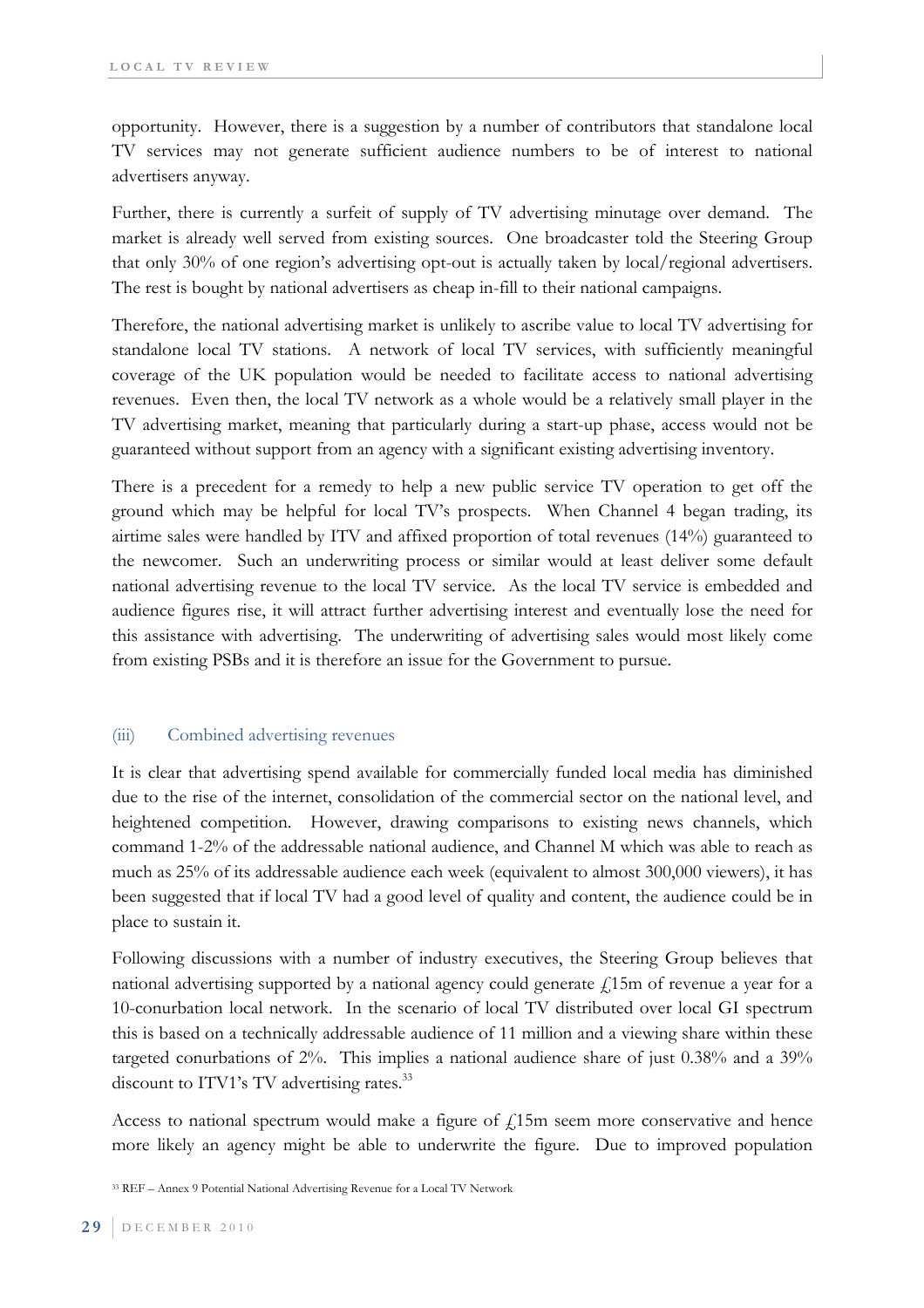coverage, particularly within targeted local TV conurbations, the national audience share could rise to 0.60% with similarly conservative assumptions. This audience share would still place the local TV network below the 20 most-watched channels in the UK, and  $\frac{1}{2}$ 15m of revenue would imply a discount of 61% to ITV.

Local services could supplement these national advertising revenues with local revenues. Given the absence of an established market for local TV advertising revenues in the UK, this source of funds has much less visibility. The Steering Group believes that this further rationalises the involvement of local media groups, who are likely to have existing relationships within local markets. Channel M, which between financial years 2007-2009, driven by significant investment in programming, was able to generate on average  $f(2.8 \text{ million of revenue}^{34})$ , driven primarily by local advertising and its affiliation with GMG's regional media operations. It should be noted that Manchester is one of the UK's larger conurbations, and Channel M benefited from carriage on Sky. Furthermore, Channel M supported these revenues with market tenure and a significantly higher content spend per viewer than envisaged for the local services. However, this gives some comfort to a network of 10 local services eventually being able to generate enough local revenues to break into profitability.

The Steering Group believes therefore that access to national advertising revenue is a condition for the viability of local TV, and that involvement of local media within the local services will help with facilitating local advertising revenues as a supplementary source of funding.

### (iv) Rules governing advertising, sponsorship and product placement

The Communications Act and the EU Audio-Visual Media Services Directive (AVMS) set the standards for sponsorship and advertising in the UK. Ofcom has recently carried out a review of sponsorship and product placement and expect a new code to be in place by the end of 2010. The new code will liberalise the rules and potentially allow local TV to increase its potential revenue from advertising, sponsorship and product placement. The AVMS Directive requires that:

- Sponsorship and product placement must not impair the responsibility and editorial independence of the broadcaster.
- Sponsorship and product placement must be transparent (no surreptitious advertising).
- News and current affairs programmes may not be sponsored.
- News and children's programmes cannot contain product placement (UK law also prohibits product placement in current affairs, consumer advice & religious programmes).
- Sponsored programmes and those with product placement must not encourage the purchase or rental of goods or services.

<sup>34</sup> Based on filed Companies House accounts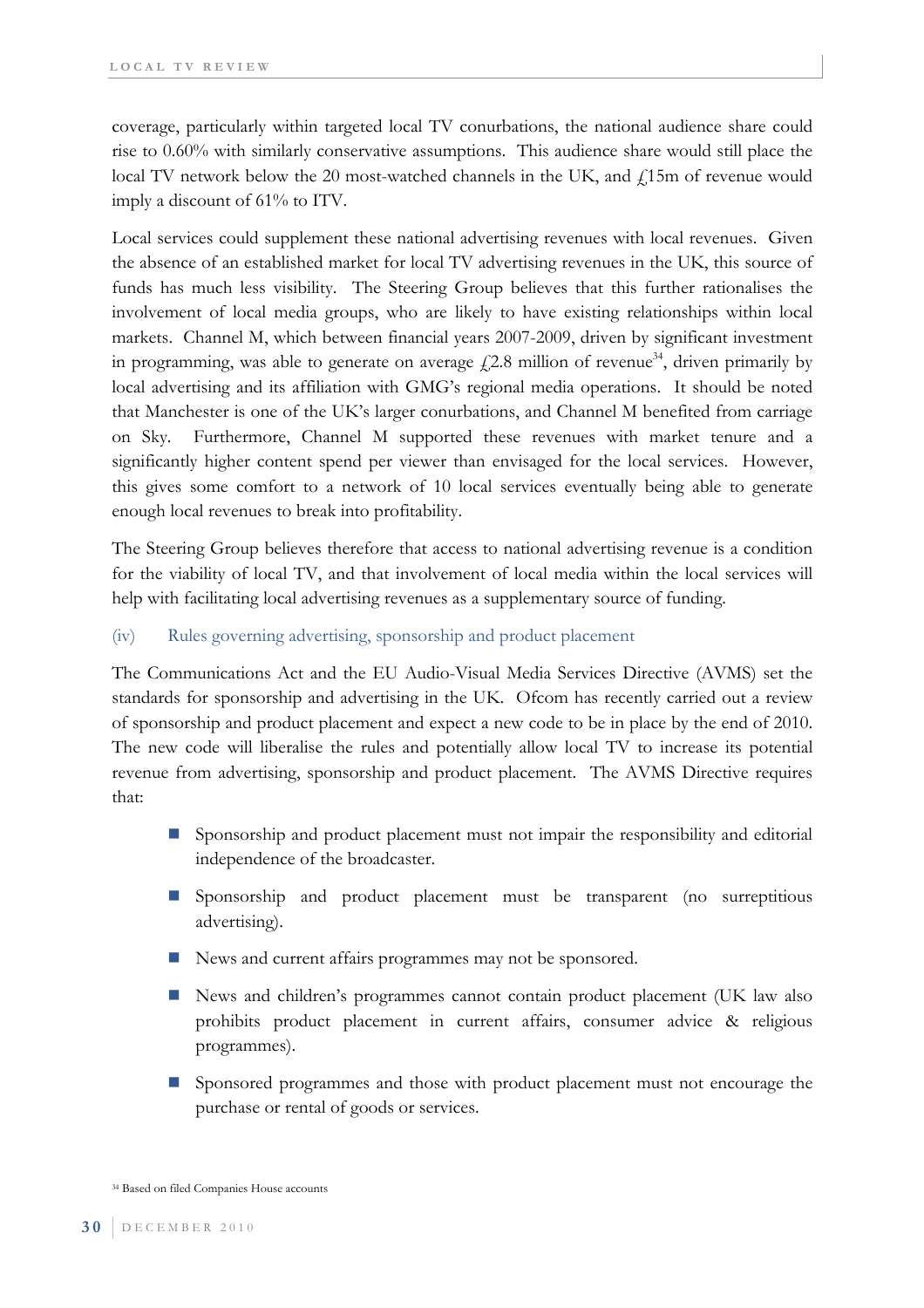In the UK all commercial references must be readily recognisable and distinguishable from editorial content. Advertising spots for non-PSB channels are limited to a maximum daily average of 9 minutes an hour of total transmission time, with a further daily average of 3 minutes an hour for teleshopping spots. PSBs are limited to a maximum average 7 minutes. Non-PSB channels may choose to use some or all of their advertising minutage for teleshopping spots, but may not use teleshopping spot minutage for standard advertising. In addition to teleshopping spots non-PSB channels may schedule an unlimited amount of longer teleshopping windows, provided each window is not less than 15 minutes. PSB channels may schedule no more than six hours of teleshopping between midnight and 6 am.

Further, it is possible to split the viewing screen and have adverts on a portion of the screen whilst a programme is still running. This is still subject to the 12 minutes per hour ad minutage rule. If it were not subject to this rule however, the split screen could be running for significant periods of the day. Using an AVMS Derogation, if the broadcasts are intended solely for the 'national territory' and cannot be received directly or indirectly by the public in one or more other EU Member States, it would not be limited by the 12 minute advertising rule. It would therefore be possible to run the split screen or other advertising for longer periods, which could increase potential advertising revenues.

### (v) Sponsorship

A number of contributors suggested sponsorship could offer a viable alternative revenue stream for local TV. The specific example given to the Steering Group was of corporate sponsorship, i.e. similar to the sponsorship of the Barclays Cycle Hire Scheme in London, which totals  $\ell$ 25m spread over 5 years. Incumbent TV and Media operators considered the possibility of a major corporation sponsoring a local TV service and argued that there were likely to be considerable issues around the sponsorship of news content, but it could be an interesting income stream to consider. Advertisers, however, speaking to the Steering Group did warn that sponsorship may not bring in significant revenues.

Sponsorship of individual programmes or of a whole channel should be fully explored within the local TV context. The Steering Group has spoken with a number of potential sponsors. Whilst the response so far has been cautious, the Steering Group considers this to be an important area for further consideration by the Government.

A number of individuals suggested that a relaxation of the current rules around news and sponsorship for local TV would help sponsors. But, the Steering Group was cautioned to treat the issue with care as the potential exists to undermine the current very high public confidence in broadcast news. Further, it seems that relaxation of the rules would not necessarily be needed to offer a sustainable sponsorship model.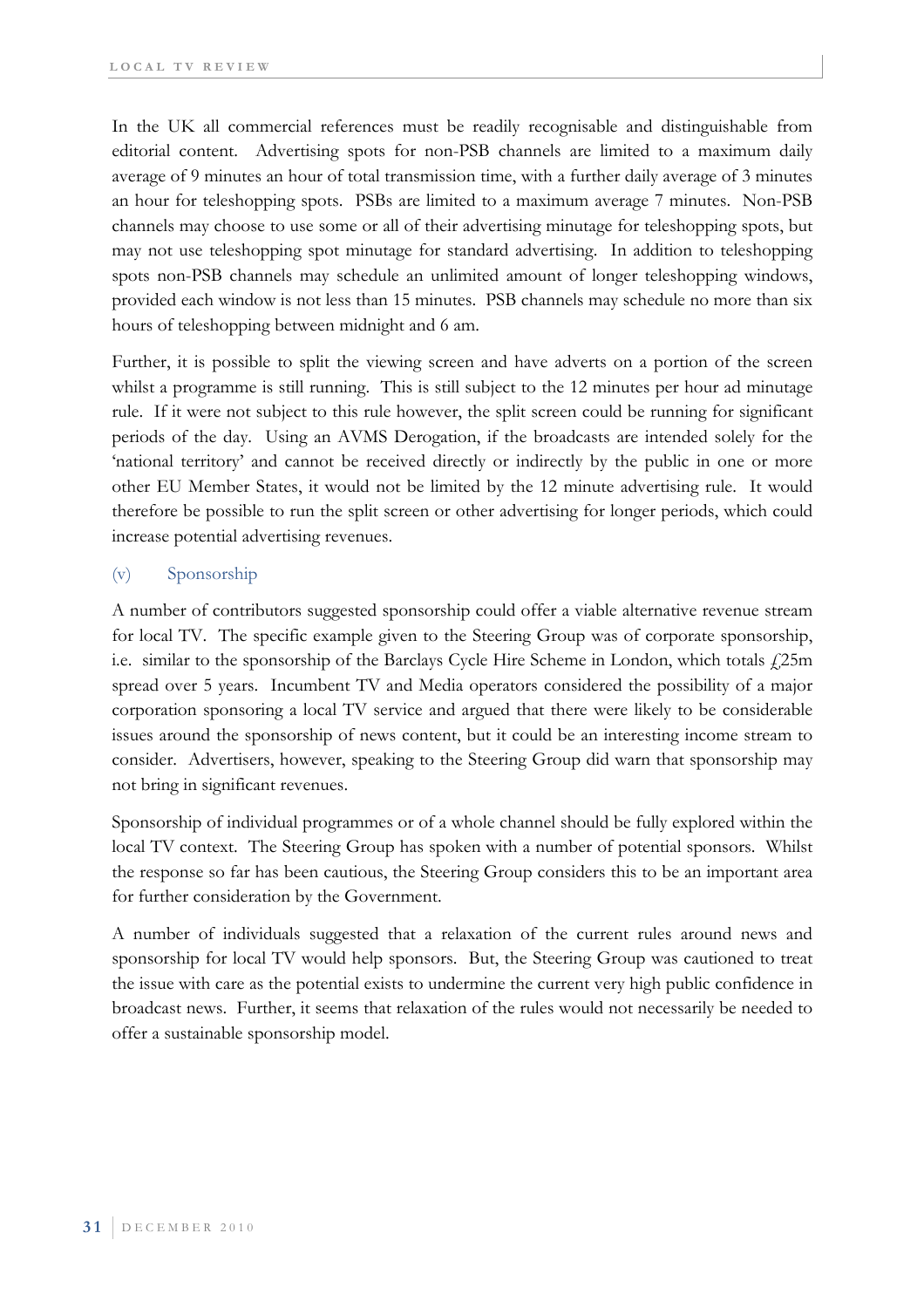Whilst sponsorship and product placement is not permissible on news (both local and national) and current affairs programmes (again, both local and national), they are permissible on a wide range of other programming. This may offer opportunities for local TV. Potential opportunities include:

- On-screen elements (e.g. clock)
- Weather
- Sports reports (local and national)
- Entertainment News
- What's On reports (might work well for local TV)
- Magazine programmes (but not in or around news segments)
- Local interest programmes (again, good for local TV)
- Reports on local initiatives (potential for public service announcements)
- Local user-generated content
- Acquired programmes

## 3.7 COMPETITION AND MARKET IMPACT

The Steering Group wanted to understand how the facilitation of new local TV could have an impact on existing local media. New entrants to the local space could affect advertising revenue streams as well as providing additional competition to newspapers and local radio in particular. The Steering Group was concerned about this effect and asked interested parties for their views.

They were told on separate occasions by prospective and current local media providers that local TV could have a significant impact on existing local media services. Current media players stressed that disruption to newspapers and radio from the wrong type of intervention in local TV could compromise the broader local media sector. However, in order to ameliorate this impact, contributors agreed that cross-working (and potentially cross-ownership) should take place where possible. This would mean that existing local media operators would in fact be involved in and have a commercial interest in the sustainability of local TV in the respective local markets. Incumbent media providers suggested that local radio and press could provide a good level of knowledge about the local market given the degree of penetration that currently exists.

The Steering Group noted that the Government is already minded to remove the local crossmedia ownership rules and during the course of the review had asked Ofcom for further advice on full deregulation at the local level. The Steering Group considers that involvement in local services by local media groups, including significant ownership, would be highly beneficial.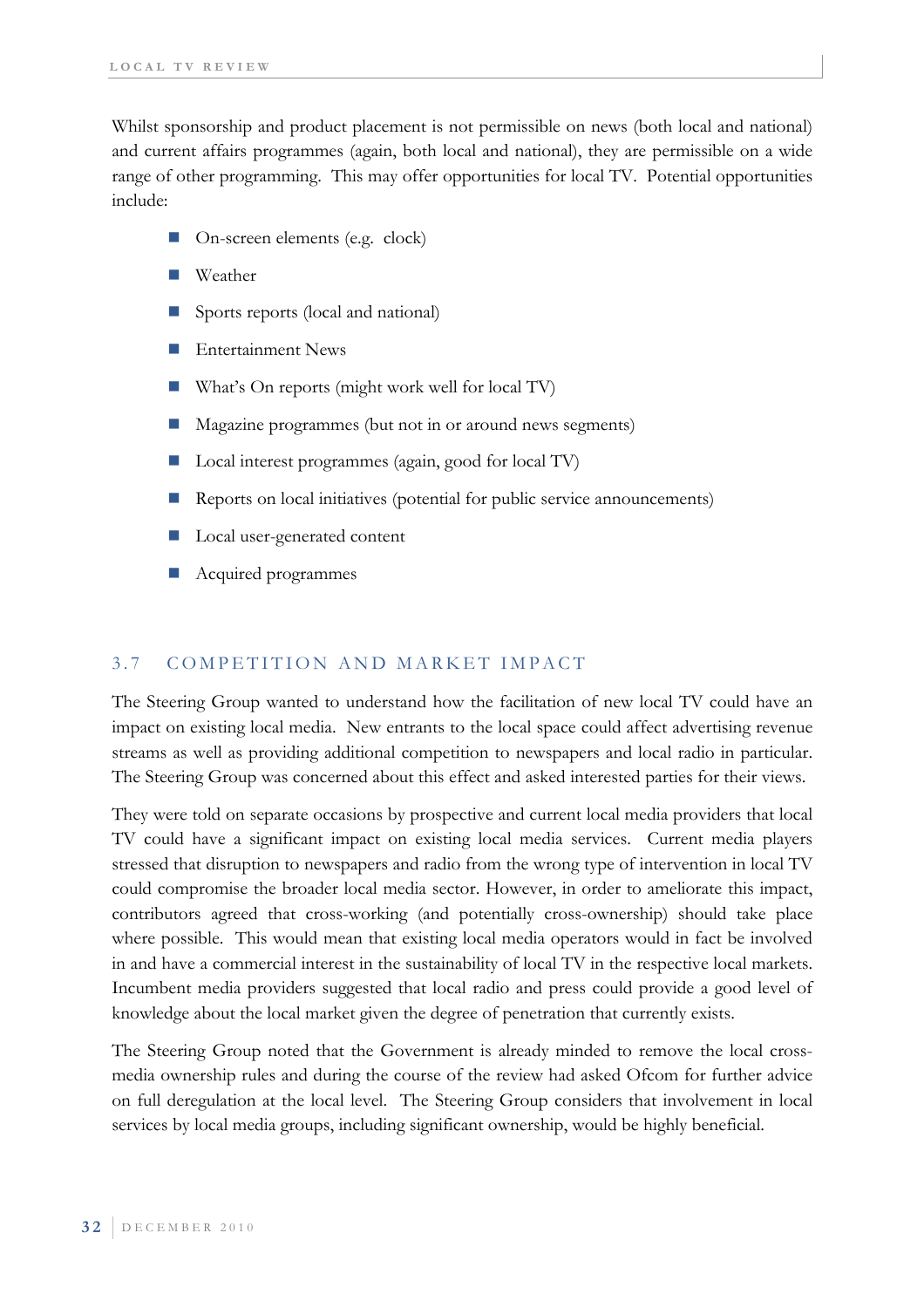It was also emphasised by local news operators that the provision of local TV should not be at the expense of local journalism. Indeed, a number of business groups interested in the local TV concept suggested that local TV would not necessarily challenge local press, but if run alongside the press, may directly benefit it. The Steering Group was told that a significant number of local newspapers already provide a daily online news broadcast. This could be built upon through expansion into another sector such as TV, though would only work if significant and secure sources of revenue (advertising or otherwise) were available.

## 3.8 LICENSING AND DEVELOPMENT OF LOCAL SERVICES AND A NATIONAL BACKBONE

#### (i) Regulatory and licensing structure

In order for local TV to offer a viable and sustainable service, it will need to be properly regulated and licensed. Discussions about the licensing of local TV will be complex and require further consideration following this report and legal advice on the best approach. Depending on the model chosen, local TV is likely to require at least two licences: one for spectrum (Wireless Telegraphy Act) and one for content (Broadcasting Act). The licensing structure could play a role in the success of local TV.

Government will need to consider the most appropriate award process and the Steering Group has already recommended further careful consideration of the technical options. A significant number of contributors suggested that if spectrum were made available to local TV services sufficiently long term, this would be enough to allow the development and sustainability of local TV. This is an issue for Government to consider. The Steering Group is of the opinion that licences should be awarded on the basis of sustainability of the local operator's business plan rather than their ability to pay the most at auction which could erode the ability of local services to invest in programming. This 'beauty contest' approach will have to be considered but is preferable to the less sophisticated auction approach.

Concern was also expressed by a number of potential local TV providers that when local TV is launched, the most profitable localities will be 'cherry picked', potentially leaving smaller less profitable areas less well served (or not at all), and smaller channels unable to compete with larger ones. It will therefore be important that the licensing arrangements take this into account, and counteract the possibility by ensuring all areas are offered an equal chance of success.

#### (ii) The national backbone

The nature of the relationship between the individual local TV services will help to define the licensing process. During discussions with current and prospective operators, the Steering Group was told that a national network backbone actively supporting local TV will be vital for success. Incumbent media operators added that a network centre could provide a backbone of programming, which local services could use in order to provide a 24 hour service to the viewer. TV distributors noted that existing local TV companies would like a syndication model, for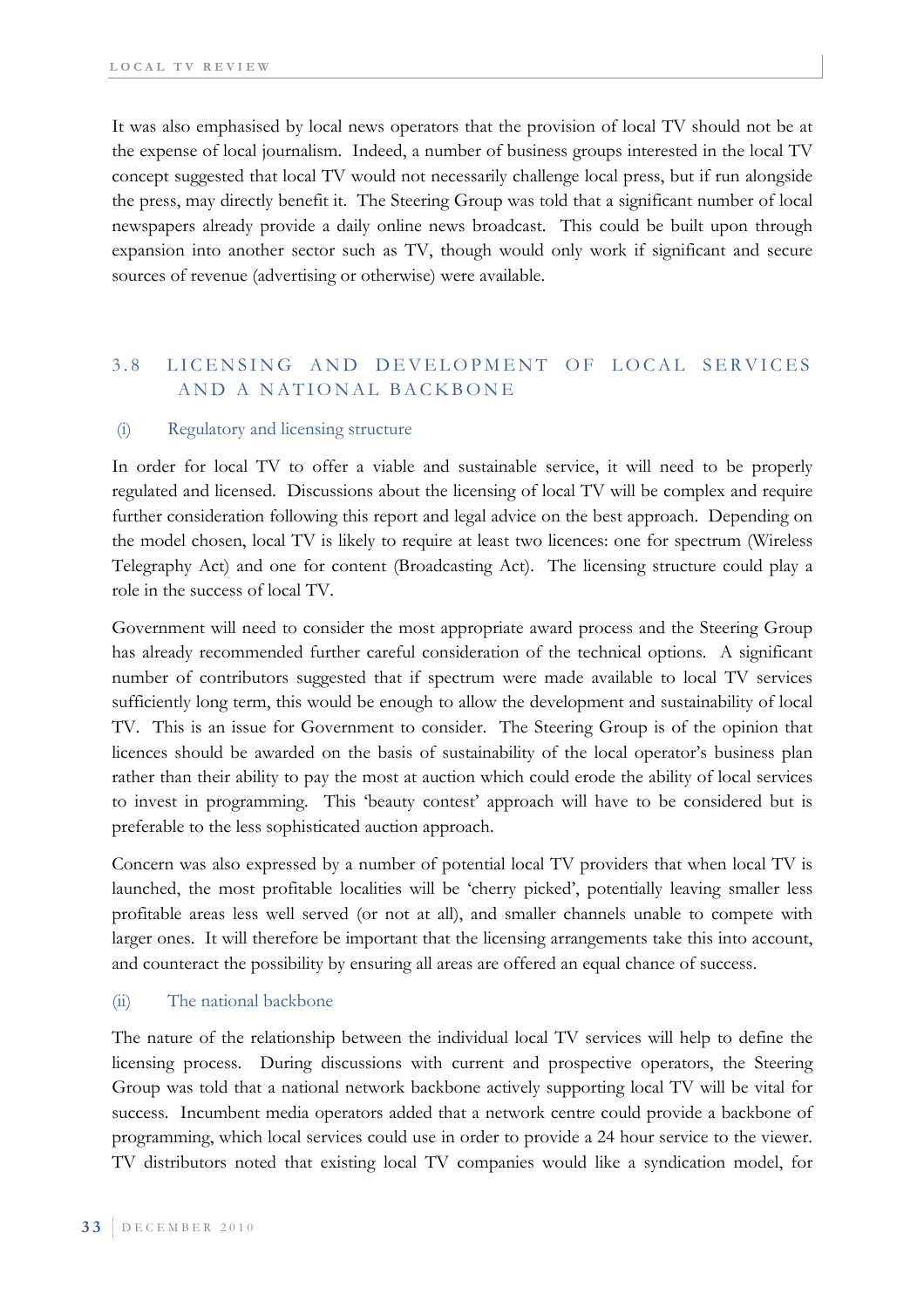example the broadcast of network-wide PSB content (the majority of a channel's content) around their own local content (the minority).

Affiliation to a wider network or backbone seems therefore to be vital in supporting the local TV model, especially for generating national advertising and potentially reducing shared costs. The local TV operators added that a national network backbone could be underpinned by a sales force to identify revenue sources, including potentially network sponsorship and funding across the nationwide-branded content. Essentially, there will need to be a national operation in place to 'manage' the backbone and its processes.

#### (iii) Ownership models for the local services and national backbone

The major objectives of the structure of the relationship between the national backbone operator and the local services are likely to include:

- Alignment of interests to maximise service quality and commercial viability
- Sufficient ownership and control to ensure local media groups are willing to participate
- Management, governance and technical/programming co-ordination to ensure success of local TV
- Ensuring strategic objectives of all parties over the long-term are consistent with the local TV service mandate
- Facilitate roll out of additional local services where possible

Potential models for the ownership structure include<sup>35</sup>:

- Integrated structure, where the controlling shareholder is the TV network operator. Local media groups are mandated through service agreements and contracts. The local media may participate as a minority shareholder alongside the TV operator.
- Local service-centric structure, where local services are owned by local media groups and local enterprise, with oversight or a service contract with the national operator. The backbone is structured as a service provider.
- **Split ownership structure, where the backbone is owned and controlled by the** national backbone operator. Local TV services are owned by local media groups.
- Cross-ownership structure, whereby the backbone shareholder has minority ownership in local services, while local services collectively have controlling shareholding in the backbone.

In determining the most appropriate ownership model, a number of issues need to be taken into account, including: the potential long-term funding of the sector  $-$  i.e. whether this will be through national or local advertising; Government objectives on localness which could impact

35 REF – Annex 10 Illustrative Schematics of Local TV Ownership Options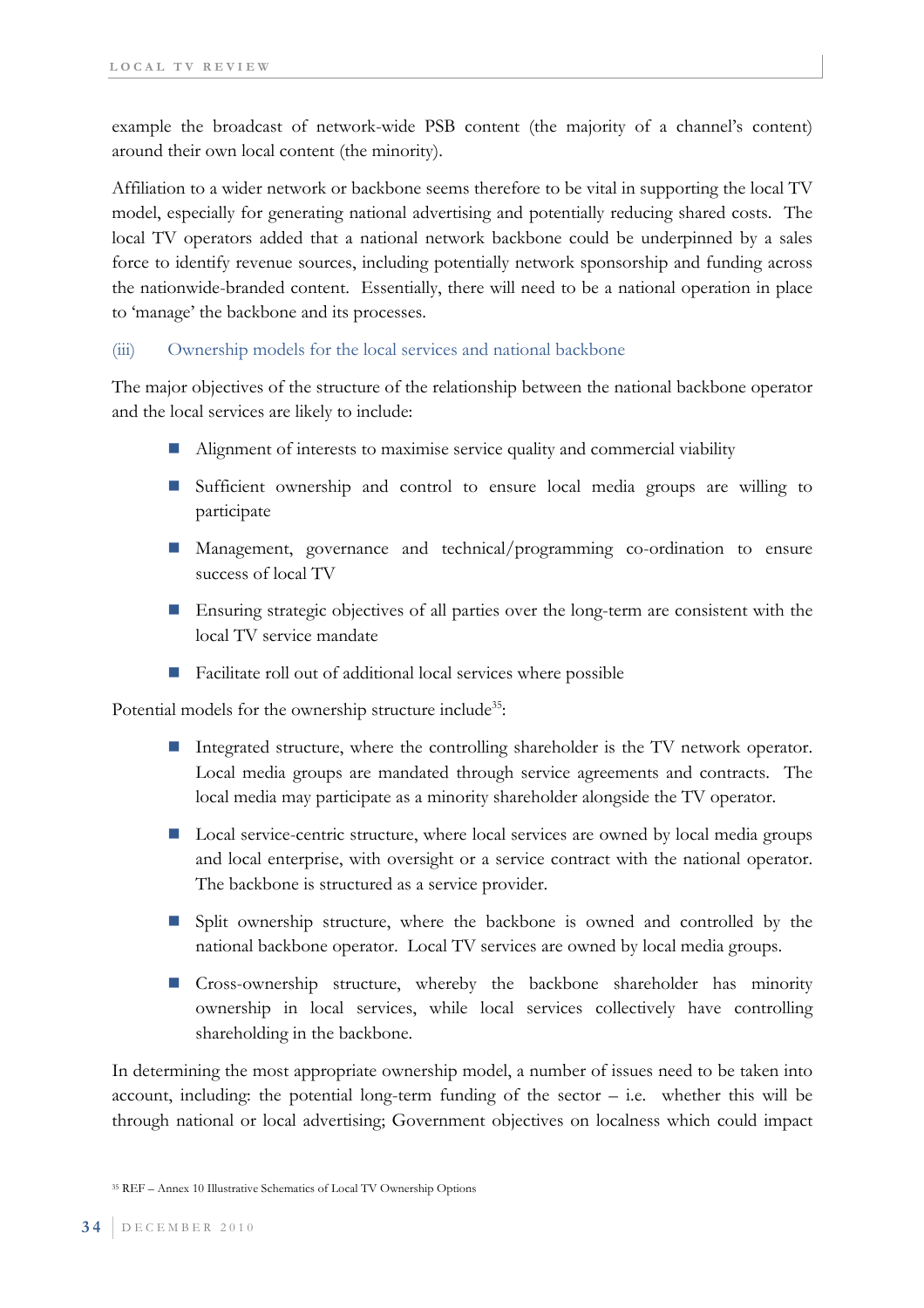on the branding and identity of local services; and the requirement to secure involvement of key groups such as local media players and the backbone operator.

The Steering Group heard a slightly cynical view that local media players could attempt to sabotage local TV by taking ownership of it and then running it badly. The Steering Group thought this to be a reasonably unlikely outcome, as there would always be another group willing to take up the licence if the first group failed. Further, it would be helpful for local media operators to be part of local TV as they have the history, experience and knowledge. As the internet and IPTV develops, more and more audiences will turn to the multimedia sphere to access information and local news. Involvement in the local TV proposition could therefore help local media – this gives the opportunity for existing local media operators to develop their models. With an understanding of the need to use more alternative technologies is an understanding that local TV can play an important role in local media. This will be assisted by the Government's aim to remove cross-media ownership rules. However, it would also be desirable if room was left for local enterprise to be involved and take part-ownership, and for the national network to have some ownership interest in the local service too through mutual ownership.

The Steering Group considers that all of the above models have merits and risks, and realise that appointment of the backbone could be a tricky proposition. It is suggested that – in order to align the interests of all parties – the local service element of the network could be partially owned by local media groups and local enterprises that together would likely have over 50% ownership of each local service to satisfy likely control requirements and align local owners to source local advertising revenues where possible. The Government will need to consider the extent this might be achieved through any licensing or award regime. At least some common ownership between the backbone and the local services (with a target holding in the backbone by the local services in aggregate of over 50%) would help ensure that the centre of gravity and ultimate control of the overall local TV network is kept with local services, rather than a national operator. Furthermore, cross ownership between the national backbone and local services would help give all participants an interest in the performance of the whole, helping to align overall objectives. It would seem appropriate for the backbone to be created first in order to give certainty to prospective bidders to provide the local services.

#### 3.9 ROLE OF PUBLIC SERVICE BROADCASTERS

The PSBs in the UK are well-established and may provide significant opportunities to aid the development of local TV. Indeed, their involvement is seen as very important to the long-term success of local TV. In the context of significant competition, a successful local TV service will require regular publicity. As part of pressing home the public purpose delivered by local TV, public service broadcasters could be mandated to promote the service, as outlined in the 'Audience promotion' section (3.4). Existing PSB TV services benefit from must-carry provision on all platforms, strong EPG positions and legacy audiences. If local TV services could share these advantages, they would be afforded the best possible chance of success.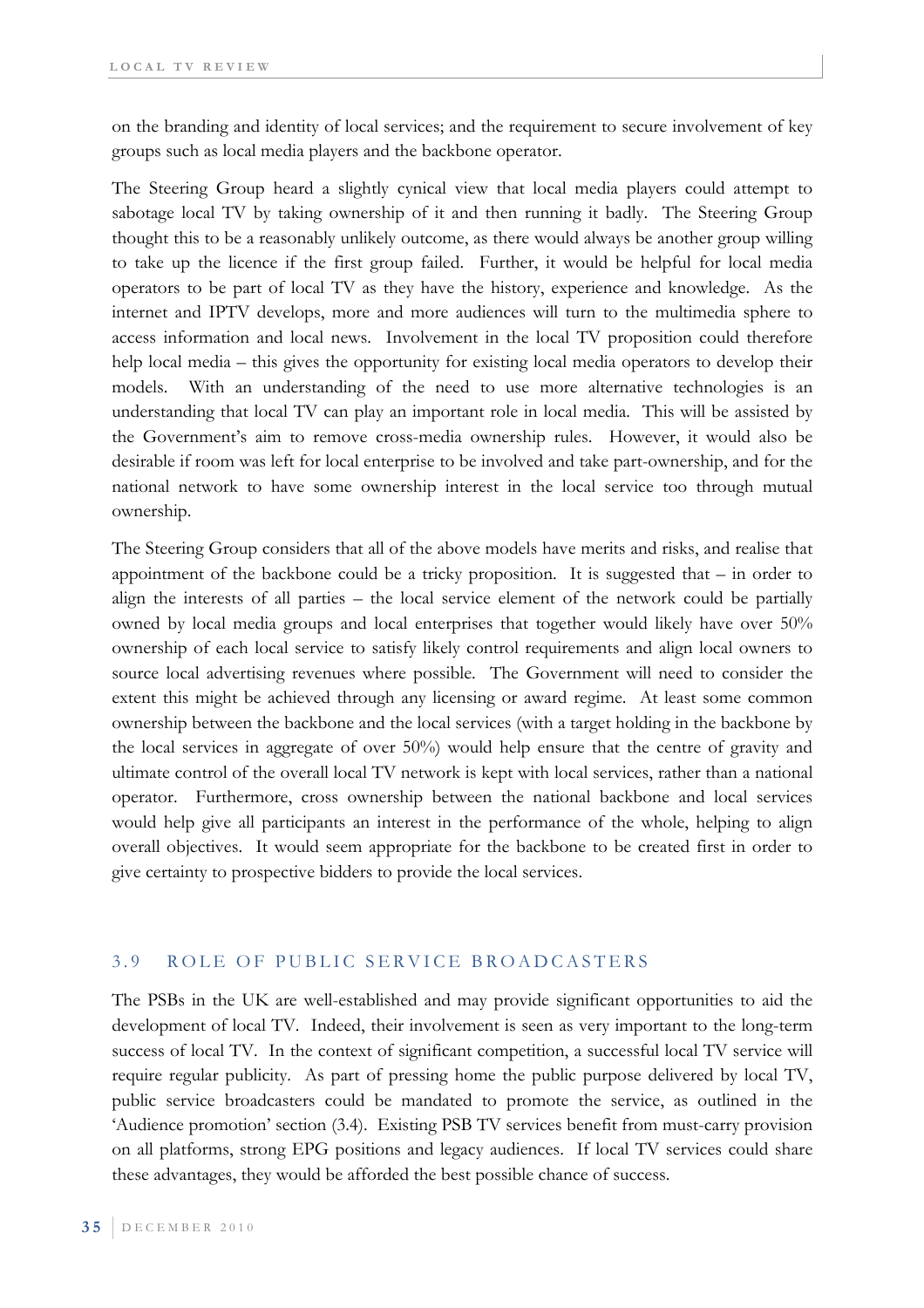The final decision on the role of PSBs is for Government. A number of discussions that have already taken place with PSBs and the Steering Group has fed knowledge and ideas into this process. However, no formal arrangements have come about yet – other than the licence fee settlement with the BBC as below – and so further discussions are still necessary.

### (i) The BBC

The BBC Licence Fee settlement, which was agreed at the time of the Comprehensive Spending Review in October 2010, gives support for local TV. The BBC will provide resources to meet capital costs of up to  $\frac{25}{m}$  in 2013/14 for up to 20 local TV services and up to  $\frac{5}{m}$  will be available per annum from 2014/15 for three years to acquire content for BBC use. This provision - if carefully managed - will significantly boost the potential for sustainable local TV.

Prospective local TV operators had previously encouraged the Steering Group to explore potential relationships with the BBC, particularly in buying content or using local TV journalists and skills to improve national BBC programming, through something like a 'citizen journalist' network. There was some warning though that local TV would have to produce high quality, accurate and impartial content to be of interest to a purchaser - and also a question was posed as to how much local material is of interest when played away from its home location.

The involvement of the BBC should help to ensure higher quality, particularly if use of BBC facilities and training is included in a partnership model. The BBC already has precedents for news partnerships with other agencies. Training and accreditation of local TV operators would contribute to the long term sustainability of the service. The amount of content the BBC will buy from local TV and the way in which this will be organised is a matter for BBC and Government discussion and is subject to regulatory and European rules. The BBC is positively engaging in the debate and continuing to investigate ways that it can help facilitate local TV and is likely to come to a conclusion in the New Year.

### (ii) ITV and Channel 4

ITV already provides regional programming, through its regional news broadcasts which follow the national news. Channel 4 does not currently provide any regional news provision. It is not for this report to determine what the role of the PSBs should be in relation to local TV, but it is clear that there are many opportunities for them to be involved.

As mentioned in previous chapters, the PSBs could be involved in cross-promotion to local TV from their existing channels. The exact nature of this cross-promotion, whether it is piggybacking or red button technology, will be determined by the technology used and the nature of the relationship between the PSB and the local TV service.

The outline of the possibility of underwriting advertising revenues given in the Advertising chapter gives a further indication of the potential for PSB involvement. Underwriting of national advertising for local TV for its first few years of service could be enough to put local TV onto a sustainable footing.

Discussions between the Government and PSBs are ongoing, but it is important that these are concluded soon, in order to continue the momentum towards delivery of local TV.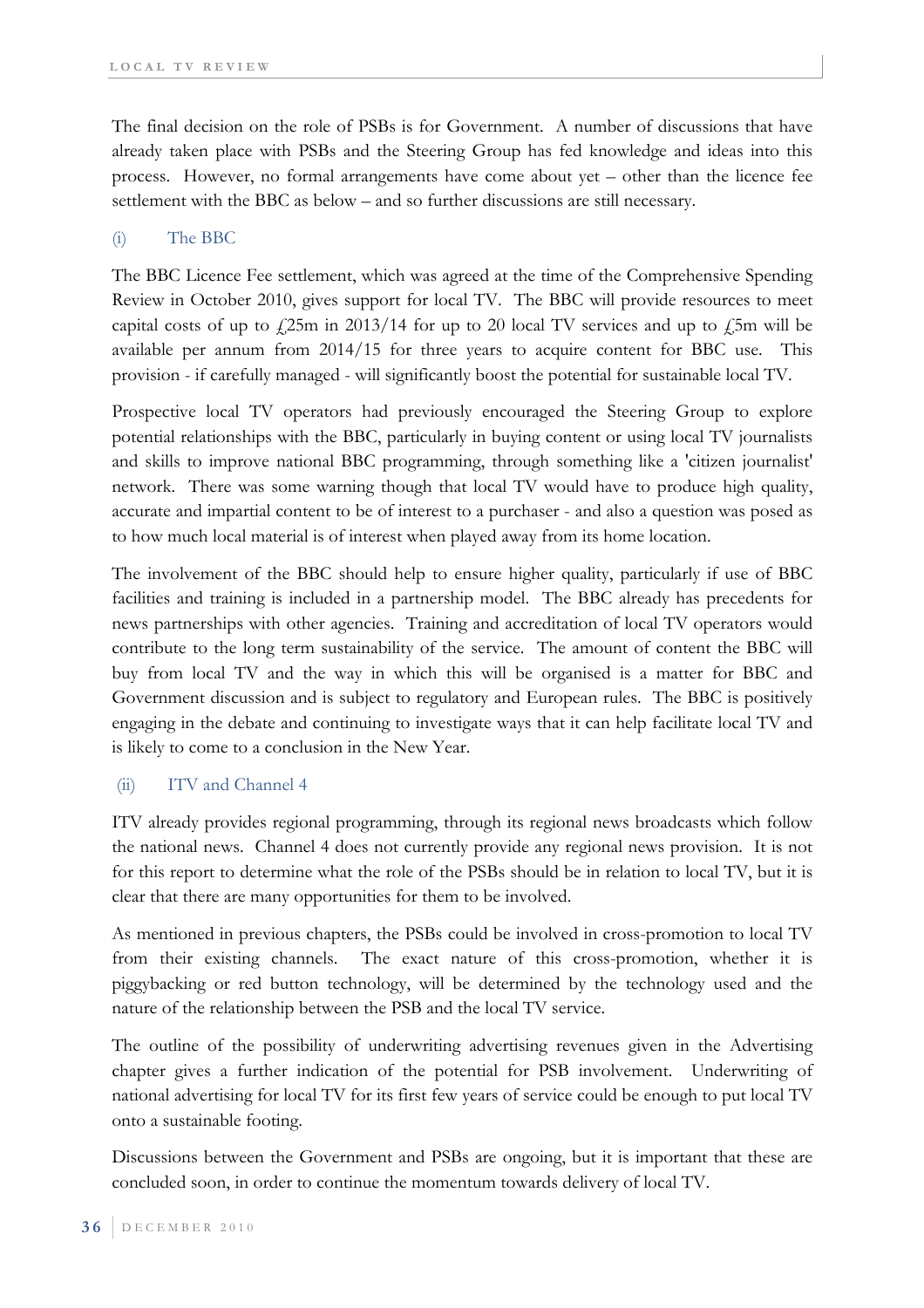### **4 CONCLUSION**

### 4.1 CONDITIONS NECESSARY FOR COMMERCIALLY VIABLE LOCAL TV

This report has considered the complexities of the possible local TV landscape in the UK. Its aim was to consider what a sustainable and commercially viable model for local TV delivered by DTT could look like. It was clear at the time of writing the Interim Report and it is clear now that it will take significant effort to make local TV a success. This report suggests that to give local TV a possibility of being commercially viable, a number of conditions need to be addressed.

- In the long-term, local TV looks set to be delivered through IPTV technology; therefore, any steps the Government takes through new regulatory interventions to facilitate local TV should have regard for this
- Local services may initially be focused in and around 10 to 12 conurbations; determining these areas should be based substantially on the quality and sustainability of business plans together with transmission considerations
- Local services in these conurbations should seek to produce a core of, on average, at least two hours of reasonably low cost but high quality content a day; a national backbone should be tasked with the role of filling the schedule to help attract audiences and ensure a coherent offering
- Government should seek to secure EPG prominence across as many platforms as possible – where applicable this prominence may be a single common EPG position across the UK; the prominence might be derived from cross-promotion from an existing highly placed channel
- Local TV is unlikely to be viable if it is dependent on local advertising revenues alone. The agreement already in place with the BBC will be helpful in both providing an additional source of revenue and ensuring an adequate level of quality. In addition, the Government may need to help facilitate access to national advertising revenue through an existing agency that has a significant existing inventory – for example a national PSB. An underwritten national advertising contract of  $f<sub>i</sub>$ 15m per annum for at least the first three years will be required to have confidence in commercial viability
- The Steering Group recommends the Secretary of State discusses technical options with Ofcom. The final decision on technical delivery options should take into account cost, ability to localise, and total population coverage achieved
- A desirable structure of ownership would recognise that the local TV network should be driven by local services rather than a national backbone. The participation of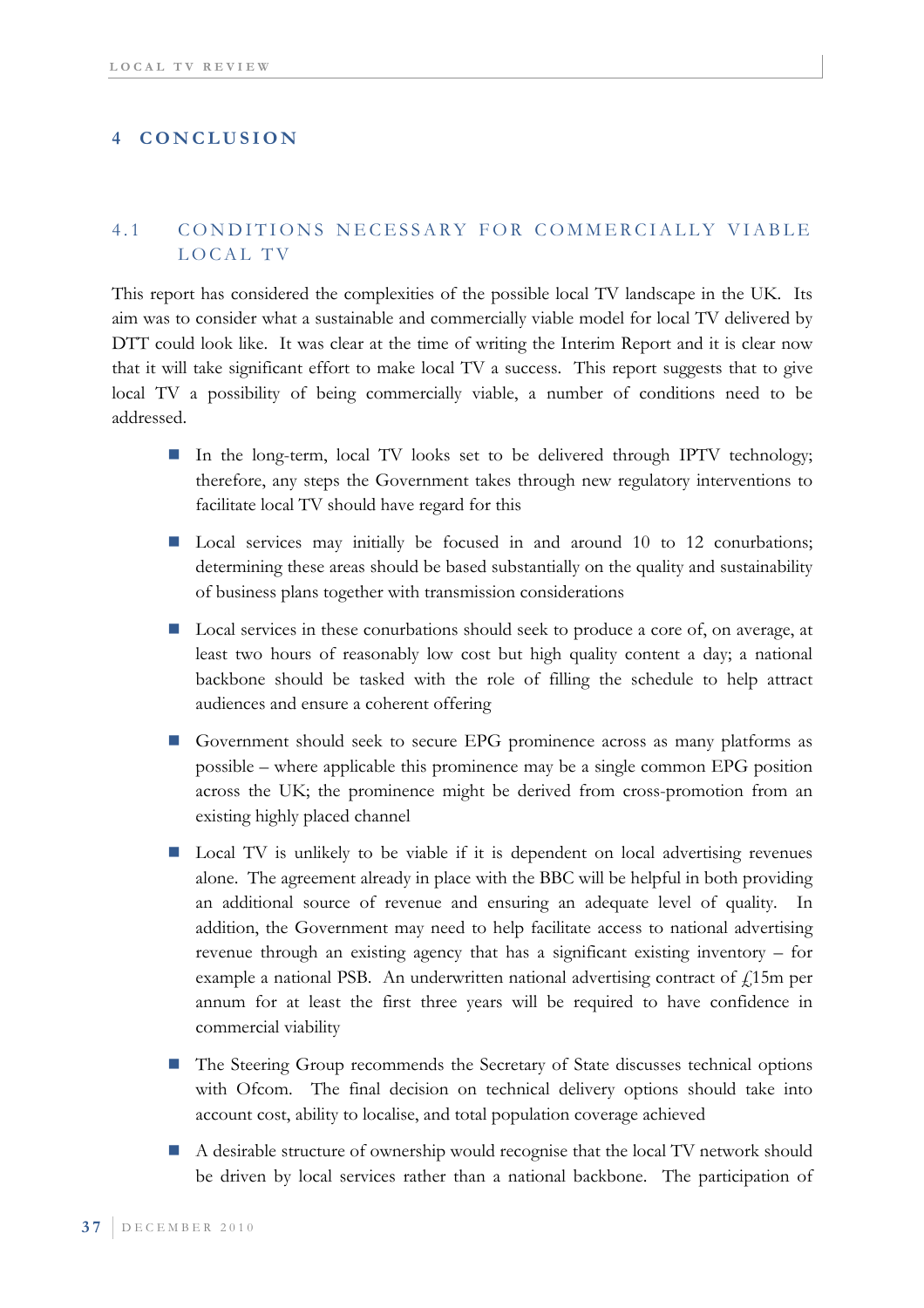local media groups and local enterprise should be encouraged through providing sufficient control in local services

 It is recommended that licences be awarded on the basis of a 'beauty contest' rather than an auction; this should encourage innovation, quality and level of service rather than financial risk taking

### 4.2 REPORT RECOMMENDATIONS

Assuming the steps outlined above are followed, commercially viable local TV may be possible in the UK. A significant number of those spoken to by the Steering Group suggested that it would be helpful to initially run a pilot with a few local TV propositions, before expanding these further. The Steering Group therefore proposes that once the conditions highlighted have been met, the next step could be to establish local TV in 10 to 12 conurbations across the UK.

This will offer a means to establish demand, understand supply, identify problems and elicit interest in other parts of the country. It will also help to develop local TV so that when IPTV reaches significant coverage of the UK, it can naturally transfer across and lessons will have been learnt and brands established in the meantime.

The locations of these services are not for the Steering Group to decide, but should be determined based both on potential audience viewing figures, the ultimate decision on distribution technology and spectrum, and based on the quality and visibility of plans submitted by potential operators through the licensing process.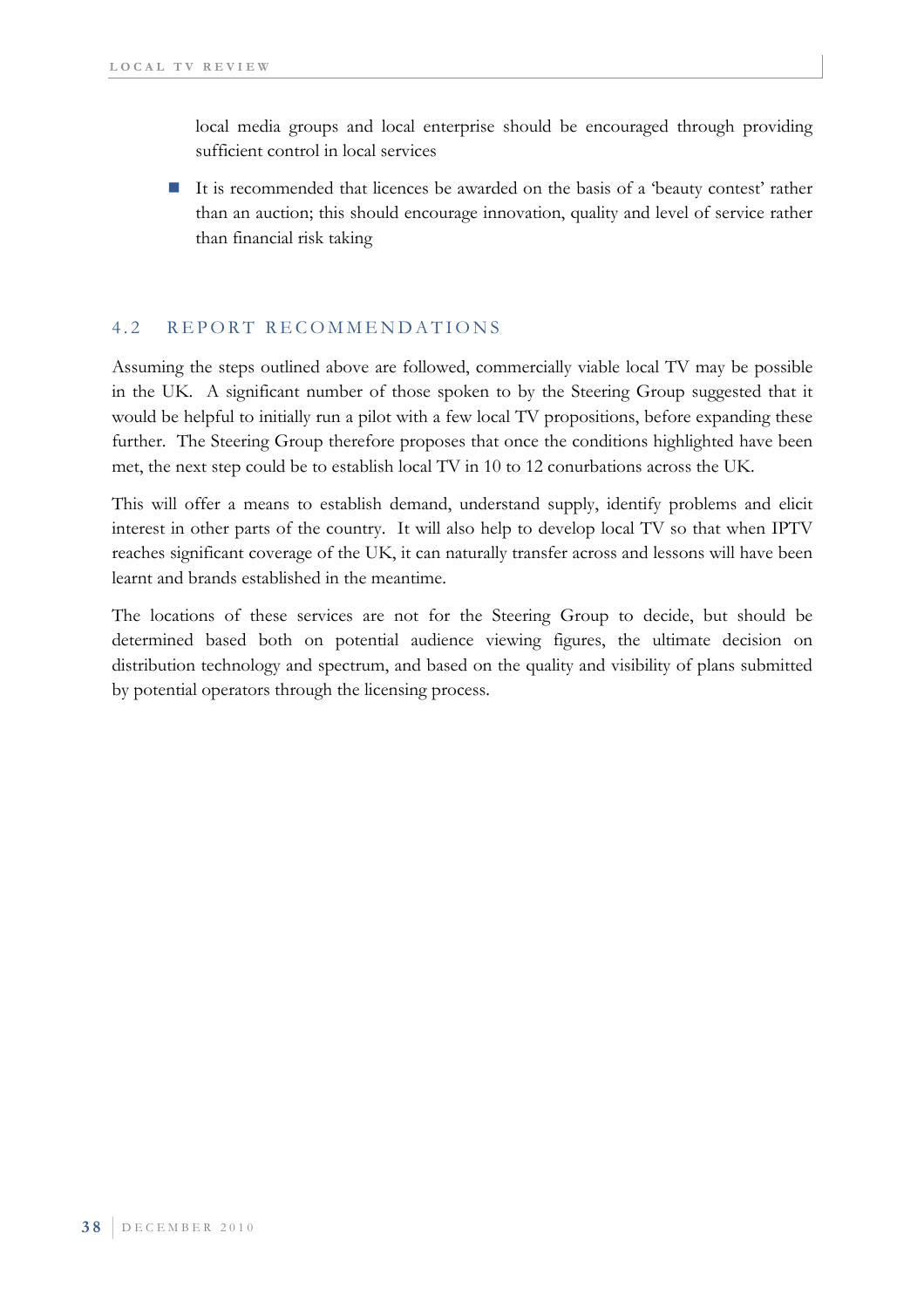## **5 GLOSSARY**

AVMS Audio Visual Media Services Directive

- BARB Broadcasters' Audience Research Board
- BIS Department for Business, Innovation and Skills

DCMS Department for Culture, Media and Sport

- DTT Digital Terrestrial Television
- DSO Digital Switchover
- EPG Electronic Programme Guide
- GI Geographic Interleaved (Spectrum)
- IPTV Internet Protocol Television
- MUX Multiplex
- PSB Public Service Broadcaster / Broadcasting
- RSL Restricted Service Licence
- SDN Scottish Digital Network
- WTA Wireless Telegraphy Act 2006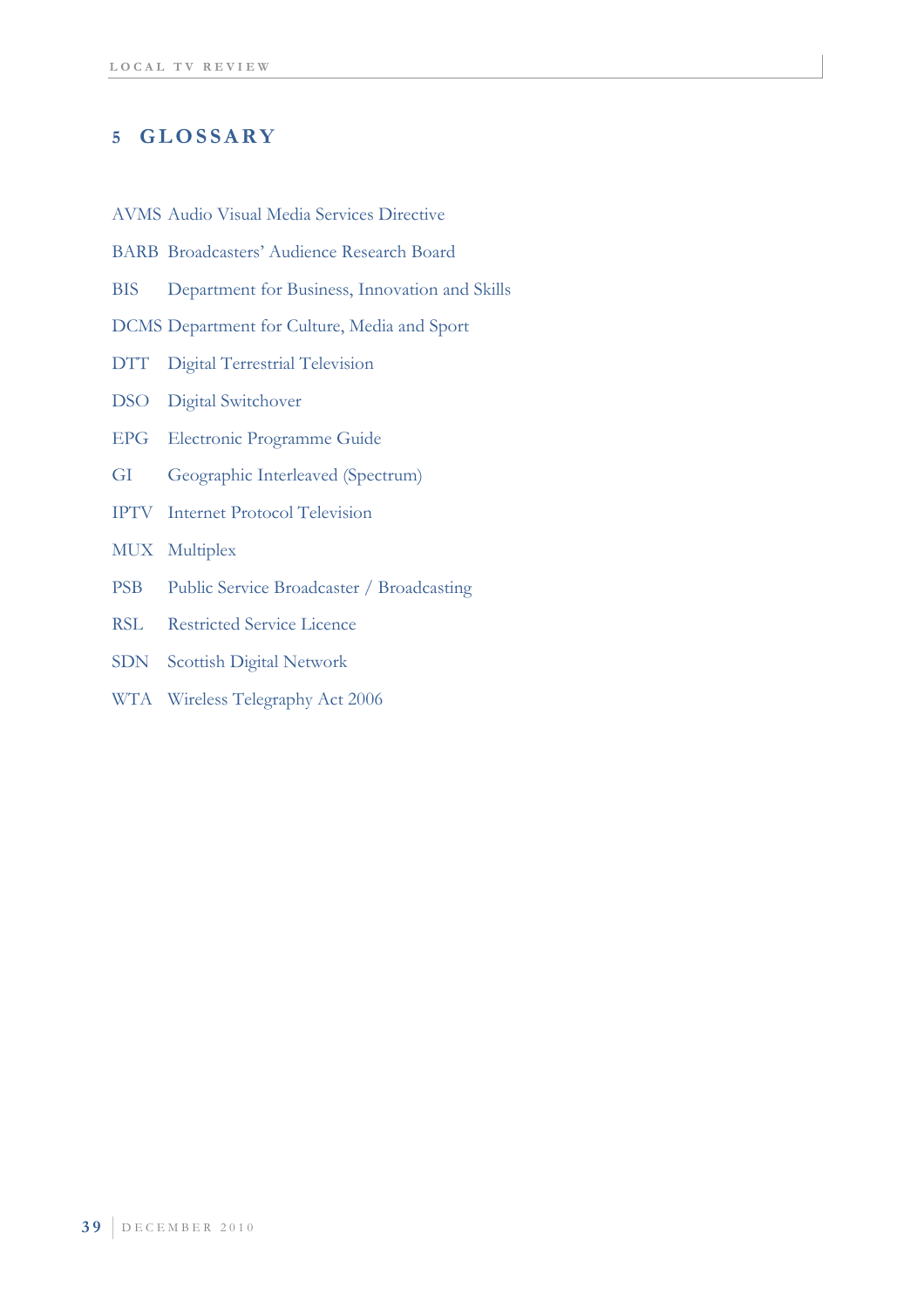# **ANNEX 1: SHOTT REVIEW REMIT**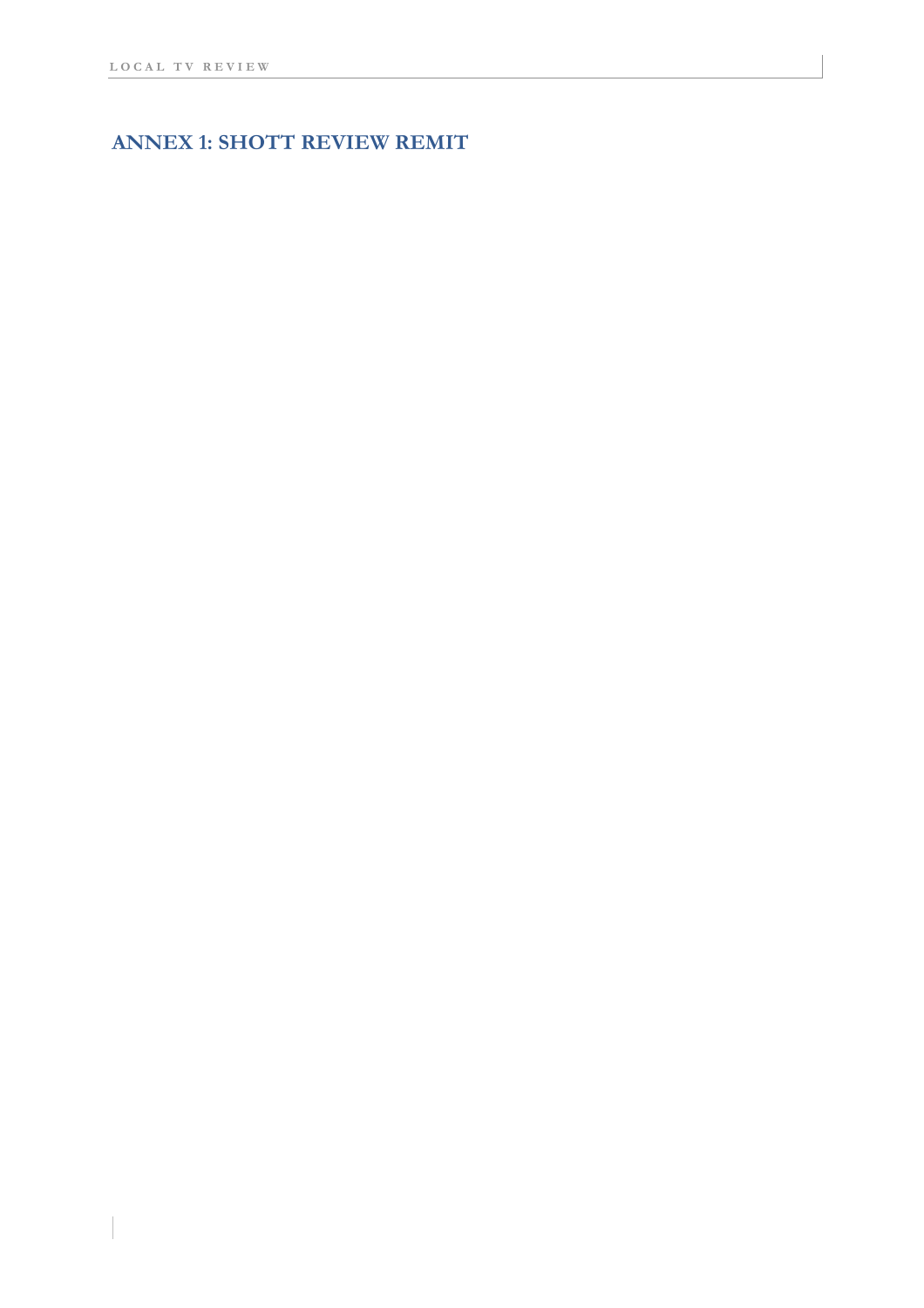European Investment Banking

and Head of UK Investment Banking

CMS 1450S9/asg

Nicholas Shott Vice Chairman

Lazard & Co Limited 50 Stratton Street London W1J 8LL

2-4 Cockspur Street London SW1Y SDH www.culture.gov.uk

Tel 02072116208 Fax 0207211 6249

department for culture, media and sport

> host government department

2. 2. June 2010

De Nich,

I am delighted you have agreed to advise me on my ambitions for local television in the UK on a pro bono basis.

By the end of your study, we will want to understand how the Government can maximise the potential for local television to emerge in the UK and have a clear view of the value for delivering local TV from the point of potential investors.

In particular, it would be helpful to understand the following:

- What are the conditions necessary in which local television can be commercially viable;
- the scope of revenue opportunities from advertising or other sources;
- which barriers should be reformed/removed to nurture a new generation of profitable local media companies; and
- how might existing industry players help achieve this.

I would be very grateful to receive your conclusions by mid-September 2010. I am also clear that you will produce these conclusions independently of Government.

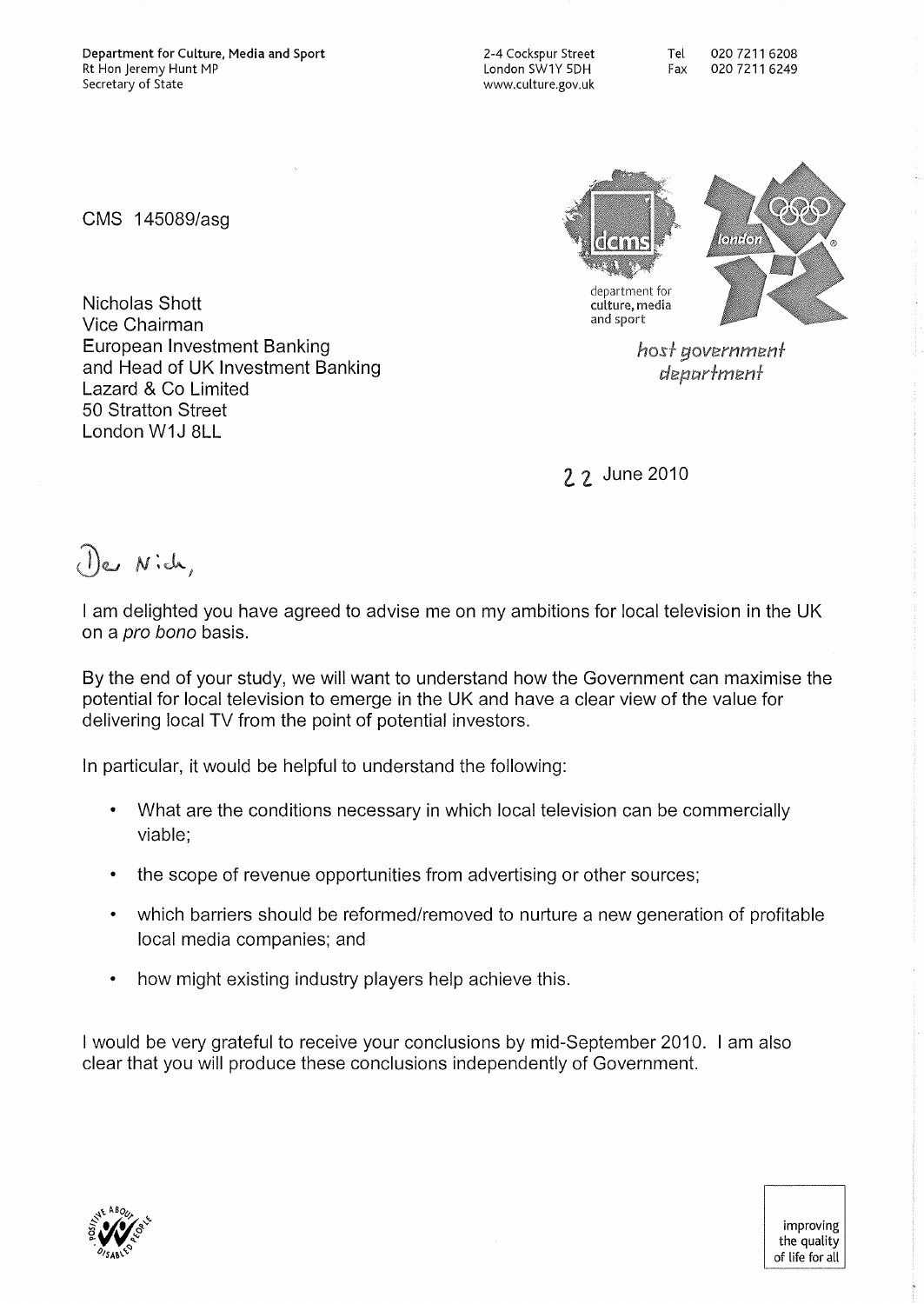DCMS stands ready to support you in this work. Dominic Lake, Head of Media Policy: dominic.lake@culture.gsi.gov.uk, 0207211 6957 is your main point of contact.

To safeguard the process and your independence, please could you complete and sign the enclosed confidentiality agreement and declaration of interests.

My office will be in touch with yours to arrange suitable times for us to remain in touch.

You ever

**Rt Hon Jeremy Hunt MP Secretary of State for Culture, Olympics, Media and Sport**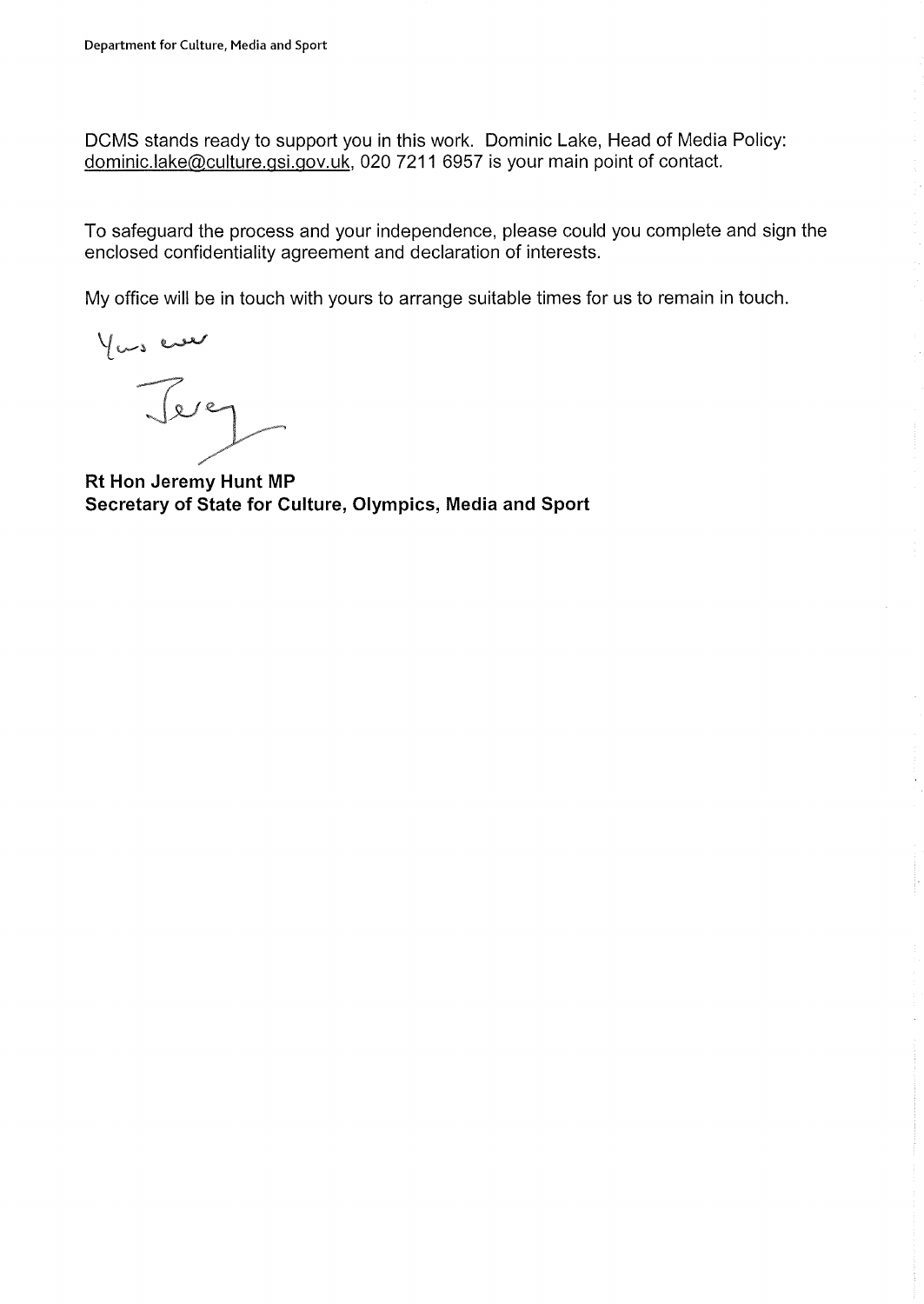## **ANNEX 2: STEERING COMMITTEE BIOGRAPHIES**

#### **Terms of Reference**

The Secretary of State asked Nicholas Shott to advise him on his ambitions for local television in the UK. This was on a pro bono basis and independent of Government.

The brief was to understand how the Government can maximise the potential for local television to emerge in the UK and have a clear view of the value for delivering local TV from the point of potential investors.

In particular to understand the following:

- What are the conditions necessary in which local television can be commercially viable;
- $\blacksquare$  The scope of revenue opportunities from advertising or other local sources;
- Which barriers should be reformed / removed to nurture a new generation of profitable local media companies; and
- How existing industry players might help achieve this.

### **BIOGRAPHIES**

## **Nicholas Shott, Vice Chairman, European Investment Banking & Head of UK Investment Banking, Lazard & Co.**

Nicholas Shott joined Lazard in 1991, following a career in the media industry. As well as being Vice Chairman of European Investment Banking and Head of UK Investment Banking, he is European Head and International Co-Head of Media for the firm.

Mr Shott's transaction experience includes advising ITV in relation to a takeover proposal by a private equity consortium; advising Emap on its acquisition of SRH through a successful "bear hug"; advising Premiere TV on its IPO in Germany; advising Hollinger on its sale of The Telegraph Group; advising Granada in numerous situations, including its merger with Carlton to form ITV, the merger with Compass Group, the IPO of Granada Media, the acquisition of United News & Media's broadcast interests, the demerger of its Hospitality division, the disposal of HTV to Carlton, and the merger of its Rental division with Thorn; advising DMGT in the consolidation of radio interests into GWR Group; advising Tempus in its "hostile sale" to WPP; advising Esporta in its takeover by Duke Street Capital; advising Montagu Private Equity in acquiring BSN Medical; advising Candover Partners in the sale of ISS; advising Private Equity firms in relation to the possible acquisitions of Northcliffe Newspapers and Emap France; advising Permira in relation to its acquisition of All3Media and subsequent acquisition of MME in Germany; advising GMG in relation to the sale of 49% of TMG to Apax; advising the Board of EMAP in relation to the sale of EMAP's consumer media business to Bauer and EMAP's B2B business to Apax; advising the Independent Directors of Shed Media in relation to a possible MBO; advising Carillion in the sale of its IT services business; advising DMGT in the sale of The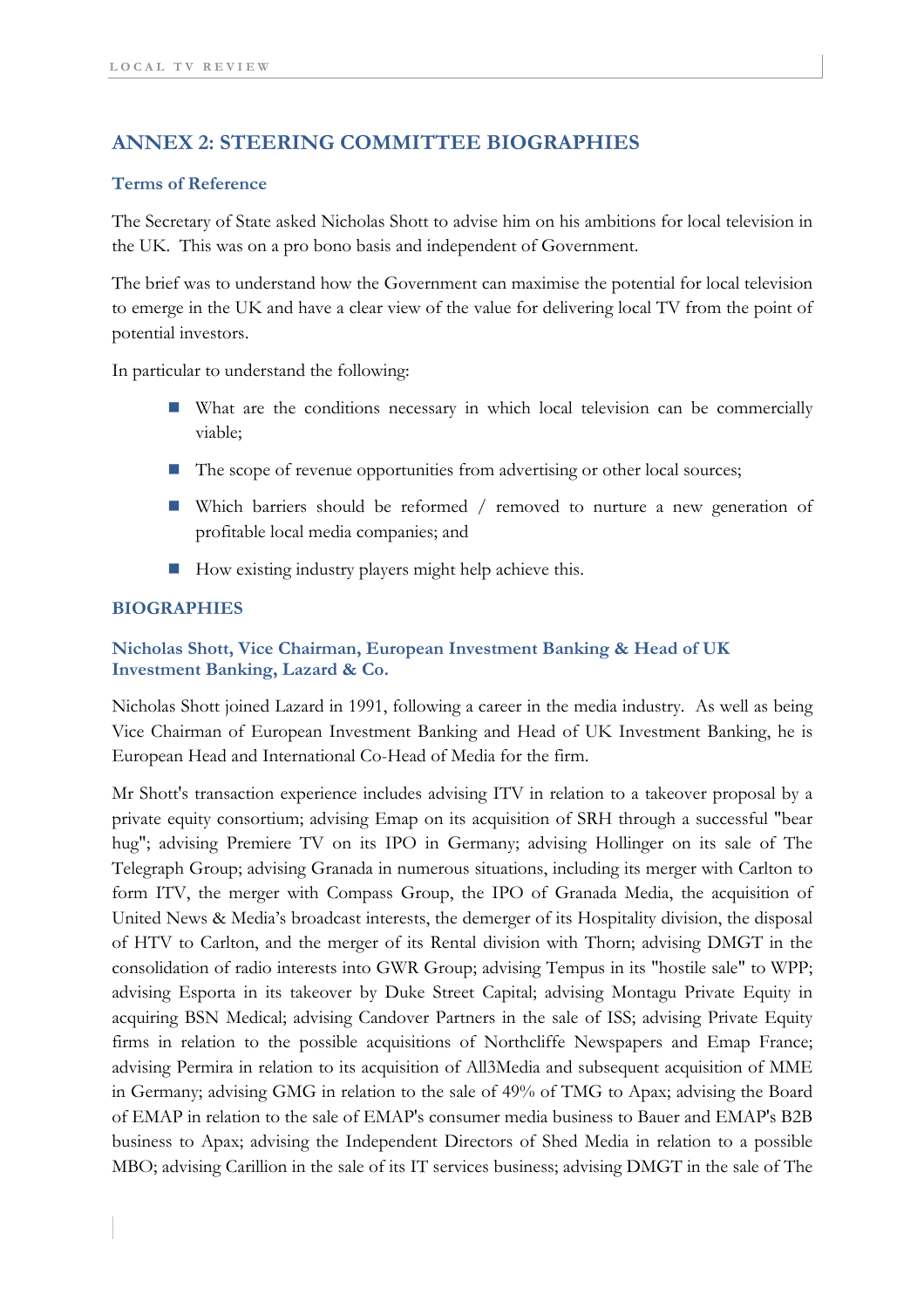Evening Standard, advising INM on the sale of The Independent and advising GMG on its recent  $\ell$ 150m equity injection to EMAP.

Mr. Shott's clients also include Cookson, Uniq, Quarto and Tui Travel.

### **Claire Enders**

Claire Enders is one of the most experienced TMT analysts and forecasters working in the UK, with 25 years of experience in these sectors, with particular expertise in UK and international media. She is founder and CEO of Enders Analysis, which has become one of the leading independent TMT research companies in the UK. Claire holds an MBA from London Business School.

#### **Richard Eyre**

Richard Eyre's career began in advertising media where he spent 16 years. He became Chief Executive of London's Capital Radio plc in 1991, after which he was Chief Executive of ITV. In February 2000 he became Chairman and CEO of Pearson Television, producing TV programmes in 35 countries. When Pearson was merged with Bertelsmann's TV and Radio assets to found RTL, Richard became a Director of Content and Strategy. He is now a full-time non-executive director with board and advisory roles for a range of organisations primarily in media, mobile and the internet where he chairs the Internet Advertising Bureau.

#### **Baroness Kingsmill**

Baroness Kingsmill is a member of the House of Lords, whose career has encompassed periods as a leading lawyer, Deputy Chair of the Competition Commission and as a non-executive director of plc, private, charitable, arts and government boards.

Baroness Kingsmill has headed two Government enquiries: one into women's pay and employment and the other into the manner in which companies manage their Human Capital. In 2007 she led an enquiry on behalf of the Government, the Mayor of London and the British Fashion Council into the role of the fashion industry in eating disorders and women's health.

Currently, Baroness Kingsmill is a non-executive director of British Airways, Korn Ferry International, Horizon plc and a member of the Microsoft European Policy Council and sits on the PWC Advisory Board. She is a member of the influential House of Lords Economic Affairs Committee. She writes a regular column for Management Today and writes and speaks on a wide range of business and political issues.

#### **Brian Linden**

Brian Linden joined Cinven in 1985. Transactions he has been involved in include Truvo, Springer, Aprovia, MediMedia, Dynacast, IPC, Gardner Merchant, NCP and Ziggo. He is a member of the TMT sector team.

Before joining Cinven, Brian worked at Deloitte & Touche. Brian is a Business Finance graduate.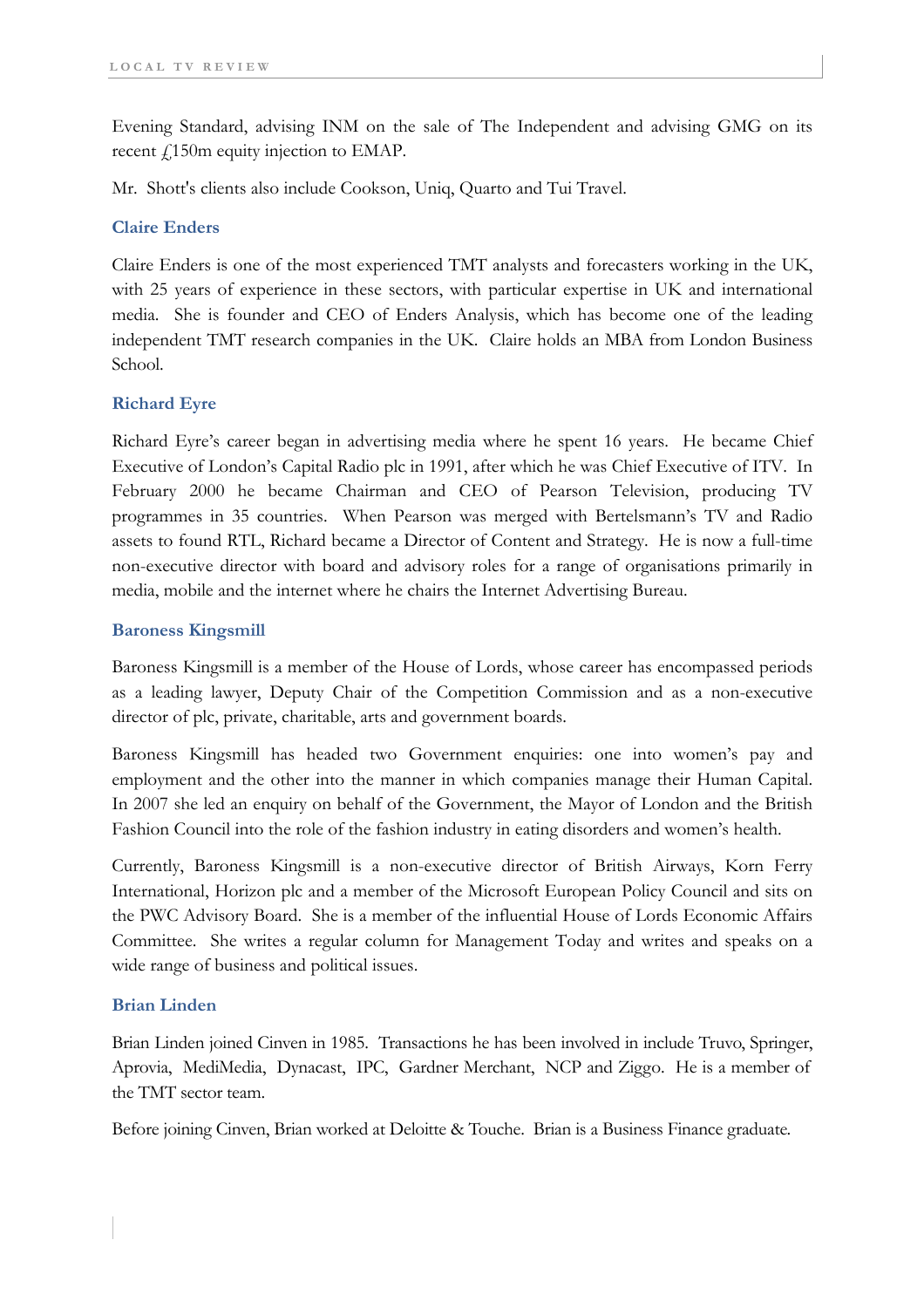## **ANNEX 3: LIST OF INDIVIDUALS MET DURING COURSE OF THE STUDY 36**

Will Abbott, Freesat David Abraham, Channel 4 Geraldine Allinson, KM Group Sly Bailey, Trinity Mirror Lluís Borrell, Analysys Mason Travis Baxter, Bauer Kevin Beatty, Associated Newspapers Greg Bensberg, Ofcom Trevor Birney, Below the Radar Tim Blott, Herald & Times Group Daniel Cass, United for Local Television Alex Connock, Ten Alps Jamie Conway, Element TV Charlie Cox, DMGT Julie Craik, FifeScreen & TayScreen Scotland John Cresswell Alan Cummings, Channel 9 Edmund Curran, Belfast Telegraph Keith Daniell, Digital Nottingham Geraint Talfan Davies, Institute of Welsh Affairs Huw Eurig Davies, Boomerang Plus Jacques de Souze, City TV Broadcasting Ltd Jaqui Devereux, Community Media Association Andrew Dixon, Creative Scotland Mark Dodson, formerly Channel M Alan Edmunds, Media Wales Ltd Jim Eglinton, HCVF Television Dave Ellis, Arqiva Carolyn Fairbairn, ITV Steve Folwell, Guardian Media Group David Fordham, Newspaper Society's Independent Publishers Forum John Fry, Johnston Press Liv Garfield, BT Mostyn Goodwin, OC&C Philip Graf, Ofcom Mike Grant, Analysys Mason Jason Hadden, City TV Broadcasting Ltd Richard Halton, Project Canvas (now YouView) Will Harding, Global Radio Andrew Harrison, RadioCentre Leon Hawthorne, Videobite Khalid Hayat, ITV Fru Hazlitt, ITV James Heath, BBC Phil Henfrey, ITV Wales

<sup>36</sup> This includes individuals met by Nicholas Shott, members of the Steering Group and the DCMS secretariat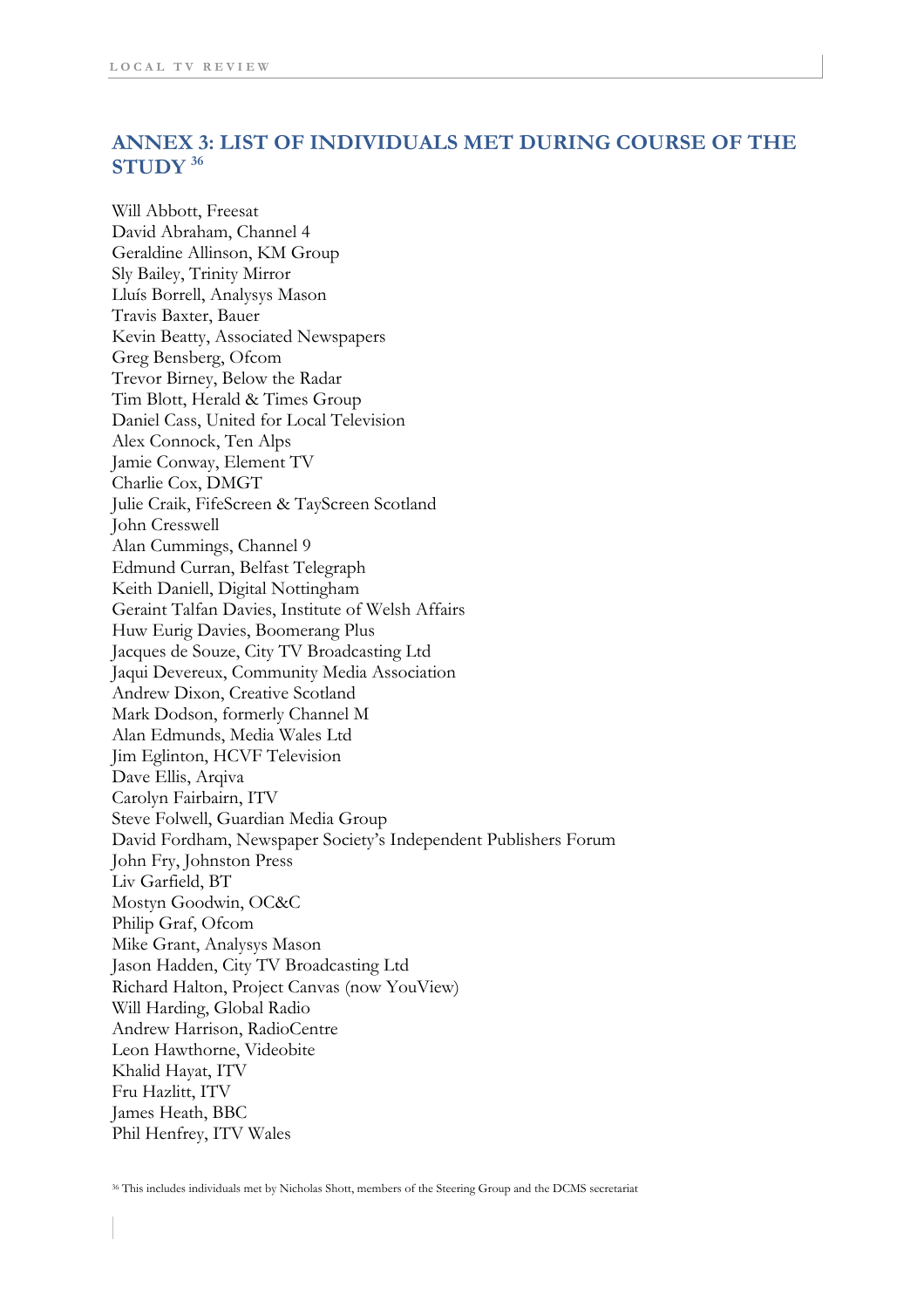Jeff Henry, TellyLinks Richard Hooper, Former IFNCs Panel Chair Richard Horwood, Blink TV John Howells, Department for Heritage (Welsh Assembly Government) Ilse Howling, Freeview Steve Hunt, South of Scotland Alliance Marilyn Hyndman, Northern Visions Television Fiona Hyslop MSP Edgar Jardine, Department of Culture, Arts & Leisure (Northern Ireland) Blair Jenkins, Scottish Digital Network Panel Alun Ffred Jones AM Ron Jones, Tinopolis Marian Kelly, Department of Culture, Arts & Leisure (Northern Ireland) Pat Loughrey Michael Macmillan, Macmillan media Ian Mackenzie, Channel 4 Peter Madry, Ofcom David Mahoney, Ofcom Jim Marshall, Aegis Media Glyn Mathias, Ofcom Advisory Committee for Wales John McCann, UTV Stuart McGann, Clyde & Forth Press Stephen McGowan, Department of Culture, Arts & Leisure (Northern Ireland) John McEwen Ian Mecklenburgh, Virgin Media Kip Meek, Ingenious Media Peter Miles, SubTV Paul Moore, Ofcom Content Board Member for Northern Ireland Martin Mumford, Town and Country Broadcasting Alistair Murray, Highlands and Islands working group / Bigbox Dorothy Nixon, Citybeat Radio Mark Oliver, Oliver & Ohlbaum Associates Arwel Ellis Owen, S4C Roger Parry, Mediasquare Lance Paterson William Perrin, Talk about Local Helen Philpot, Channel 7 Gill Pritchard, Channel 4 Stewart Purvis, City University London Najma Rajah, BBC Mark Read, WPP Alan Revell, Blink TV Carles Riba, MON TV Ed Richards, Ofcom Caroline Righton, Caroline Righton Communications John Rossetti, Taunton TV Dave Rushton, Institute of local Television Cathie Russell, South Lanarkshire Council Fiona Ryder, StreamExchange.tv Philip Schlesinger, Ofcom Advisory Council for Scotland Phil Shepherd, Community Media Association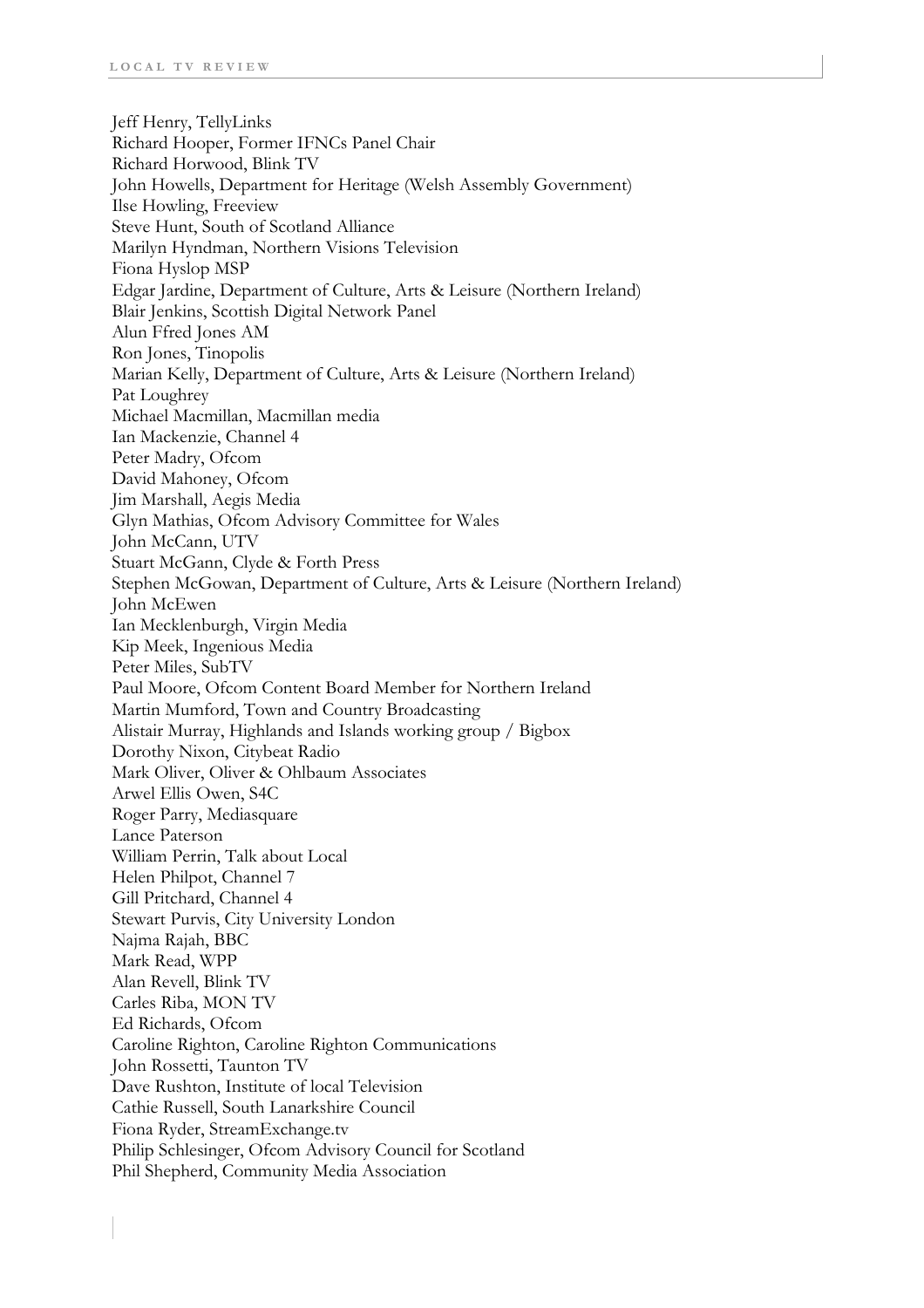Catherine Smadja, BBC Adam Smith, GroupM Bill Smith, Latest TV Wil Stephens, Cube Interactive Alan Stewart, Ofcom Kate Stross, Ofcom Tim Suter, Perspective Associates John Tate, BBC Darwin Templeton, News Letter James Thickett, Ofcom Caroline Thomson, BBC Christopher Thomson, DC Thomson Mark Thompson, BBC Brian Thornton, Former MD of ITV Local Nick Toon, Channel 4 Jannine Waddell, Waddell Media / PACT Richard Waterstone, MON TV Marc Watson, BT Tony Watson, Press Association David Wheeldon, BSkyB Richard Wilkins, Scottish Government Peter Williams, United for Local Television Rhodri Williams, Ofcom Wales Richard Williams, Northern Ireland Screen Michael Wilson, UTV Denis Wolinski, Ofcom Northern Ireland Mark Wood, formerly Scottish News Consortium Rob Woodward, STV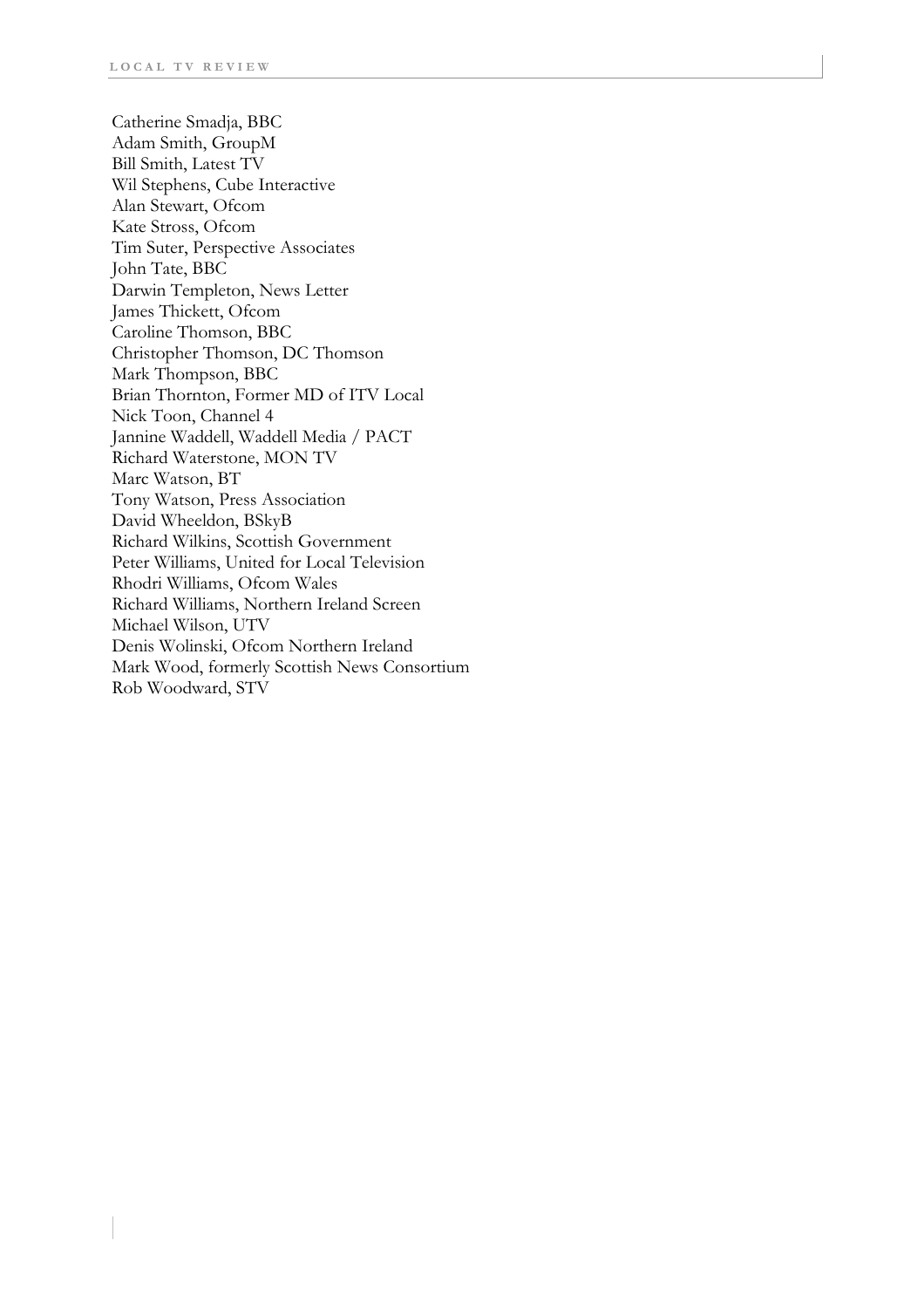## **ANNEX 4: SHOTT REVIEW INTERIM REPORT**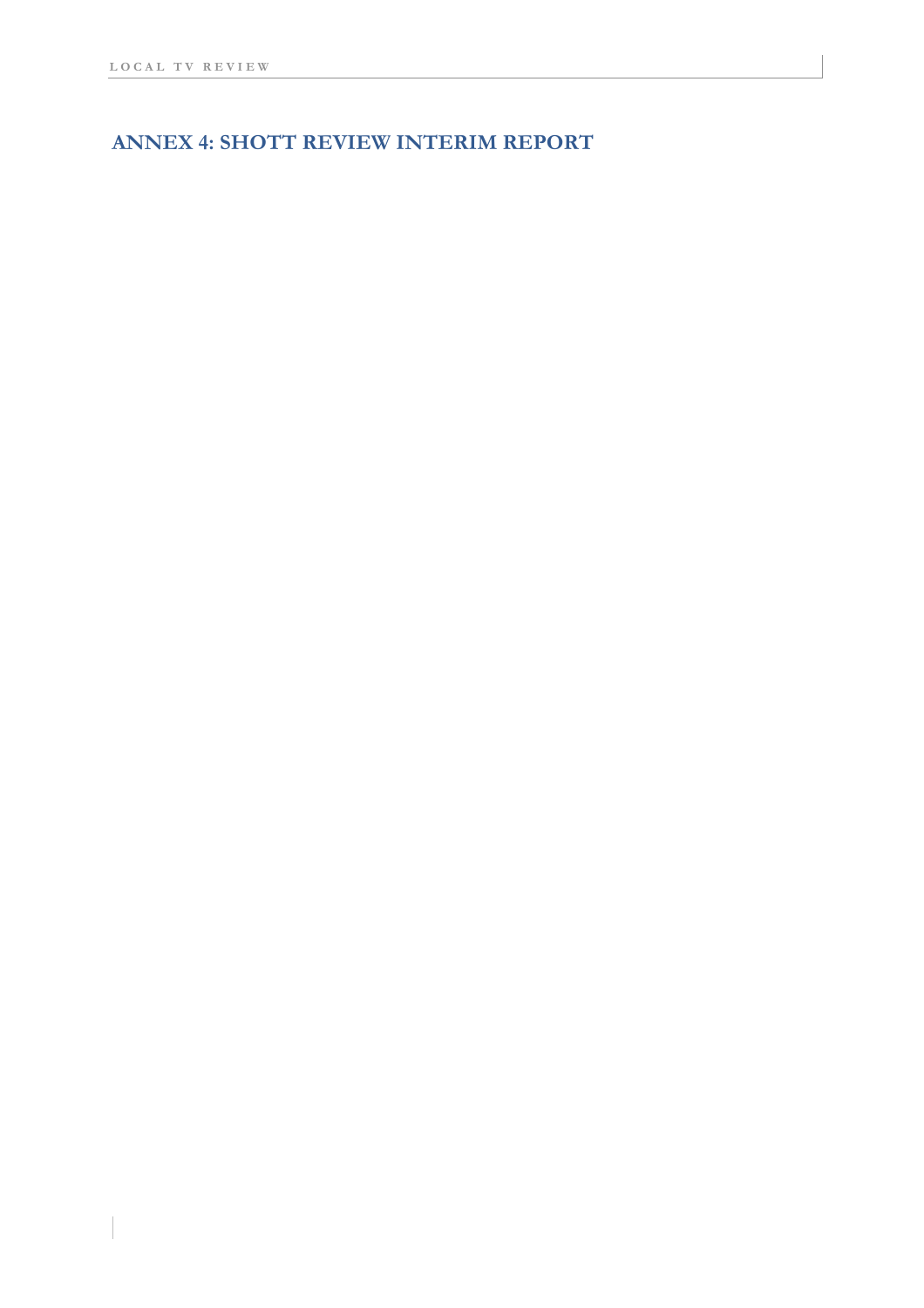50 Stratton Street London WlJ 8LL

Rt. Hon. Jeremy Hunt M.P., Secretary of State for Culture, Olympics, Media and Sport, Department for Culture, Media and Sport, 2-4 Cockspur Street, London, SW1Y 5DH

24th September 2010

Ser Lecritary of thate.

**Local Television in the UK** 

I am writing in relation to your request that I advise you on this matter.

My first act, upon being appointed by you, was to form a Steering Group to assist in the investigations. I have been exceptionally fortunate that Baroness Kingsmill, Claire Enders, Richard Eyre and Brian Linden all agreed to be members of the Group. They have all given more generously of their time than I could reasonably have expected; more importantly, their individual and collective wisdom has been invaluable. I cannot adequately express how grateful I am to each of them.

The fundamental question we have sought to address - within the context of your stipulation that local TV should be delivered principally (although not solely) by DTT is: "What are the conditions necessary for local television in the UK to be commercially viable on a sustainable basis?" **In** addressing this, we have felt it important - in fact, essential - to have regard to the possible implications for the existing, wider local and regional media sector.

During the course of our enquiries to date, members of the Steering Group have held 16 separate meetings with a total of 81 individuals, all of whom have made valuable contributions to our understanding. We have more to do: for example, we believe it is vital to take account of the views and particular requirements of the Nations and the Regions, a process on which we have embarked but which we have not yet completed; and we need to investigate further the important matter of technical delivery options (an area in which Ed Richards and his colleagues at Ofcom are being extremely helpful to us).

Despite this need for further work, I feel that in many respects a consistent picture is beginning to emerge and that, accordingly, now is an appropriate moment to submit this Interim Report to you. Given my comments above, I should stress that the contents of this Interim Report do not represent firm conclusions; rather, they summarise our findings to date and our emerging thoughts.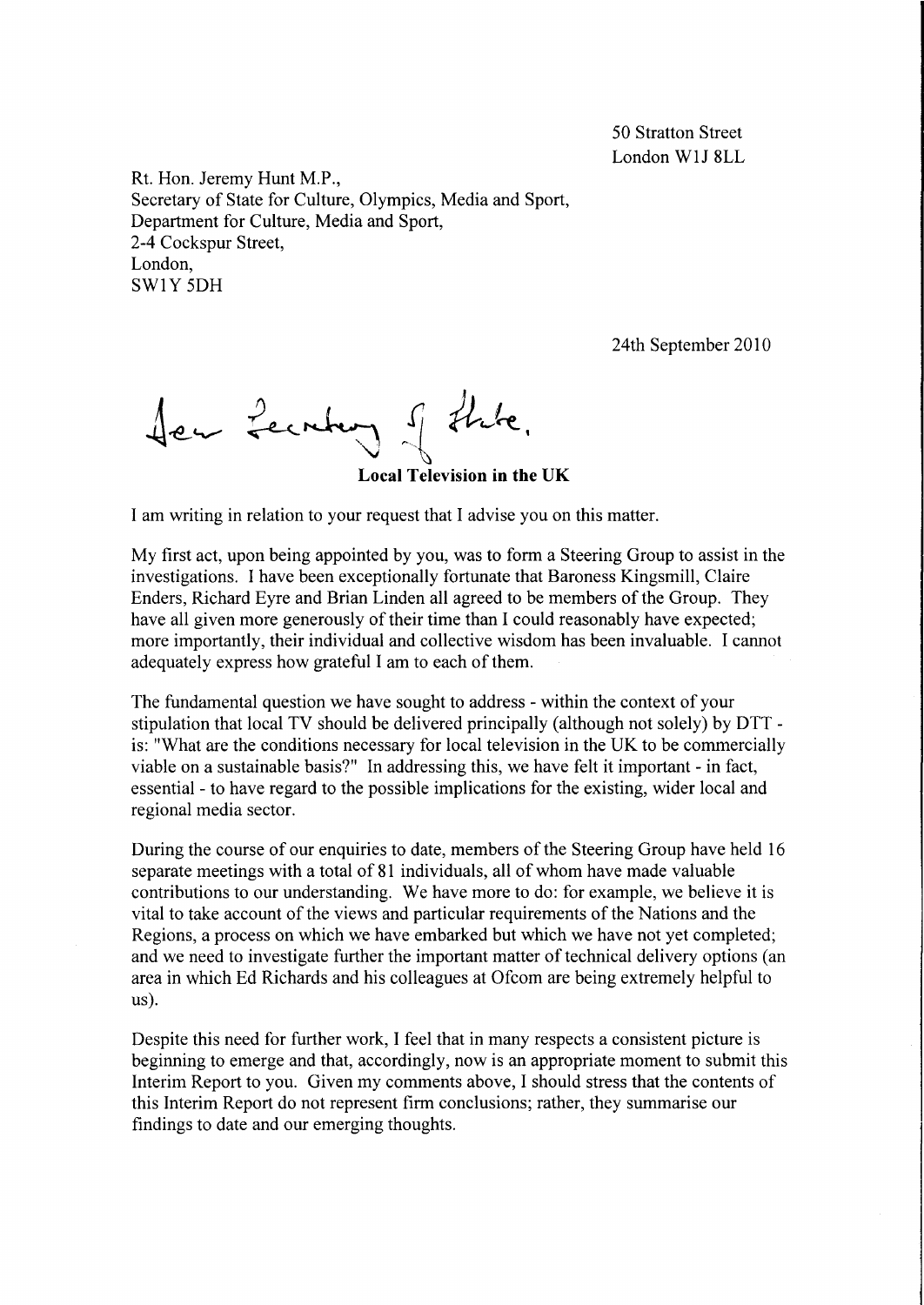In essence, our key early views are that:

- local television in sparsely populated areas is unlikely to be commercially viable on DTT, because of the twin pressures of significant transmission costs and weak advertiser demand for dispersed audiences;
- logically, local TV should stand a better chance of success in urban areas. However, even in densely populated urban areas, the economics of a TV business funded mainly by advertising will still be challenging, given the steady structural decline in local and regional advertising expenditure, caused partly by the continuing rise of the internet and partly by the fact that High Streets are increasingly populated by national chains. It is significant that the local radio sector is endeavouring to meet this change by trying to become more national, as witness the progressive rebranding of Global Radio stations to adopt the 'Heart' and 'Capital' brands;
- additional revenue sources will therefore need to be explored exhaustively: in particular, we believe that the possibility of locally generated news content being sold to other broadcasters should be closely examined; and we believe there may be scope for the local TV sector collectively to be sponsored (at least in the early years) by a large corporate wishing to be seen to support local/community life - a reasonable parallel for this is Barclays' sponsorship of the London bicycle scheme, worth £25m over five years. It may be that some relaxation of existing regulations will be required to maximise the range of revenue sources;
- new technology should allow for much reduced costs without necessarily resulting in a reduction in production quality. However, in general, great care must be taken to ensure that the understandable drive for ever lower costs does not result in impaired quality of content: we profoundly believe that inferior quality will be fatal. In this connection, we believe that the inevitable requirement for there to be a minimum quality threshold as part of any contract for supply of news content to another broadcaster (referred to above) would be a positively good thing, for all that the assessment of quality against the threshold will require an element of subjective judgement;
- audience demand for local content is likely to be driven primarily by news or news-type programming, implying that maintaining audiences at viable levels for lengthy periods will be challenging, to say the least; but that, symmetrically, on the supply side filling an entire schedule may well be equally challenging. It may therefore serve us well to think not of local TV channels, but of local TV services;
- local TV businesses should work together, either loosely or on some formal (i.e. shareholding) basis, to share costs wherever possible, to promote the generic concept of local TV and to improve the national advertising revenue proposition; they may also be able to create and share programming to augment the schedule. In particular, we believe that having a channel number for local TV which is common to all such services and which is in a prominent position on the EPG is highly desirable;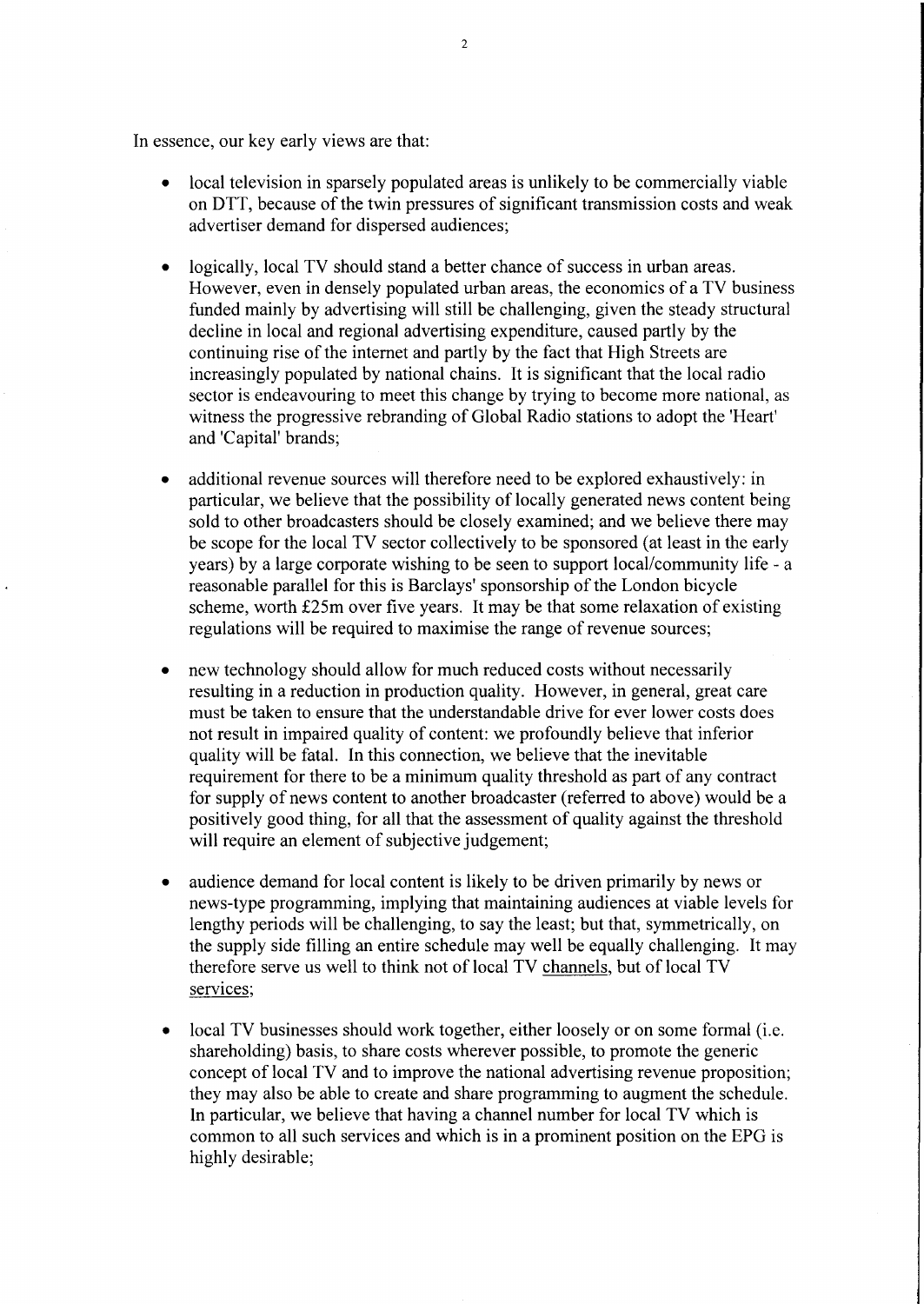• even if local TV businesses co-operate as described above, it will still be a great challenge to build an audience from scratch and maintain it. We therefore believe there may need to be some form of support from existing networks and we are exploring two possibilities:

(i) one of the existing national channels being a 'host' channel for local TV, with audiences being directed to their local TV service (should one exist in their area) at certain times of the day and then directed back to the host channel. Red button technology could help in this regard, giving the viewer an 'opt in/opt out' opportunity but also safeguarding the host channel. Having such a 'host' channel would, of course, deal with the requirement for a prominent position on the EPG; and

(ii) as an alternative, national PSB channels having a 'pop-up' prompt at certain times of the day, advising viewers that their local TV service (again, if one exists in their area) can be accessed by pressing the red button; and

• DTT is undoubtedly a good way to reach large audiences, but the transmission network architecture is some 50 years old, and will require engineering solutions to produce even a reasonable patchwork of local TV coverage. We therefore regard it (at least for local TV) as an interim distribution technology which will eventually give way to distribution to television sets over IPTV, a technology that is some years from reaching worthwhile market penetration but which should offer far more scope for local services at much lower cost. It may be, therefore, that the best way forward in the near term will be to facilitate the creation of a select number of local TV services, based on major conurbations and using DTT, in order to establish and refine the local TV model before it naturally migrates to IPTV, at which point a larger number of services, potentially covering the whole country, becomes a real possibility.

This is but a synopsis of our thoughts to date. As I have said, we have more work to do and I hope to be able to submit a final report and recommendation by late November or early December.

In the meantime, we have started discussions with senior management of the BBC about ways in which the BBC might be able to offer support and help. These are showing early promise.

Finally, I should return to the point about the possible implications for existing local and regional media businesses. We are acutely conscious of the risk of unintended consequences - in other words, the possibility that by enabling the creation of local TV services, existing media are inadvertently weakened. As it happens, we believe not only that the prospects for local TV services would be improved by the involvement of existing operators (because of their established news gathering capabilities, their market knowledge and audience relationships and also because of the opportunities for crosspromotion), but also that such an involvement of operators could be good for them too. This is in part because of the structural changes that are taking place in their businesses and, in all likelihood, will continue to take place come what may. It is highly likely that, in due course, IPTV will be the best delivery means for local TV, enabling more local material to be accessed by the viewer; but it should also present an opportunity, for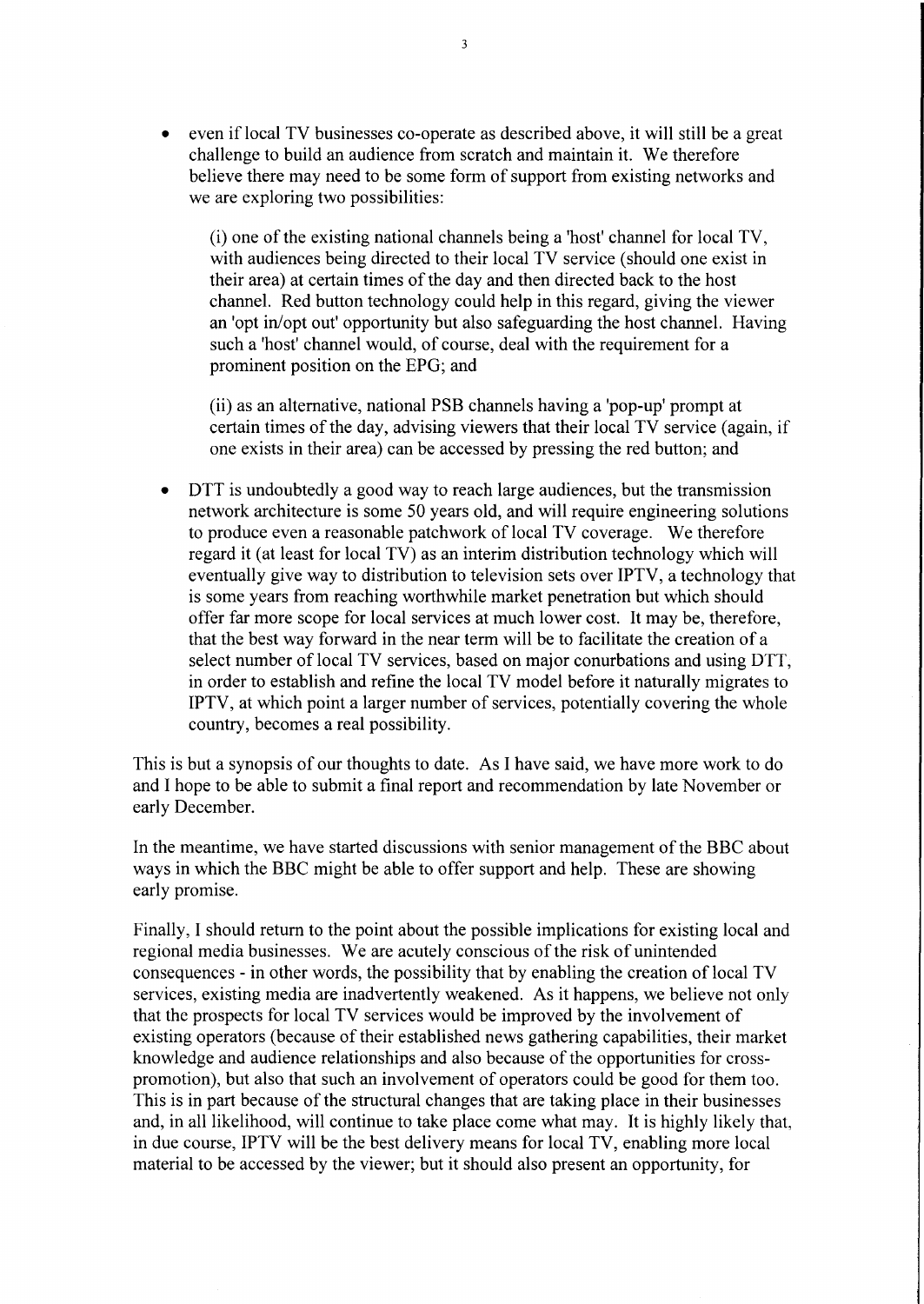example, to newspaper publishers at least to maintain, if not recover, classified advertising revenues through the facility of IPTV to combine video, text and web links. We believe that (with relaxation of cross-media ownership rules where necessary) existing local and regional media businesses should be encouraged to become shareholders in local TV services (although we believe it would be healthy if they were not 100% owners, so that room could be left in the ownership structure for local enterprises). This holds out the prospect of cross-media enterprises with multi-layered, multi-platform propositions.

It has been difficult to see a clear path to commercial viability for local TV and, as I have said, we have more work to do before we can say definitively that local TV in the UK either can, or cannot, be commercially viable. However, on the basis of our work to date and assuming that all of the points outlined in this Interim Report were acted upon, we can at least see the possibility of a commercially viable local TV sector.

Yours sincerely,

A - Much Lhotte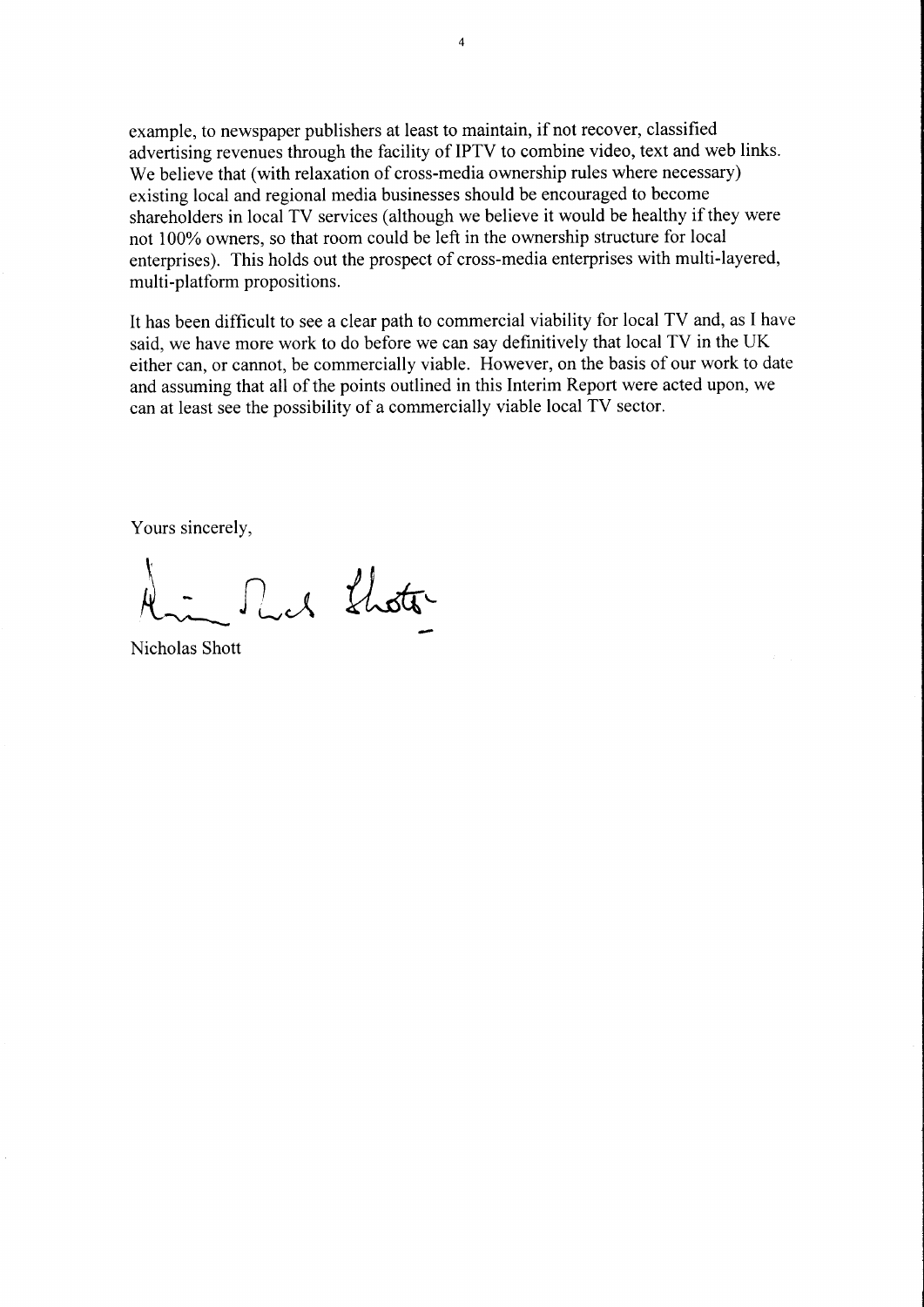# **ANNEX 5: MARKET CONTEXT DATA**

#### **BROADBAND PENETRATION VS. ONLINE ADVERTISING**



**High speed internet usage has increased dramatically since 2000…** 

#### **AGE AND GENDER OF THE 30 MOST-VIEWED CHANNELS (4)**



#### **ADVERTISING SPEND BY MEDIA FORMAT(3)**



#### **UK MEDIA INDEX(5)**



**media companies** 

1 Source: Ofcom

2 Source: Enders Analysis

3 Source: Enders Analysis, Internet (Other) includes display and classified

4 Source: BARB. Channels plotted according to the percentage of all viewing coming from male and 45+ viewers compared to total TV in multichannel homes

<sup>5</sup> Index based on share price performance weighted by company's market capitalisation. Index consists of DMGT, Independent News and Media, ITV, Johnston Press, Trinity Mirror and WPP Source: Datastream (as at 1 December, 2010)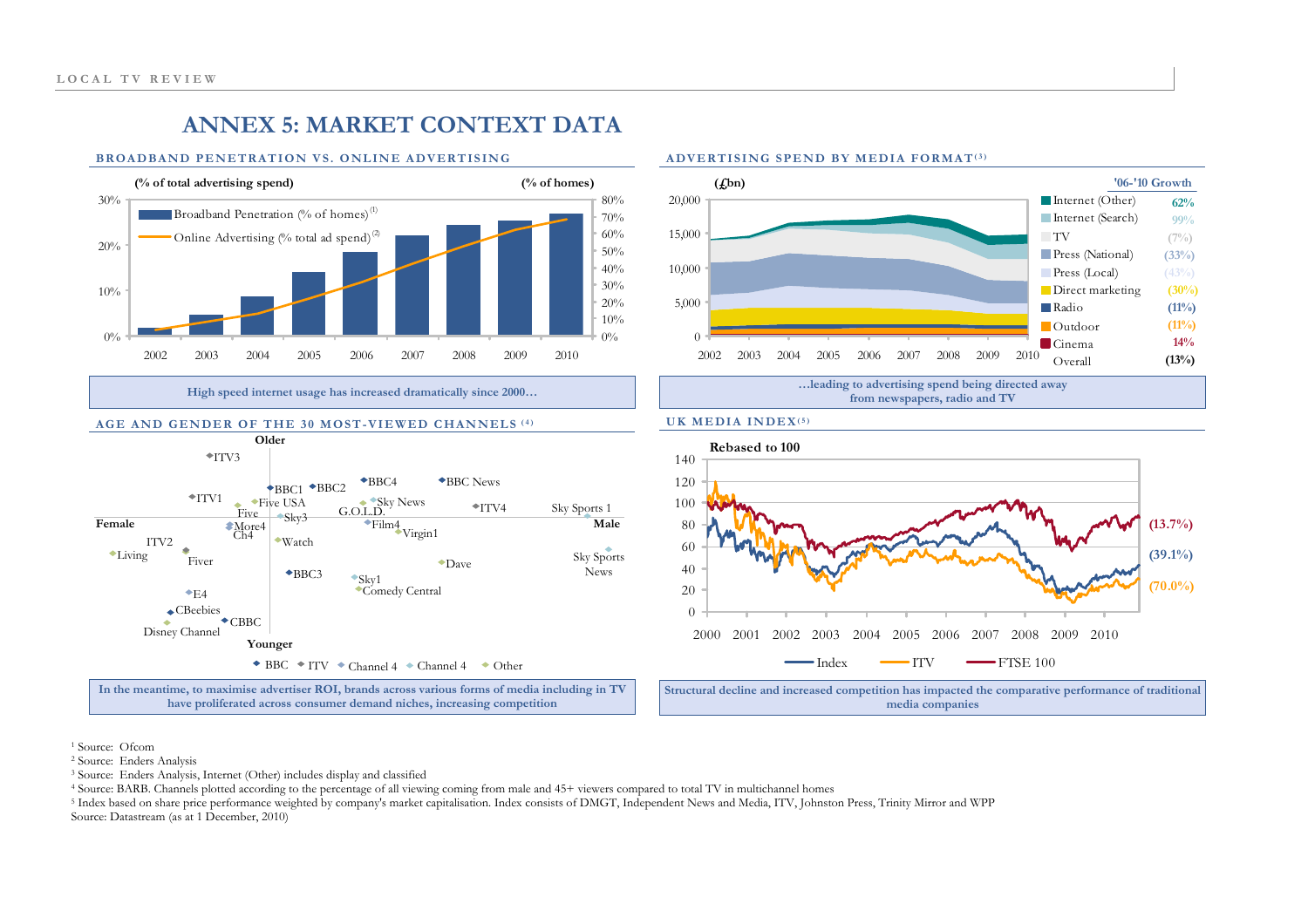# **ANNEX 5: MARKET CONTEXT DATA** (cont'd)

#### **AUDIENCE SHARE PER CHANNEL(1)**



**Proliferation of channels over time has eroded the audience share of BBC1 and ITV1…**

#### **MULTI CHANNEL TAKE UP(3)**



**Households have shown significant willingness to pay for new platform packages leading to a reduction in free-to-air household share…**

#### **COMMERCIAL TV MARKET SHARES(2)**



**… however, top 5 viewing shares remain concentrated with a long tail of channels with a c.1% share that typically broadcast syndicated content** 

#### **SPLIT IN TV REVENUES OVER TIME(4)**



**… leading to platform operators increasing their share of industry revenues, and commercial PSB operators facing decline**

- 1 Source: Ofcom / Broadcasters
- 2 Share of total viewing time on multi channel platforms source: BARB
- <sup>3</sup> Ofcom. Note analysis is for primary sets only. Figures include Q1 10 figures
- 4 Source: Ofcom / Broadcasters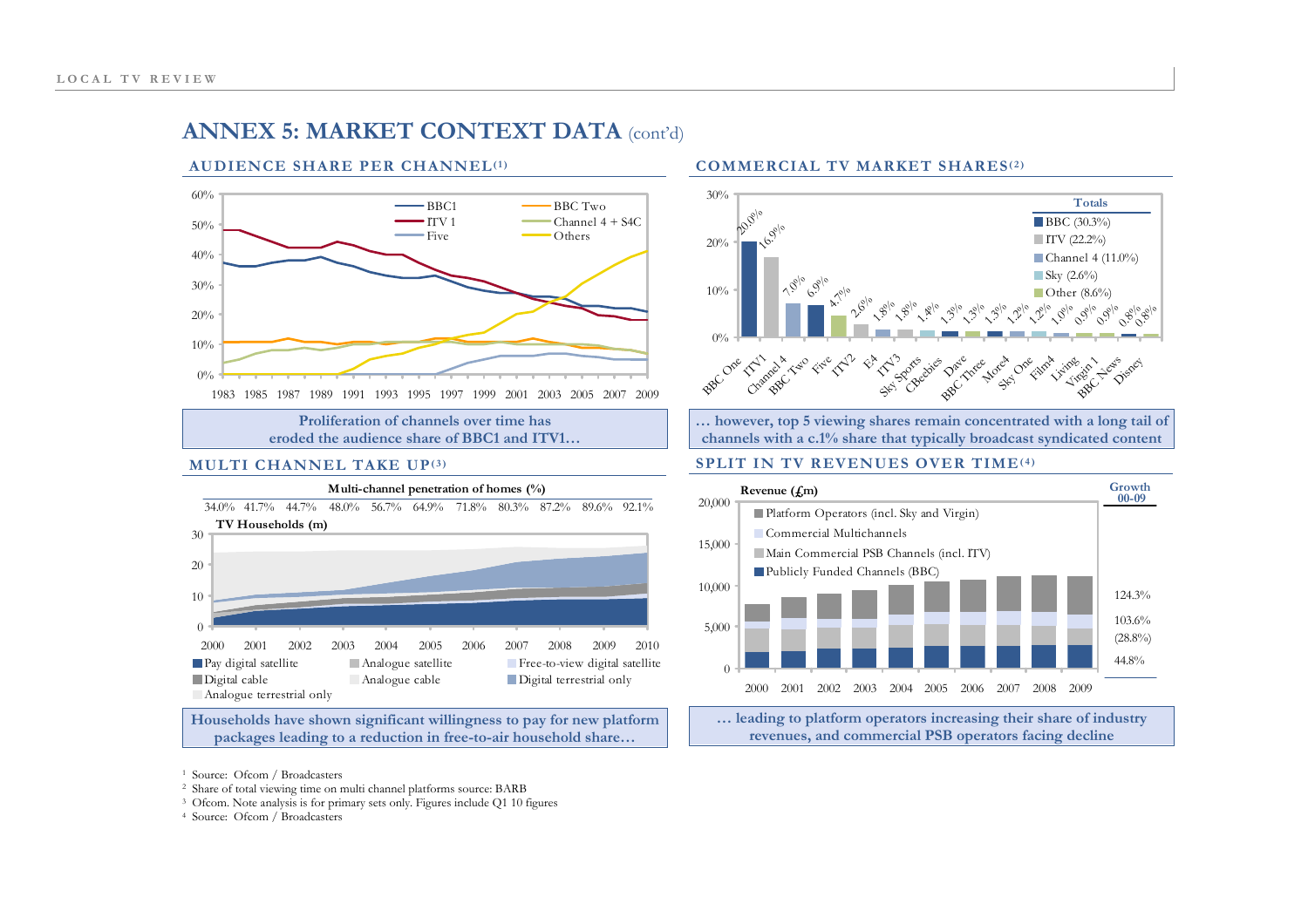

**Consumers tend to define their own village or town as being local…** 

#### **DAILY MEDIA USAGE BY TYPE(2)**



**Overall TV watching tends to peak in the evenings, with news being positioned around breakfast, lunch and early evening audiences** 

3 Source: BARB



#### **INTEREST IN LOCAL CONTENT BY GENRE(1)**

**…while they are mostly interested in local news, weather, life and community and traffic** 

#### **REGIONAL SHARE OF VIEWING AT TIME OF BROADCAST (BARB)(3)**



**Regional news enjoys significant audience share, however this neither proves nor disproves satisfaction with regional news or pent up demand for additional news** 

<sup>1</sup> Source: Ofcom, Local and Regional Media in the UK

<sup>2</sup> Source: Ofcom, Communications Market Report, 2010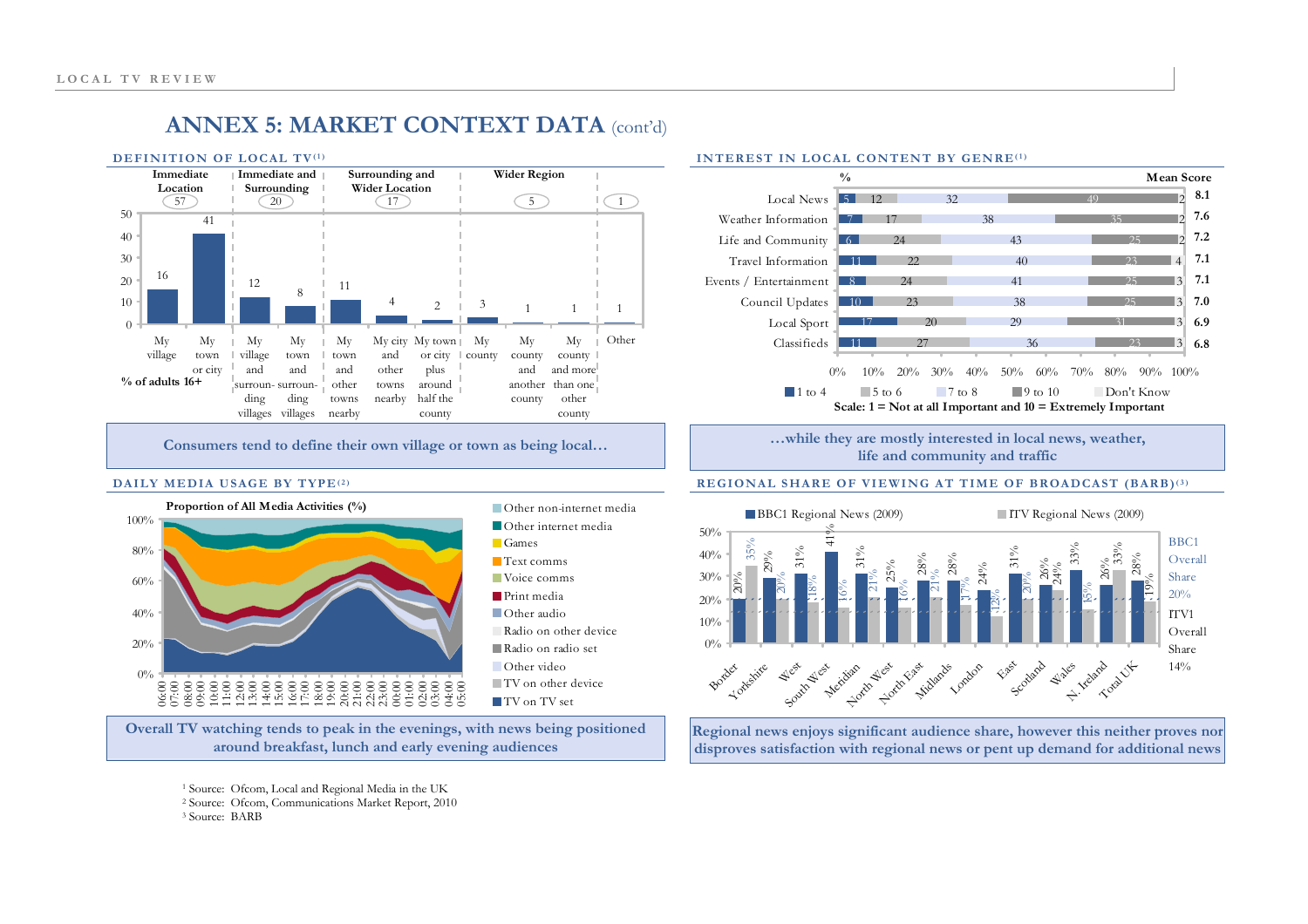# **ANNEX 6: COMPARISON TO OTHER COUNTRIES**

**The US market is structurally different in its size, propensity for firms to advertise locally, low cost/high bandwidth cable distribution and network-affiliate heritage** 

#### **OBSERVATIONS**

- Local stations have long been the cornerstone of the TV industry in the US; this is unique to the US and explained by:
	- significant distances between population centres
	- $\blacksquare$  long-established network/affiliate licensing practices
- Significantly higher TV advertising spend per capita than Europe
- Large city stations are owned by the national networks, while smaller stations are independent, and have long-term network contracts
	- $\blacksquare$  networks cite a 0.5m population conurbation as the minimum for a full service station, assuming a 7-8% audience share
- $\blacksquare$  Full service local stations are able to apply for 'must carry' obligations of cable operators, allowing the channels to be carried free of charge
- Local advertising is a greater proportion of the whole



#### **ADVERTISING MARKET COMPARISON(1)**



#### **BROADCASTERS' MARKET SHARES(2)**



1 Source: Zenith Optimedia 2010

2 Source: JPMorgan estimates and Lazard analysis. Represents shares of underlying station revenues at the national network level.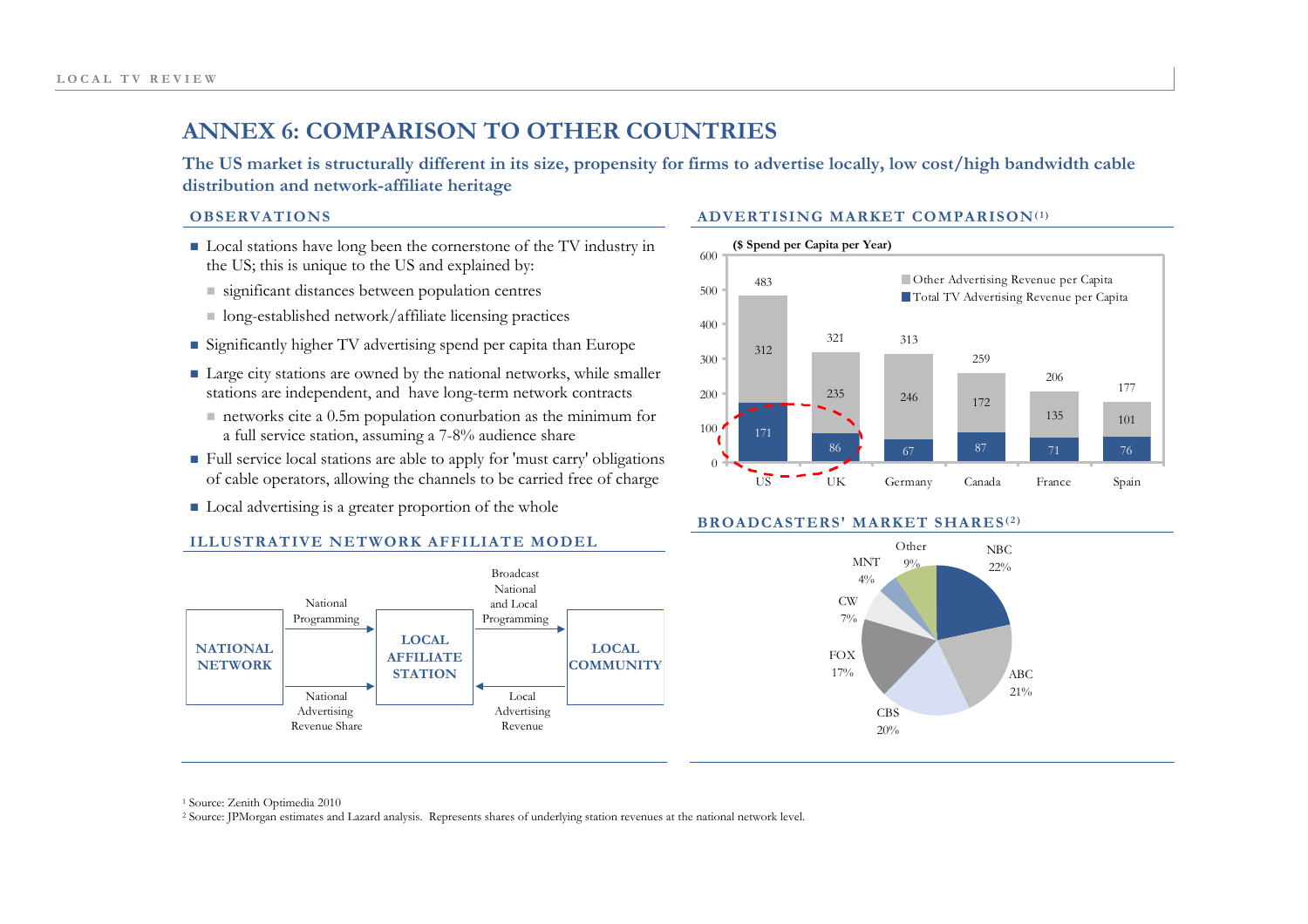# **ANNEX 6: COMPARISON TO OTHER COUNTRIES**

**Europe and Canada are cl oser comparables to the UK. However, to the knowledge of the Steering Group, none of these markets have been able to provide broad local TV coverage without some kind of subsidy**

| <b>COUNTRY MODEL</b> |                                                                                 | <b>COMMENTARY</b>                                                                                                                                                                                                                                                                                                                                                                                                                                                                                                       | <b>SUBSIDY DETAIL</b>                                                                                                                                   |
|----------------------|---------------------------------------------------------------------------------|-------------------------------------------------------------------------------------------------------------------------------------------------------------------------------------------------------------------------------------------------------------------------------------------------------------------------------------------------------------------------------------------------------------------------------------------------------------------------------------------------------------------------|---------------------------------------------------------------------------------------------------------------------------------------------------------|
|                      | Network-<br>affiliate model,<br>plus subsidised<br>community TV                 | Long-term political interest in maintaining Canadian programming in both French and English<br>given US proximity<br>Most towns have one or more broadcast stations, most of which are affiliated with a national<br>network<br>Five major cities also have a city TV station<br>Community channels are funded by cable providers who must provide facilities and funding (6%<br>basic revenues) when they have at least 6,000 subscribers                                                                              | <b>Local stations benefit</b><br>from affiliate<br>arrangements and<br>legislation requires<br>that cable broadcasters<br>support community<br>channels |
|                      | Regional opt-<br>out model (like<br>UK) and<br>numerous local<br>cable channels | • Dominated by PSB France 3, which provides limited daily regional content and some local opt-<br>outs<br>• Following a new program of licensing organised by the regulator (CSA), there has been an increase<br>in the number of DTT channels, including some local broadcasters<br>100+ non-terrestrial local channels, usually broadcasting on cable, provide Local programming;<br>these channels usually operate in an amateurish manner, broadcasting poor quality content often<br>for just a few hours each day | Regional content is<br>subsidised through<br>France 3<br>Some regional<br>governments provide<br>further subsidies                                      |
|                      | Regional opt-<br>out model;<br>State subsidised<br>local channels               | Germany benefits from significant cable penetration<br>Seven regional channels (collectively Die Dritten) broadcast local opt outs (NDR Fernsehen<br>broadcasts five, for example) through cable, satellite and IPTV. This content is sourced locally<br>• Most cities also have a local station broadcasting only on cable, usually subsidised by the Lander<br>RTL (largest commercial broadcaster) runs local subsidiaries and broadcasts brief local content<br>daily                                               | Government subsidy $-$<br>the Lander subsidise<br>most local stations                                                                                   |
|                      | Regional opt-<br>out model;<br>government-<br>run regional<br>channels          | • National public broadcaster Television Espanola broadcasts regional content, and ten regional<br>governments operate their own regional channels, collaborating to buy programme rights and sell<br>advertising. DSO will make some of these channels available outside their region<br>• Since 2005 around 800 licences to broadcast local DTT have been awarded                                                                                                                                                     | $\blacksquare$ Around 50% of local<br>stations are funded by<br>local governments.<br>Almost all of the rest<br>are supported by<br>larger media groups |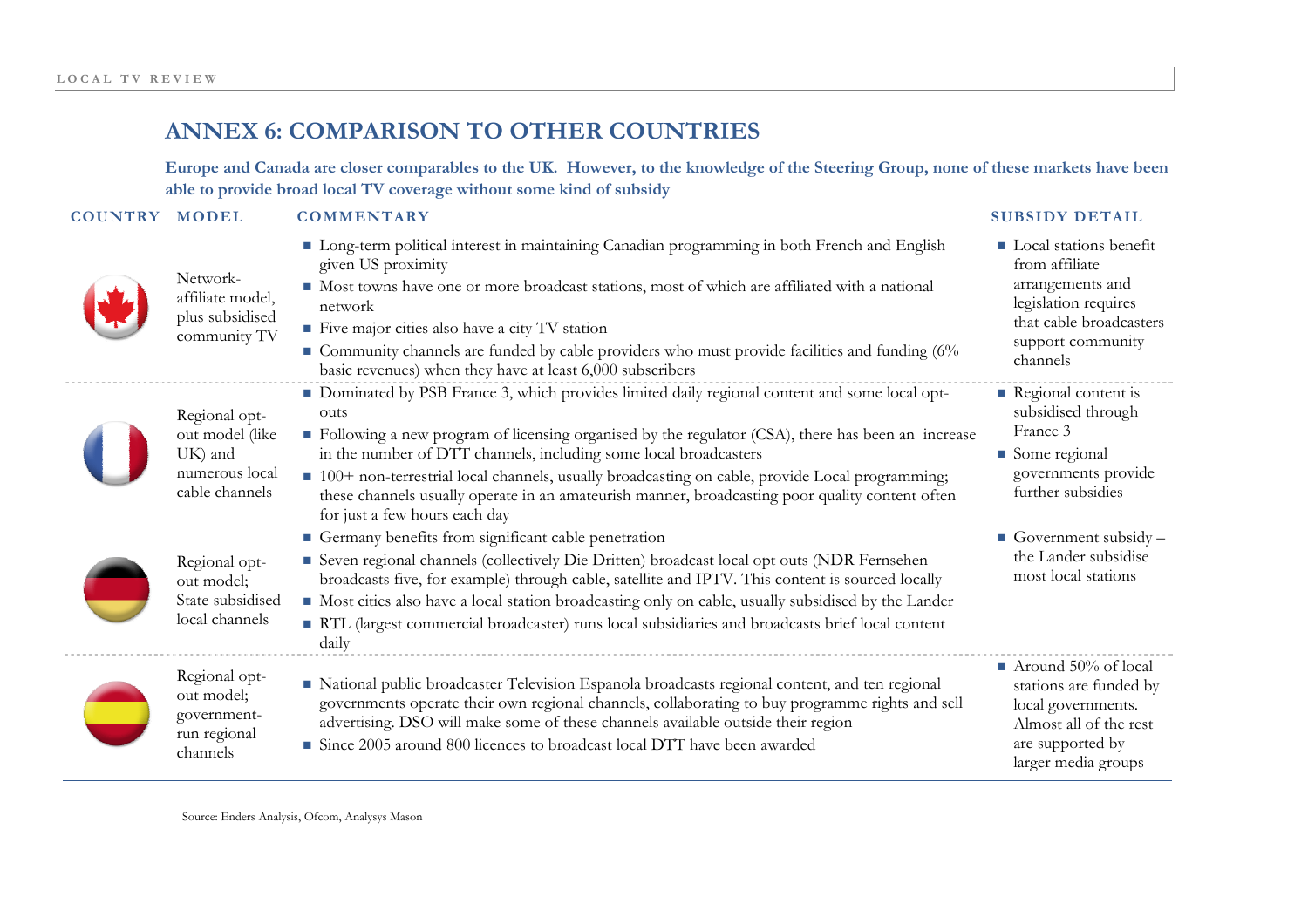# **ANNEX 7: OFCOM'S INITIAL THOUGHTS ON THE INTERACTION BETWEEN A NATIONAL BACKBONE AND LOCAL SERVICES**

**The following is a summary of Ofcom's initial thoughts on the interaction between the national backbone and local services carried on DTT using GI** 

| Audience reach of local content<br>could be driven by a combination of<br>inherited audience and ease of access |                                                                          | <b>High EPG</b> position                                                                                                                          | Low EPG position                                                                                                                            |  |
|-----------------------------------------------------------------------------------------------------------------|--------------------------------------------------------------------------|---------------------------------------------------------------------------------------------------------------------------------------------------|---------------------------------------------------------------------------------------------------------------------------------------------|--|
| The red button<br>model                                                                                         | National backbone with<br>red button link through to<br>GI local content | $M$ EDIUM<br>■ Backbone content is easy to find, but local content<br>reach is reliant on viewers pushing red button                              | $\blacksquare$ LOW<br>■ Backbone content is more difficult to find, and local<br>content is reliant on viewers pushing red button           |  |
| The local<br>prominence<br>model                                                                                | Backbone content on GI<br>with peak time local<br>content                | $\blacksquare$ MEDIUM / HIGH<br>Backbone content is easy to find (although only in GI<br>areas) and provides inherited audience for local content | $\blacksquare$ LOW<br>■ Backbone is difficult to find (and only available in GI<br>areas) but provides inherited audience for local content |  |
| <b>Insertion model</b><br>(GI optional)                                                                         | National backbone with<br>local content simulcast<br>at peak time        | $\blacksquare$ HIGH<br>Backbone content is easy to find and gives local<br>content a large inherited audience                                     | $M$ MEDIUM<br>• Backbone content is difficult to find but gives local<br>content an inherited audience                                      |  |
| The GI local only<br>model                                                                                      | Local content on GI only                                                 | $\blacksquare$ MEDIUM<br>Local content is easy to find in GI areas but does not<br>benefit from inherited audience                                | <b>U VERY LOW</b><br>■ Local content is difficult to find and has no inherited<br>audience to draw on                                       |  |
| Potential audience reach of local content                                                                       |                                                                          |                                                                                                                                                   |                                                                                                                                             |  |

**EPG POSITION OF MAIN SERVICE**

Source: Ofcom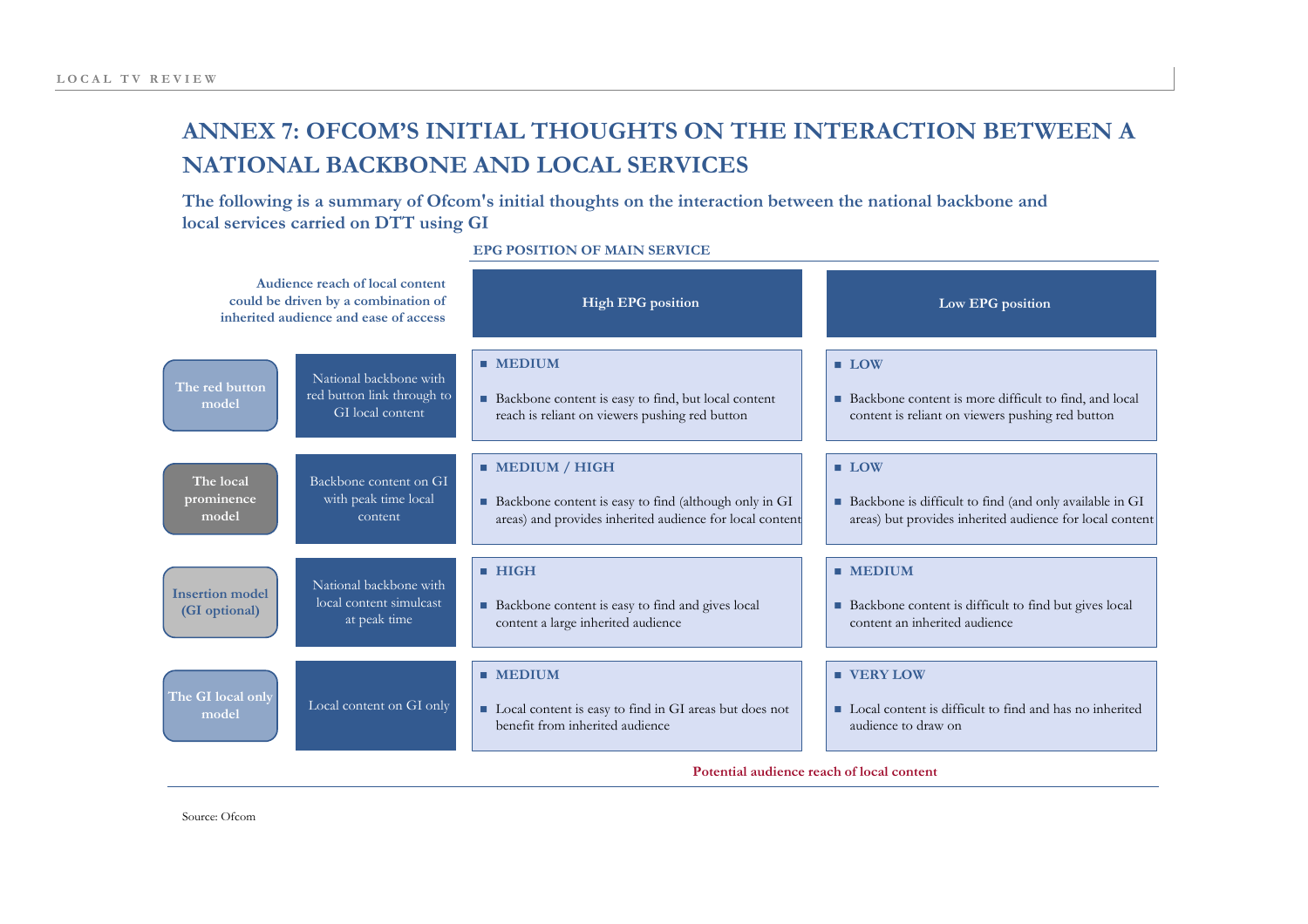## **ANNEX 8: ILLUSTRATIVE CANDIDATE CONURBATIONS IDENITIFIED BY OFCOM**

#### **Top 20 conurbations by population size shown**



Note: Number indicates rank of conurbation population size. Geographical Interleaved spectrum has already been licensed in the case of Winter Hill and Cardiff. Source: Ofcom. Population size is per the Office of National Statistics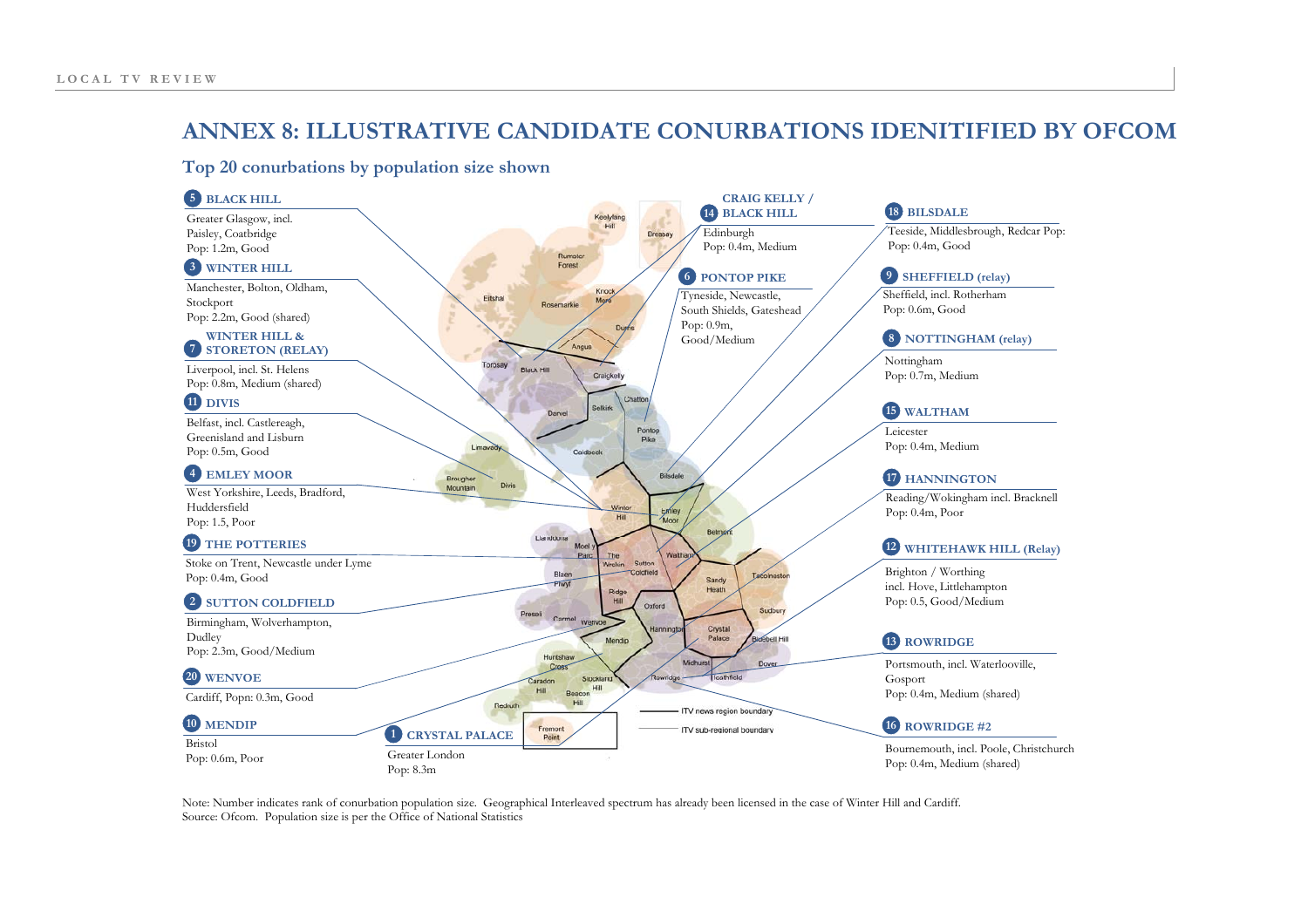## **ANNEX 9: POTENTIAL NATIONAL ADVERTISING FOR A LOCAL TV NETWORK**

Potential national advertising revenue of  $\mathbf{f}$ ,15m is supported by relatively conservative assumptions, particularly

**if national spectrum is available** 

| <b>INPUTS</b>                                              | GI                 | <b>NATIONAL</b><br><b>SPECTRUM</b> | <b>SOURCES</b>                                                                                                                                                                                                  |
|------------------------------------------------------------|--------------------|------------------------------------|-----------------------------------------------------------------------------------------------------------------------------------------------------------------------------------------------------------------|
| Demographics                                               |                    |                                    |                                                                                                                                                                                                                 |
| UK Population                                              | 58.8m              | 58.8m                              | $\blacksquare$ UK population as per 2001 consensus (as used by Ofcom)                                                                                                                                           |
| <b>Local TV Addressable Audience</b>                       |                    |                                    |                                                                                                                                                                                                                 |
| Audience reach in targeted conurbations (Pop)              | 11.1 <sub>m</sub>  | 14.0 <sub>m</sub>                  | Top 10 conurbations have a population of 19.1m, this has been reduced by 26.8%<br>to reflect the fact that only 73.2% of households view TV over DTT (reflecting in<br>part penetration of satellite and cable) |
|                                                            |                    |                                    | Further reductions to reflect imperfect GI coverage applied in GI scenario (based<br>on Ofcom coverage assessment and estimated coverage adjustments of up to 50%<br>per conurbation)                           |
| Assumed TV audience reach in rest of country               | n.a                | 29.1 <sub>m</sub>                  | In a national spectrum usage scenario, the remaining population would access<br>national backbone programming on DTT via the prominent EPG position                                                             |
| <b>Total Population Reach</b>                              | 11.1m              | 43.0 <sub>m</sub>                  | Approximate UK population able to receive local TV signal over DTT                                                                                                                                              |
| Implied % of total population                              | 18.9%              | 73.2%                              |                                                                                                                                                                                                                 |
| <b>Local TV Audience Reach</b>                             |                    |                                    |                                                                                                                                                                                                                 |
| Assumed share of targeted local audiences reached          | $2.0\%$            | $2.0\%$                            | In the targeted conurbations, this would position the local channel below ITV2<br>and above E4 in terms of audience share; this is reliant on a strong EPG position                                             |
| Assumed audience share of population in rest of<br>country | n.a                | 0.25%                              | ■ Audience share in areas with no local services (just national backbone content) is<br>assumed to be considerably less                                                                                         |
| <b>Equivalent National Audience Share</b>                  | 0.38%              | 0.60%                              | Equivalent share of all UK audiences; places local TV below the top 20 in both<br>cases                                                                                                                         |
| Implied (undiscounted) revenue for Local TV                | £24.6m             | £, 38.9m                           | In 2009, ITV1 revenue was approximately $f(55m)$ per percentage of national<br>audience share. <sup>(1)</sup> This has been applied to estimated local TV network share.                                        |
| Discount Applied to Local TV Advertising Rates             | 39.1%              | 61.5%                              | <b>Discount to ITV1 2009 advertising rates required to generated </b> $\ell$ , 15.0m in revenue<br>for local TV network                                                                                         |
| <b>Potential Revenue Based on Discounted Pricing</b>       | f <sub>15.0m</sub> | f <sub>15.0m</sub>                 |                                                                                                                                                                                                                 |

<sup>1</sup> ITV1 audience share: 16.9% and ITV1 advertising revenue of £1,100m in 2009 implies average revenue of £65m per 1% of population. Source Ofcom, BARB Source: Ofcom, BARB, Company information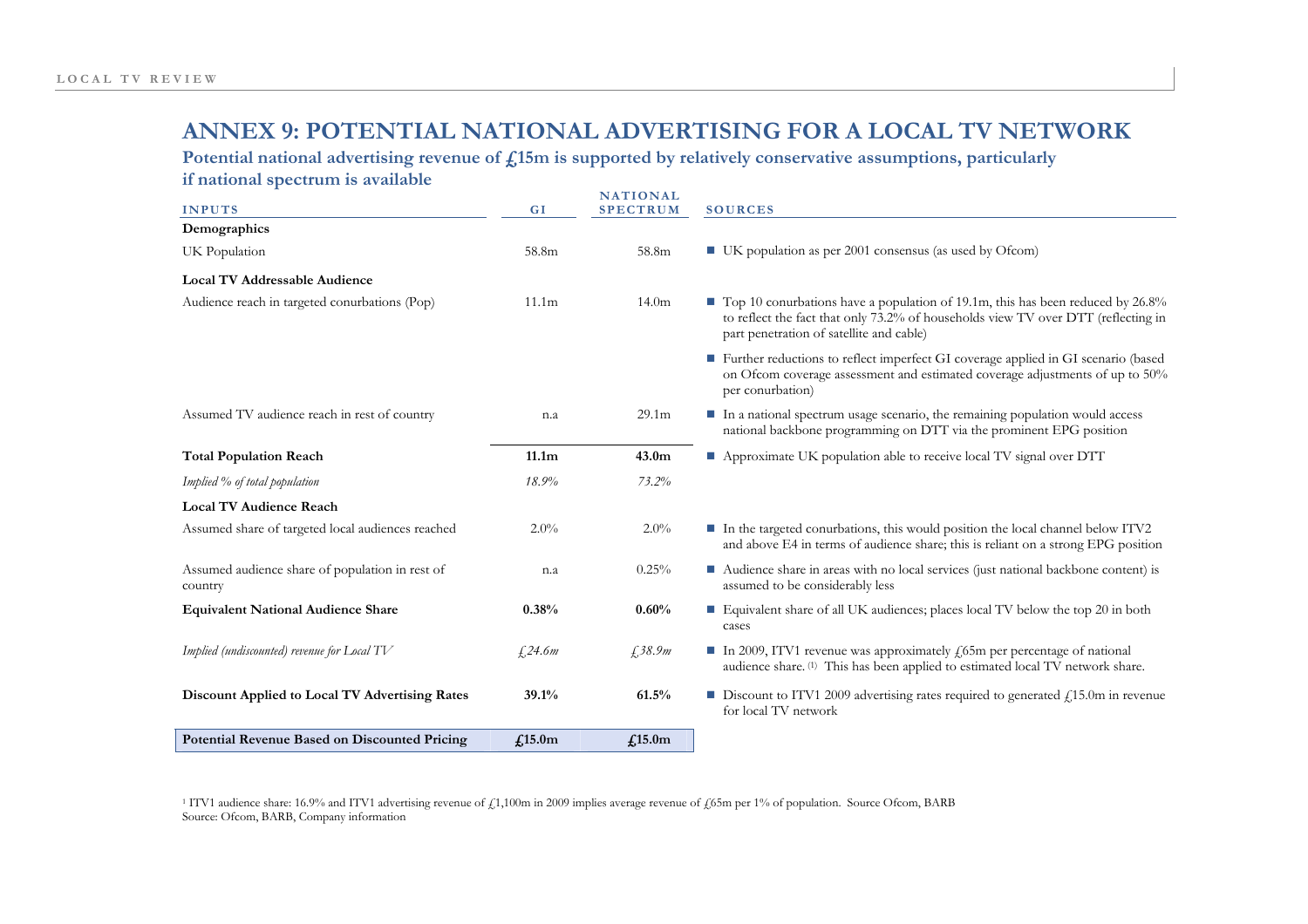**1Example of Integrated Structure** 



#### **BENEFITS**

- $\checkmark$  Allows for centralised control / co-ordination of local service content and programming
- $\checkmark$  Likely to maximise prospects of sharing / reducing costs
- $\checkmark$  Whole entity aligned to maximise commercial viability / profitability – for example clear direction with respect to national marketing and promotion, and lower risk of regional performance variations

#### **POTENTIAL ISSUES**

- \* May not offer existing local media groups enough control to be "interesting"
- **\*** Branding and identity likely to be national rather than  $local$  i.e. similar to ITV1/BBC1 models of national schedules with regional news opt-outs
- 8 Over medium to long term, risk that network gravitates away from local content to improve profitability

Note: "Local Shareholders" refers to some combination of local media and local enterprise.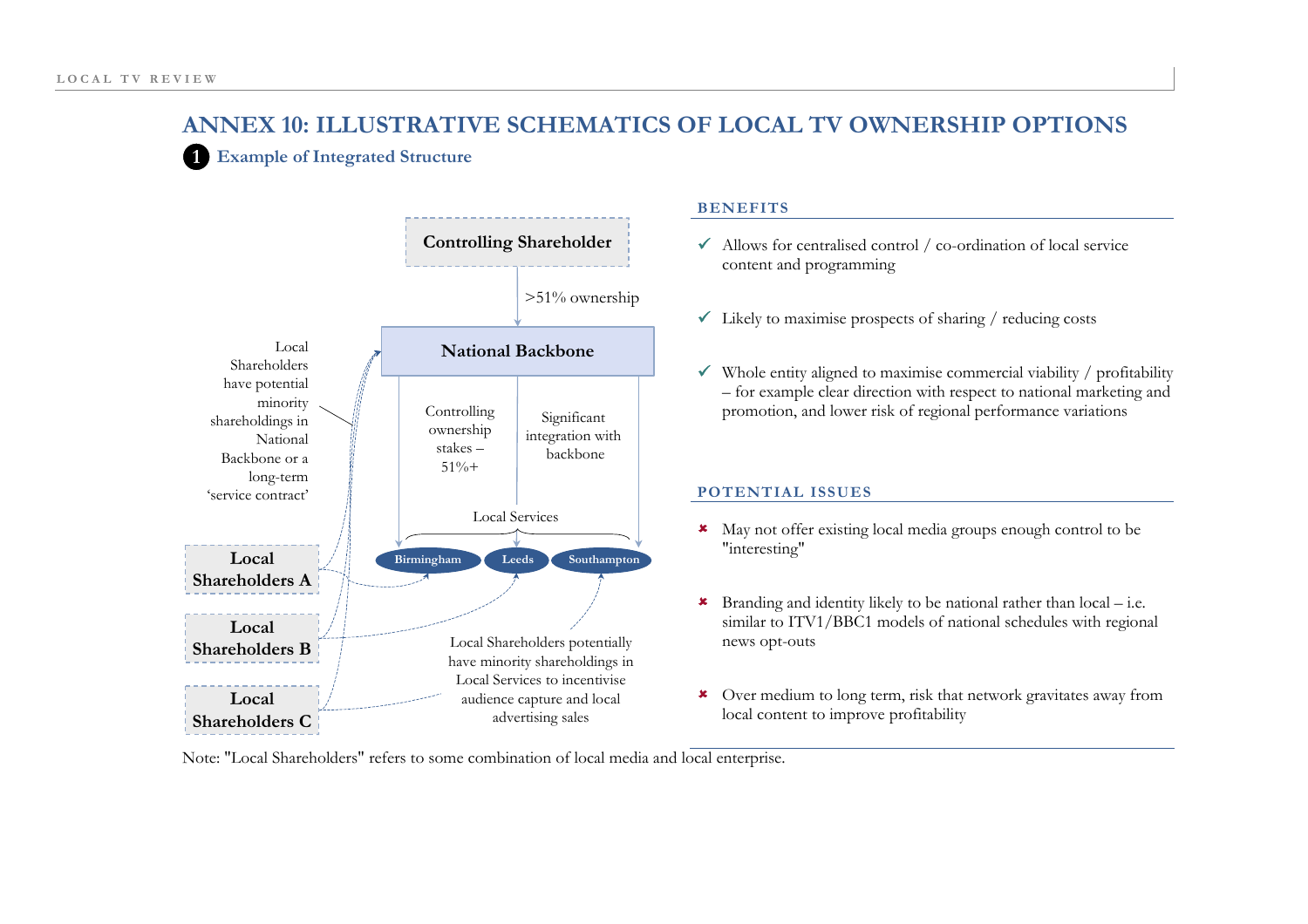**2 Example of Local Service Centric Structure** 



#### **BENEFITS**

- $\sqrt{\ }$  Provides local shareholders with full control
- $\checkmark$  Fully incentivises local media groups to generate local revenues where possible
- $\checkmark$  More likely to facilitate local services with strong local identities

#### **POTENTIAL ISSUES**

- 8 May give rise to coordination / control issues, e.g. coordinating local service content and quality
- \* May lead to interest alignment issues between different local services – e.g. how will current group be incentivised to add additional conurbations?
- 8 May lead to lack of economic incentives for backbone operator to maximise national revenues and schedule quality
- 8 Variability of performance / sustainability of local service groups may lead to failures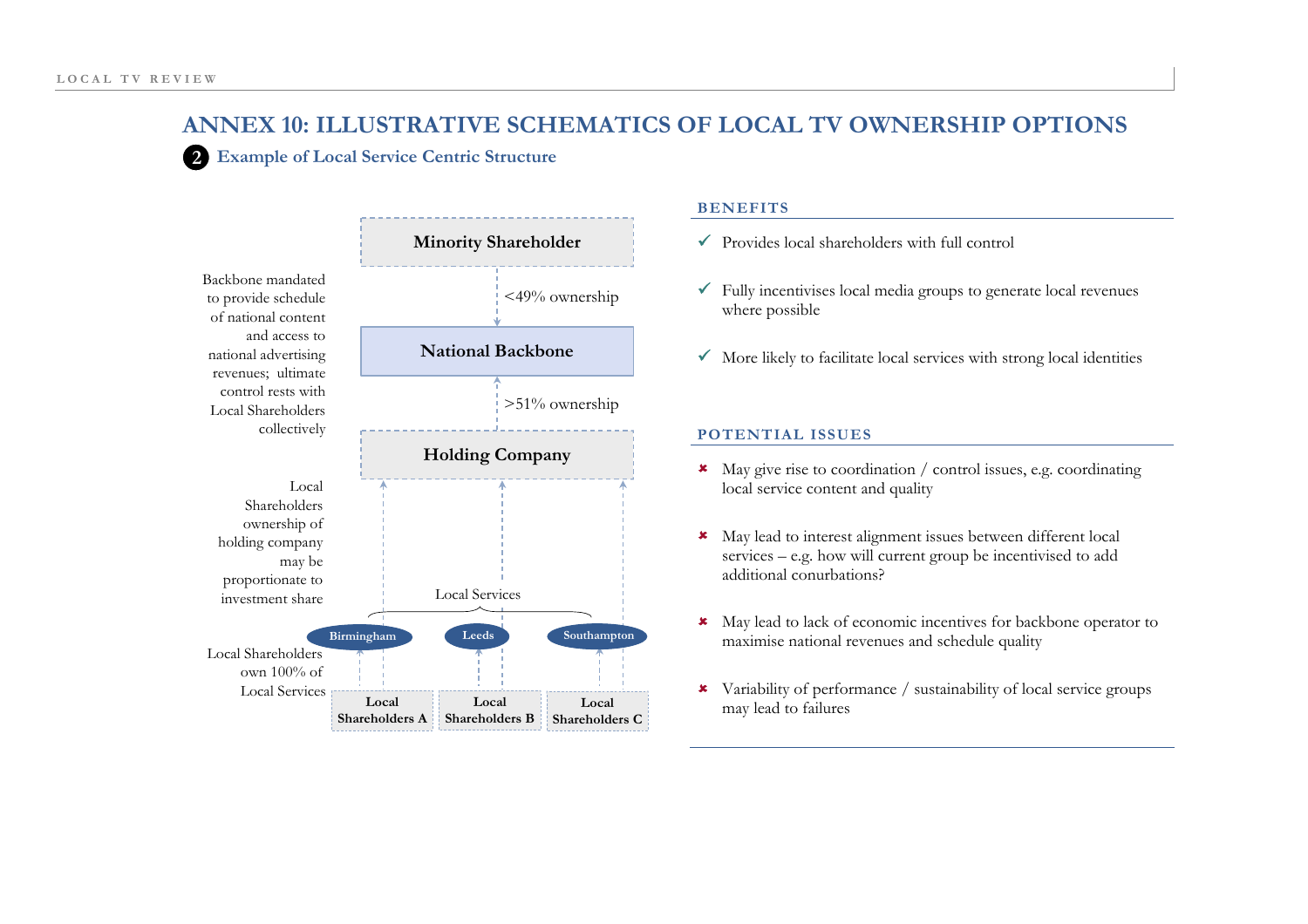**3 Example of Split Ownership Structure** 



#### **BENEFITS**

- $\checkmark$  Aligns national backbone to maximise quality of control and advertising revenues to maximise profitability
- $\checkmark$  Gives local shareholders increased control of individual operations and incentives to sell local advertising
- $\checkmark$  More likely to allow local services to have a distinct identity

#### **POTENTIAL ISSUES**

- \* Could eventually lead to divergence of interests between national backbone and local services, e.g. national backbone pulling away from local service obligations
- 8 Could lead to variability of quality / performance between local service groups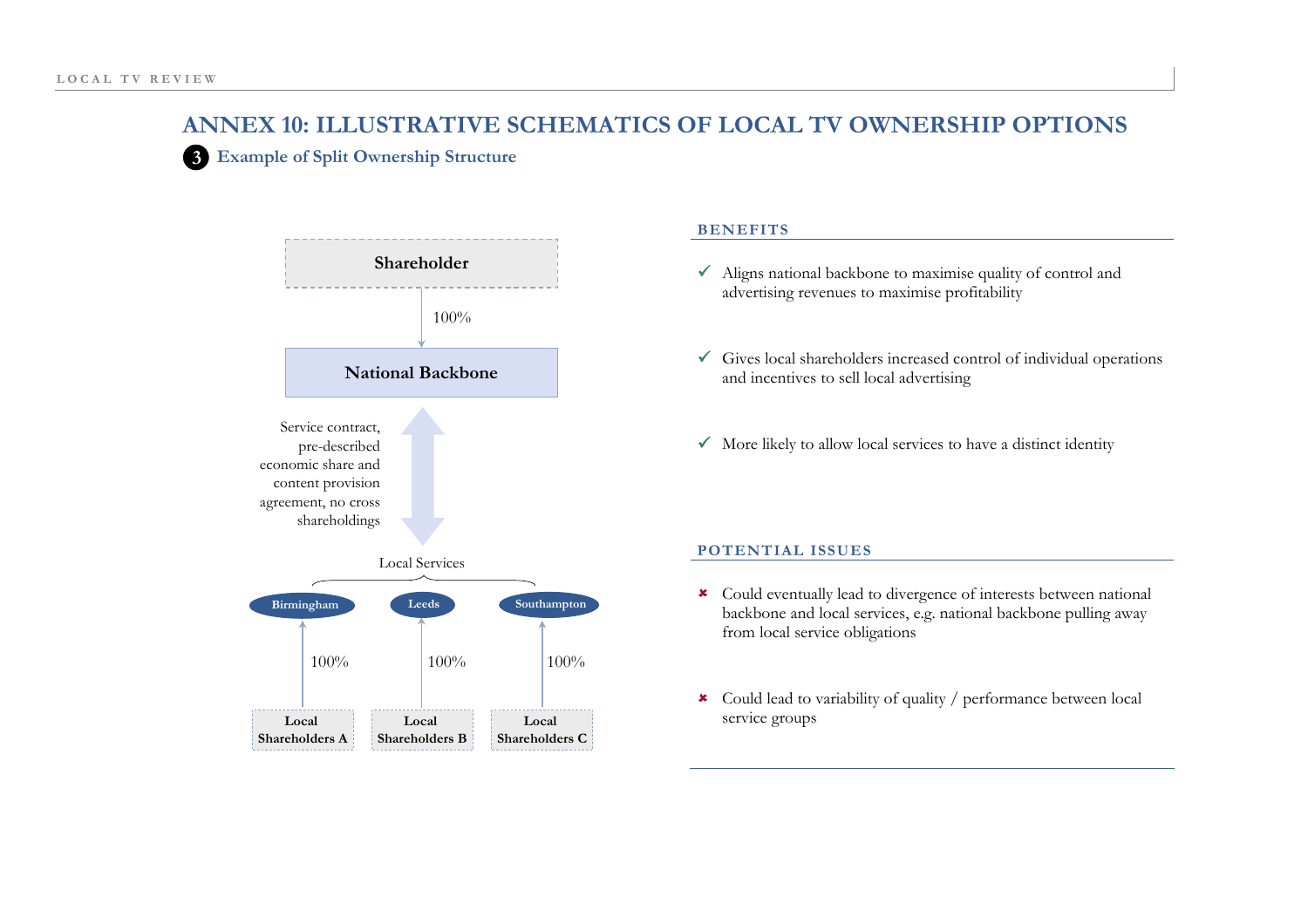**4Example of Cross-Ownership Structure (recommended by Steering Group)** 



#### **BENEFITS**

- $\checkmark$  Provides national backbone operator with significant shareholder influence and economics, while integrating the backbone with the local services through minority equity interests
- $\checkmark$  Local Groups remain incentivised to run local services, while having significant influence over national backbone to alleviate 'national consolidation' risks
- $\checkmark$  Backbone operator retains significant economic incentive to maximise content quality and national revenues
- $\checkmark$  If backbone is created first, this gives greater certainty to the prospective local licence holder

#### **POTENTIAL ISSUES**

- **8** Complexity i.e. too many 'interests' at national backbone level?
- 8 May not be sufficient ownership to attract a shareholder for the national backbone
- 8 Potential governance/alignment issues
- 8 It might be difficult to achieve through a licensing regime alone